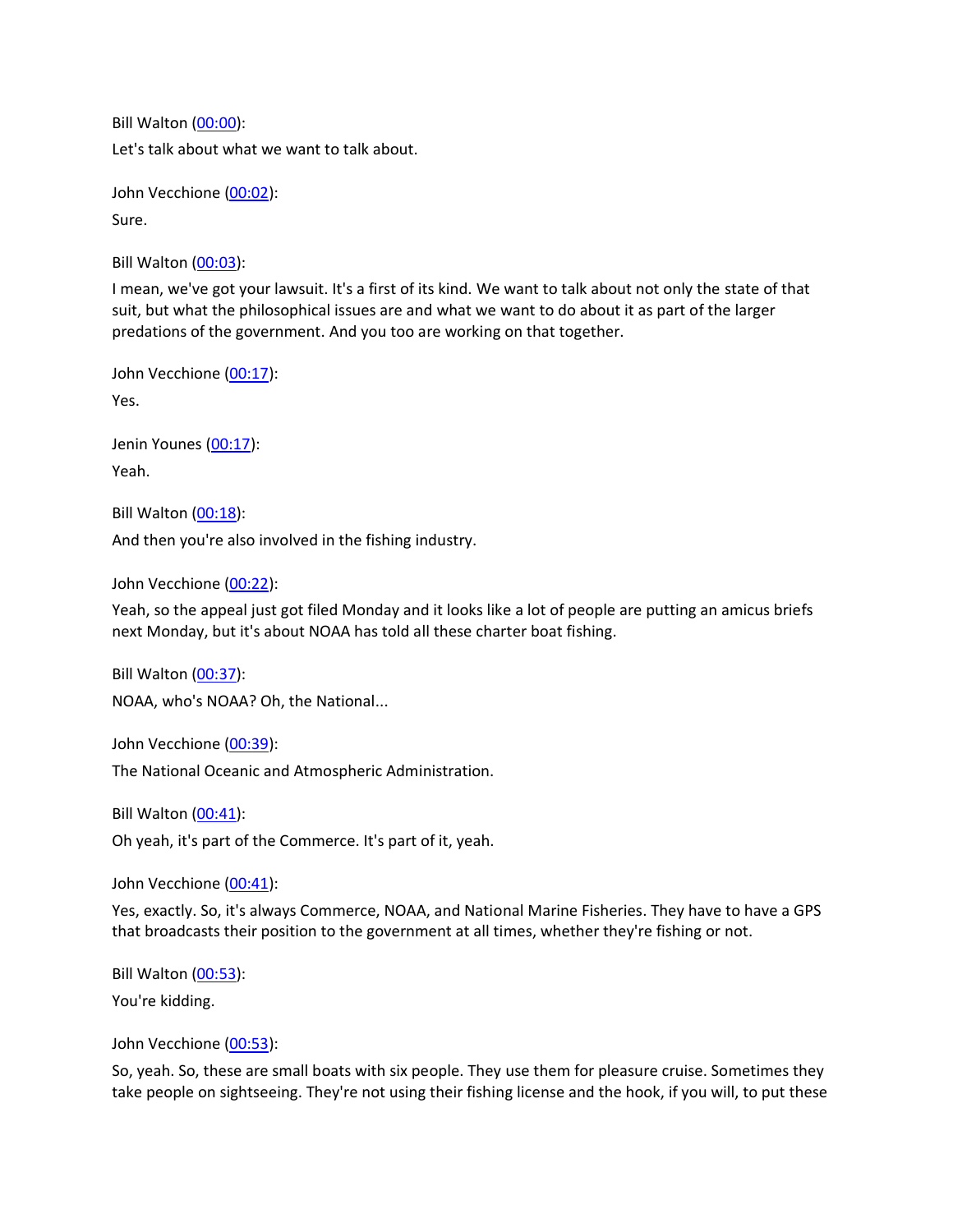GPS on there because they have a license to take people out fishing in the Gulf of Mexico. So, it has tremendous Fourth Amendment issues.

Bill Walton [\(01:14\)](https://www.rev.com/transcript-editor/Edit?token=0Do9KuKSeL9XyOuqZk-9gNwyCrpftsy5iBlkDYc4qgoBY7eDMPP27hRuQjJlZRqACpu8Zn8c2wgIBJSpbKPJktjOQ2s&loadFrom=DocumentDeeplink&ts=74.43):

Oh, good. Let's talk about that.

John Vecchione [\(01:15\)](https://www.rev.com/transcript-editor/Edit?token=WVmIwT_N1UYqixMvHV9u2FbG0rcp80AYe5ZRXop97uBW7P02kWLb8OrflORYIh92C4YJLVM6kuyUADhsNwiMFItc-Eo&loadFrom=DocumentDeeplink&ts=75.5): Okay.

Speaker 4 [\(01:16\)](https://www.rev.com/transcript-editor/Edit?token=n5fXzAdOPmdtGLr2hzVZ544FGZb1FjvwO0wjLgBC-Ffq4nRuj-wacmnwhC1ZFrwn4zLM60cNpTwElCb1rNi2tUUcRJI&loadFrom=DocumentDeeplink&ts=76.02): All right, here we go. The Bill Walton Show, May 4th.

Speaker 5 [\(01:23\)](https://www.rev.com/transcript-editor/Edit?token=u4M992jNcfPx7QbTyuCgFZIgaqlOXD1wZ9ETFIMnQ5KpJ4k3cej3bkUpj3xsm-weJYIgNEvT4sWE2d1lPgs0duPz3AU&loadFrom=DocumentDeeplink&ts=83.61):

Welcome to The Bill Walton Show, featuring conversations with leaders, entrepreneurs, artists and thinkers, fresh perspectives on money, culture, politics, and human flourishing. Interesting people, interesting things.

### Bill Walton [\(01:43\)](https://www.rev.com/transcript-editor/Edit?token=eZRf1lhYXVOJ7CwK1-QdvkY02OEcTNy_GZG5T4KZ-RFRf3pRy6RJyxEYjNU5Ib2OvqE8MfvwHWcw2iv2Uk-5HraQjic&loadFrom=DocumentDeeplink&ts=103.9):

Welcome to The Bill Walton Show. I'm Bill Walton. A friend of mine, a very successful CEO of a publiclytraded company, confidently told me that he saw no evidence of governments censoring people. He's a good guy, even if his politics are a bit misguided. He misses what's really going on. Government doesn't have to censor people directly. It can get others to do its bidding. And what we want to talk about today is an egregious example of that where the US Surgeon General and the Department of Health and Human Services have directed, that's a great word, directed social media platforms, including Twitter, to censor alleged misinformation about COVID 19.

### Bill Walton [\(02:30\)](https://www.rev.com/transcript-editor/Edit?token=oMdMj9YSpWcFDjqE74uQUPdQQzrc0zeKpHUfx8EFmfXz0wlwGs1kzwrlZdHuensZzlZgkTaaYBxPOtMl2iAEgkbwRtU&loadFrom=DocumentDeeplink&ts=150.83):

And this was, I think, over a year ago, and much of the misinformation that was put out there has since proven or has since been shown to be true. So, I'm thrilled to have back as my returning guest, Jenin Younes, who is suing in a first of a kind lawsuit. You're suing the Health and Human Services Agency. And as a former public defender, after seeing public governments or after seeing governments throughout the nation violate human rights, you decided to stop defending a few people and instead defending all of us. So, welcome.

Jenin Younes [\(03:07\)](https://www.rev.com/transcript-editor/Edit?token=0TeiW85xsMxRX_QA23mZpEtXCg8oD6YgfqZtE_44eF_u4PhvCTiyuxw4sHRyloIE1YWi5mrBvInViAFaKDdy0zQrz_g&loadFrom=DocumentDeeplink&ts=187.43):

Thank you.

# Bill Walton [\(03:08\)](https://www.rev.com/transcript-editor/Edit?token=eWgjySq93yfJyYm_ydrVN3WUT_AVDdLLkgSHLTa5Z0FM_KI-8-yq34QYZVzlklE3Ws106GNw9oybz9ozF5APl0XbLTY&loadFrom=DocumentDeeplink&ts=188.96):

Jenin is with the New Civil Liberties Alliance, as is my other guest, a terrific guy, John Vecchione, the senior litigation counsel. He represents clients against the administrative state. And we want to talk today not only about what's happening with Twitter, but also some very interesting things going on if you happen to own a charter fishing boat. He was president and CEO of the Action Institute, and he focuses on strategic litigation in the federal district and appellate courts, including the Supreme Court of the United States. John?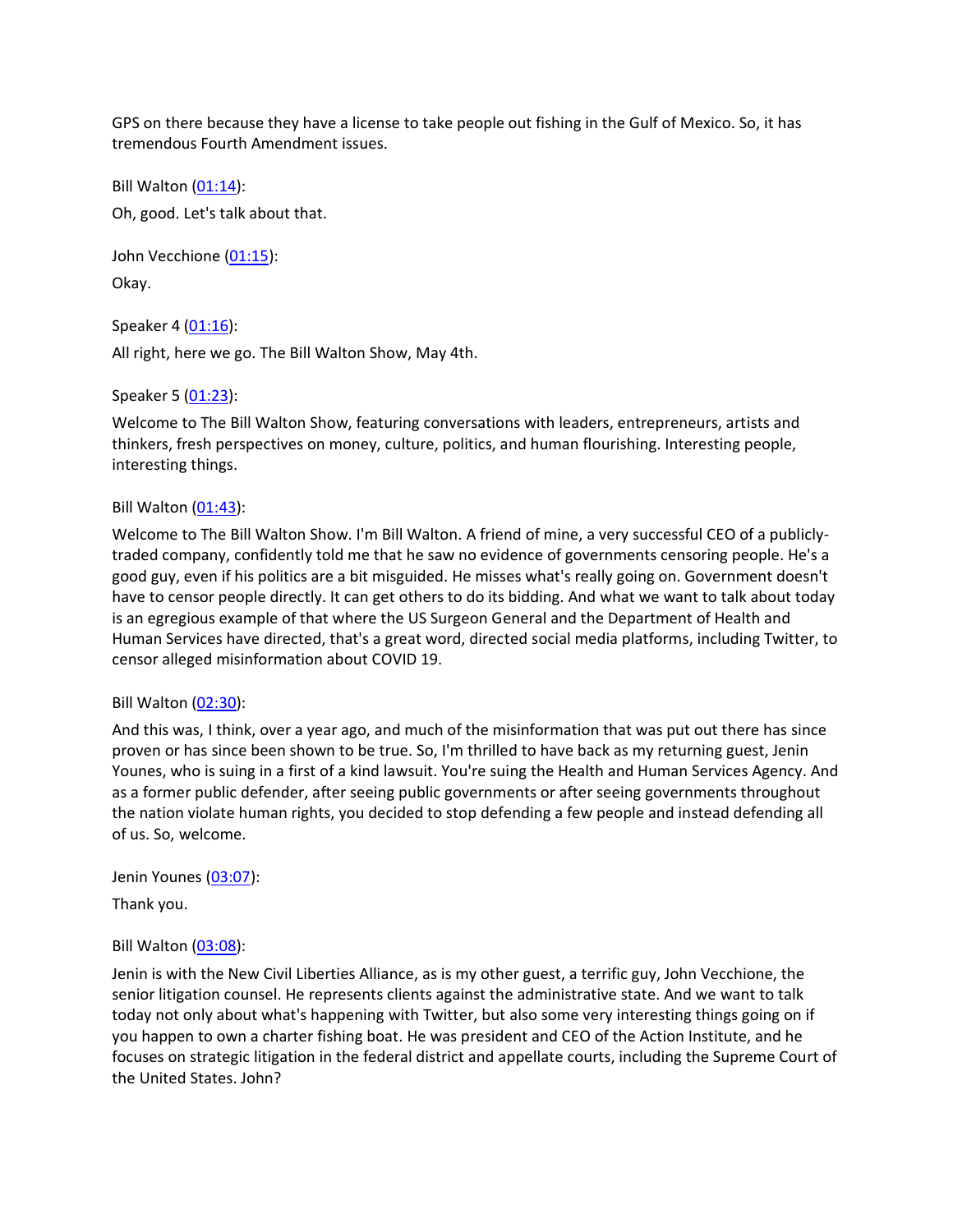John Vecchione [\(03:41\)](https://www.rev.com/transcript-editor/Edit?token=njvQNcI8q_h0z3k36ouN0E3hldI_aNrLk7miCdRvIrWRIiKfWQGeoUOeUpJglikNqIcwt4fRUkKsVTIVo0isNJTeLlY&loadFrom=DocumentDeeplink&ts=221.83): Thank you. It's good to be here.

Bill Walton [\(03:42\)](https://www.rev.com/transcript-editor/Edit?token=ROYRTsxF59QsOZynZQ8DGZX31s3SuJPI540ElB2_pIsXQda9nP7XwQ-lt-pnv86yd-CslzTJTvwFVVTT0ktl6Qngcx4&loadFrom=DocumentDeeplink&ts=222.98):

Welcome. Great to have you here. Great to have you back. And of course, I'm a huge fan of the New Civil Liberties Alliance, founded by Phil Hamburger. And great Americans, all. So, Jenin, let's start with you. Tell us about your lawsuit. And you two are working on it together.

John Vecchione [\(03:56\)](https://www.rev.com/transcript-editor/Edit?token=6NUmNsV2B-E7YR_p1H_QYpWC4DzMrxLLsZi-5pUcRBuiyHlh7oMl6PlEbanwWfC8g0cyu8hs3at6mYJymjv1I52cQUU&loadFrom=DocumentDeeplink&ts=236.94):

Yeah, just got back from Ohio.

Bill Walton [\(03:59\)](https://www.rev.com/transcript-editor/Edit?token=eofd3X4uW29Dij3xki-SOSKVFN-VKxQGuydwTNo5gM4Vy3rrSP-2dJXPRFO7j71EXa_rAGlUXQDAap_5g2m2vVVr4cc&loadFrom=DocumentDeeplink&ts=239.51):

So, I'm not a subject matter expert. And so, feel free to ask each other and amplify what we're going to be learning.

Jenin Younes [\(04:07\)](https://www.rev.com/transcript-editor/Edit?token=o8ic8SCL_BR62Ex0LPFJUGxrHSJNEwo22-7I2hRGor2Wz9zrFrOHh_Qow_Y9mRhjT41HdzkSUS16YLPfA_tLtao1pqs&loadFrom=DocumentDeeplink&ts=247.63):

So the Surgeon General and other members of the Biden administration have been telling social media companies that they should censor misinformation about COVID, also other things, but this lawsuit focuses on COVID. And what they mean by misinformation is obviously, anything that departs from the government's message at the moment. So, what we're arguing is that this is essentially a First Amendment violation, as well as a Fourth Amendment violation for reasons I'll get into later, and also that the Surgeon General doesn't have the statutory authority to implement this sort of initiative.

#### Jenin Younes [\(04:41\)](https://www.rev.com/transcript-editor/Edit?token=tn5Rv7cfPgAXIRn1bMA7qpUvaDaqzmC78k7BhBr-Io2hgilGt31P7UgrMEjYqW5p8WJK6el9L8N4-6sTrnTvwp_9G1A&loadFrom=DocumentDeeplink&ts=281.15):

So, a lot of people think that Twitter and Facebook are private companies, and they can do whatever they want. But if the government is using private companies to accomplish its goals, then that turns it into state action. And so, our clients are three people who've been censored by Twitter. One of them had his account, he entirely lost his account. He had about 112,000 followers and a very influential account. The other two, actaully sorry, one of them just lost his account permanently the other day-

John Vecchione [\(05:10\)](https://www.rev.com/transcript-editor/Edit?token=txF2ktyhYI7dkKxdXU0G-pF2aNPAPi7McOf3ZSUutWJRIEM-5V7VOnjJ2UR393kOLwI1TcU_ja1vX96kMCr67scqz8c&loadFrom=DocumentDeeplink&ts=310.88):

After suing.

Jenin Younes [\(05:11\)](https://www.rev.com/transcript-editor/Edit?token=1RScm8k__oGErpm_qcxwTTqTCuH0zwR2NWQ7P-AwWF8GsgJR7_gXHt-RXZ7ud65YAvX0adOtdi4U1eo02wMY2tCS7-4&loadFrom=DocumentDeeplink&ts=311.67):

... after suing. When we filed the lawsuit, the other two had just had their accounts suspended temporarily, which is a warning. But one lost his.

Bill Walton [\(05:21\)](https://www.rev.com/transcript-editor/Edit?token=Ozq_XRtj4Im6pwSxiOXz7Eu5Dwb0giAttk1KWBO39VeNvJ035exB4_INtrHVsYz1NgrCm6RHQymUcTK-OKfIP6x6pDc&loadFrom=DocumentDeeplink&ts=321.99): Now, is Twitter also named in the suit?

Jenin Younes [\(05:24\)](https://www.rev.com/transcript-editor/Edit?token=pIq8byoc_WN5-4mTjtPvdNvNz1XwWpDxXc86j6gLE0fatW8cH2b_6vas6xB_r3pT3exk8Pre5OSeZZkK1TOBtGe98gc&loadFrom=DocumentDeeplink&ts=324.38): Twitter is not named in the suit. No.

Bill Walton [\(05:27\)](https://www.rev.com/transcript-editor/Edit?token=HsSk0pZba-BrGbPjsg25Z8D--jFgP8sqBdM65bsOapDtliMCUfDyPF2aM86XsPjoJ2If-TFKHOBILDqxePWDGWUFAS0&loadFrom=DocumentDeeplink&ts=327.27):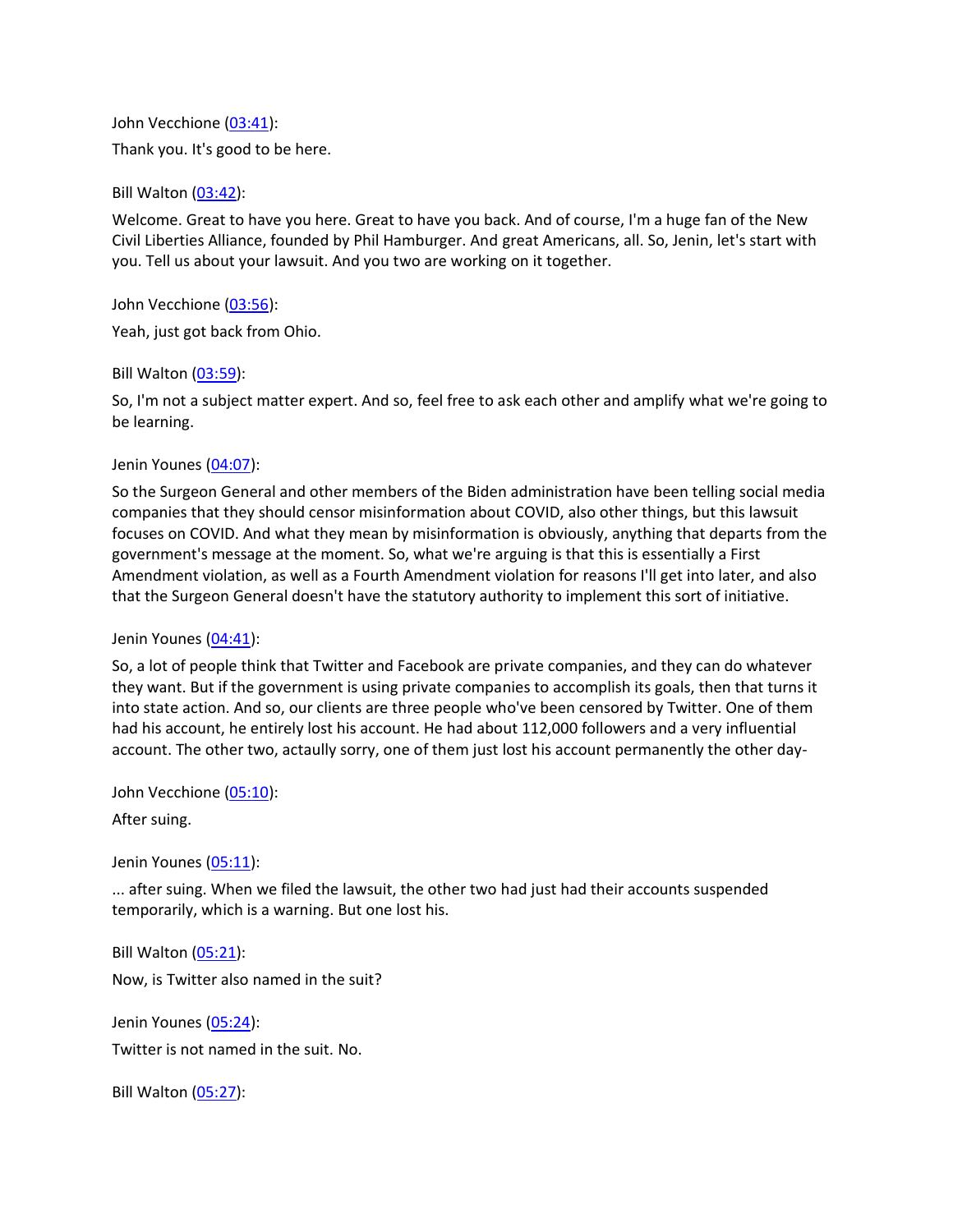Now, suing the federal government, I mean, they have like 43,000 lawyers. We've got two of us here. I'm not one of them. I mean, it's massive. I mean, it's audacious. How do you go about this? John, you've-

John Vecchione [\(05:43\)](https://www.rev.com/transcript-editor/Edit?token=5jyFAvOwyXH-cttUUlJ-OlXAg6TWpMeBMaR5pCAK_x23afIeS5COVLYO7fm42YTRurCfvbtJtqR3bdHY4S1V8ZCu9Kg&loadFrom=DocumentDeeplink&ts=343.97):

Well, I think the first thing is the theory of the case is, is that why would these companies be taking their accounts down? Let's take Twitter, for example, right? Their whole idea is to get followers and to get eyeballs and to get more on their platform. So, to knock out popular people and Jenin can correct me if I'm wrong, because I will admit freely I am not on Twitter.

Bill Walton  $(06:14)$ :

She is.

Jenin Younes [\(06:14\)](https://www.rev.com/transcript-editor/Edit?token=vdqNWfZ0nDr0XAC_TdBBjb0AOFxLvGf8jo_-OvxoTczxZqSVoAm15T7qR_fBfm2-fk-5rJilfT1JayT8_1HsyJrEw90&loadFrom=DocumentDeeplink&ts=374.28): But you look at it all the time.

John Vecchione [\(06:15\)](https://www.rev.com/transcript-editor/Edit?token=has8dWtc_GNdrle4X7VdpnWd1WBGz0jcqhhCe88PC0-HIN9WVl3RlOl35K-hr8SrG7oIgNnFxz1bIzxD_WuBPDhXZnM&loadFrom=DocumentDeeplink&ts=375.66):

And the thing is, I do look at it all the time.

Bill Walton [\(06:17\)](https://www.rev.com/transcript-editor/Edit?token=mhasMynnkTw0JnE8nWfkGvbF6P3ICDpxSn2tBJHIBAd5t95tKOhn6n0AdtDKfXxd_aDi_tyo7-rYTMLAOd1YDny8QyE&loadFrom=DocumentDeeplink&ts=377.01):

And the handle is lefty lockdown.

John Vecchione [\(06:19\)](https://www.rev.com/transcript-editor/Edit?token=nVyd9Os7srkbA3j7mjUPMQCp8b0rBsERC01V0jM0zs4TNGxFQ5d14ukvTasPYYCFC4SK7_q9IodzwPSr7t3_WYEwwbU&loadFrom=DocumentDeeplink&ts=379.09):

Lefty lockdown. And so the thing is 100,000, it's a big account, right? And so why are they closing these down? And what did these people say? Did they put up pornography? Did they do things that will drive people off the system by attacking other people and using bad language or anything like that? They didn't do any of those things. They disagreed with what the government was saying. It's not even a factual inaccuracy. If you say that the vaccines have side effects and you state what those side effects are, you can be banned. Now, why would Twitter do that? Does Twitter have any internal reason for doing that? They don't have an internal reason for doing that.

#### John Vecchione [\(07:04\)](https://www.rev.com/transcript-editor/Edit?token=Mozi5VOykgHgkjY1mo__xyfzk9rnWVVTL5W-_8bV8Guiw5nUkX_lqL0AkzNuXdoHhYFbCy4K4b69ky7COPqO__KA5Og&loadFrom=DocumentDeeplink&ts=424.27):

They have that because the government has been on them incessantly for over a year saying, "Get this off your platforms." So that is what's going on. And how do we know that? We have a FOIA request in that hasn't been answered yet, but we know that because we turn on the news and the Surgeon General's saying it. We turn on the news and he tweets it out, right?

Jenin Younes [\(07:28\)](https://www.rev.com/transcript-editor/Edit?token=CaV-d3oFOnIG6rdMsPW3Y9xXn_vLxljqPwQpBZ_wSKBC1I6swL6pZevZB4OHYIjfpcBj3z8gkHRdSUmdxV5b4F-bpHA&loadFrom=DocumentDeeplink&ts=448.28):

Yeah, he said-

John Vecchione [\(07:28\)](https://www.rev.com/transcript-editor/Edit?token=WfN5IXCENtTcLFnfn5RsCf045XlGeijAyfMZpI_cgI_gMETg8WSwIDe8Uv5L25Ij9QPUD0PgL4q6hvXvzFal9BmolYg&loadFrom=DocumentDeeplink&ts=448.51):

He's on his official Twitter accounts, saying, "Get this stuff off."

Jenin Younes [\(07:32\)](https://www.rev.com/transcript-editor/Edit?token=xGiPPSxQwDVpuSceHT08NcEjPOnfkQGt2uyJPCUaAqPSXykN6iDy9_72K8j-ZeyrnRVLqTKVvDuUPbo42ckPhNGB6gY&loadFrom=DocumentDeeplink&ts=452.24):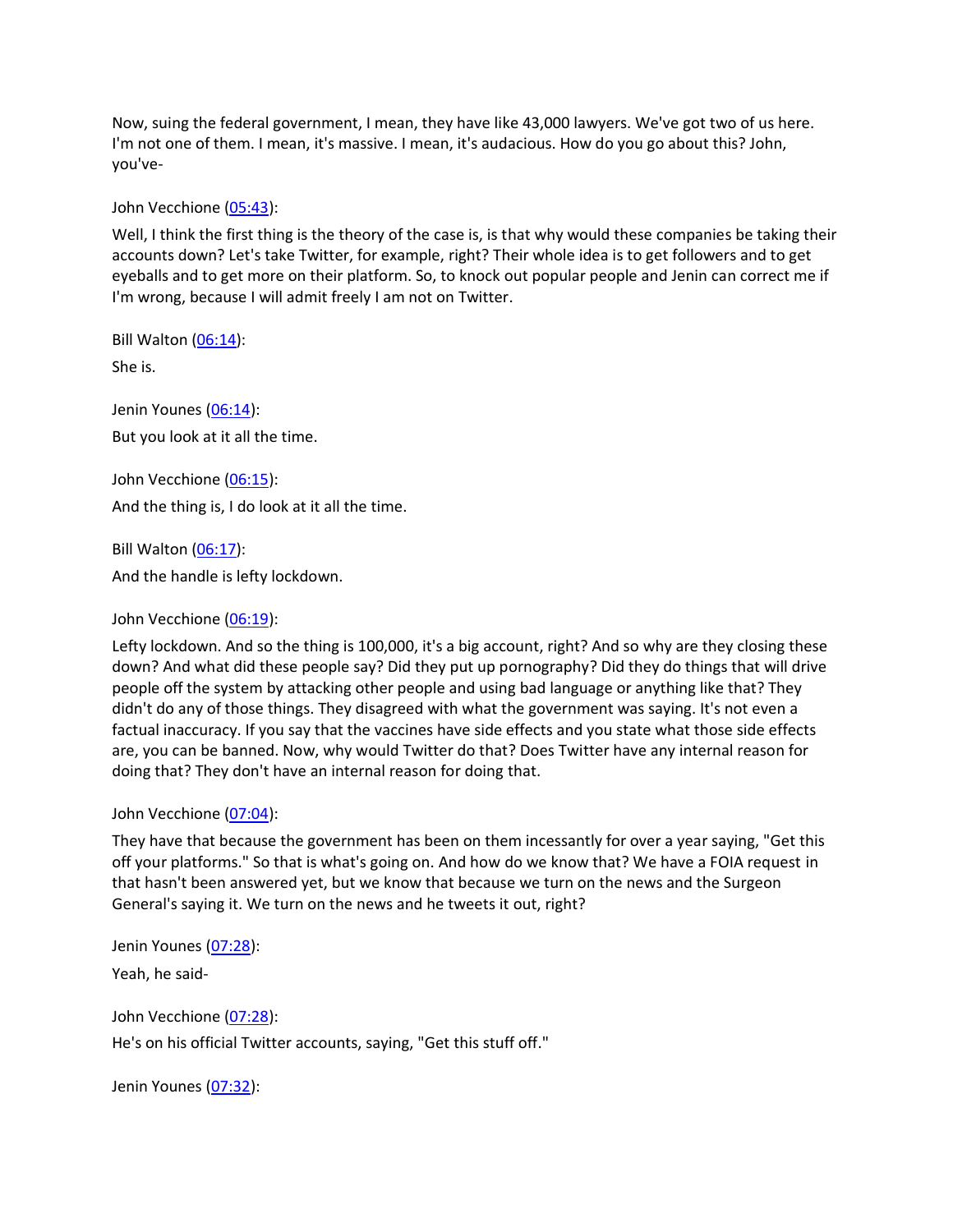And that these companies will be held accountable.

Bill Walton [\(07:34\)](https://www.rev.com/transcript-editor/Edit?token=-IEpZMhhwObw7qxKP2MRURVBzI8NuUfj_d8Qg4vh7US-ltSt-PUFE1jOrenHranL5ftbfgu230RvMI50bAOPBbHEQgQ&loadFrom=DocumentDeeplink&ts=454.52):

So he's using his Twitter account to tell Twitter to take these people off?

Jenin Younes [\(07:37\)](https://www.rev.com/transcript-editor/Edit?token=UtA82bVhjcpWii2wvh3A0RuVSvOkYIO9yBuMxj5OpfrhchnefQtxo72ExYCN8CTZwJxTUcwso0Zvg6ESdHV7j1uSdj0&loadFrom=DocumentDeeplink&ts=457.61): Yeah.

John Vecchione [\(07:38\)](https://www.rev.com/transcript-editor/Edit?token=twcvjMZ0Nb5jTaKDjxbQxGQcFmYVqHkflDmL07qa4Amx0AjreWftKT6MOfhXFzhCcMn3bMnVhmFCvGOHbbF1v7fTQag&loadFrom=DocumentDeeplink&ts=458.29): Yes.

Jenin Younes [\(07:39\)](https://www.rev.com/transcript-editor/Edit?token=zk_IbsTivmtPDayG3nlTa65U84Is1LT_8mz-xMzcVEJ36K5aMZz02sY7OvRe36jZ3PcrtvLmuOqRZ80Iq_06yqn5Y8c&loadFrom=DocumentDeeplink&ts=459.63):

So, he has a personal Twitter account and an official one. And he used the official one to tweet. He wrote a long thread and it said something like these companies will be held accountable if they don't start censoring this misinformation or stop spreading misinformation.

Bill Walton [\(07:51\)](https://www.rev.com/transcript-editor/Edit?token=GKN4h8Uvtf4JTj9MqzEbL1Hz8_w253X9JSyx2EBMcGL8XKaWjy8xXtfl8Qhu0DA_o1Hl9UpDw4SOARbnj391HPkNRIg&loadFrom=DocumentDeeplink&ts=471.99):

Excellent. And is that what they threatened, antitrust or is it just-

#### John Vecchione [\(07:56\)](https://www.rev.com/transcript-editor/Edit?token=lKvFISIbPLNOURDay7yO__J8fld3txka0cC-HsPxqkyCiFYk1Chh-jPYTFEGF-2ZG3IiKgeiDGEBXqD1Oq0upoysvfM&loadFrom=DocumentDeeplink&ts=476.75):

The SAC, he has done that. The president's spokesperson has done that. And you see it and other governmental actors have. I don't think the Surgeon General has said anything, but I don't know if he knows what antitrust is, but he does. But the fact is, so the whole government's doing it. We've sued the folks because what the other thing they did is they asked for all the information about the misinformers, right? So the people who disagreed with the government, who entered private contracts, private agreements with Twitter, so they can get a Twitter account, you put in your information and maybe you privately...

#### John Vecchione [\(08:32\)](https://www.rev.com/transcript-editor/Edit?token=_3jf0LqwGuCBeKb85df47e01mznuoulTBHjBaapuAVsDR6HPEVoj2JN3t6tLWcJIuvj2kFEcSr7OUNbUcTvMozdCf1c&loadFrom=DocumentDeeplink&ts=512.53):

The way Twitter works, as I understand it, is you have your public tweets that everyone can see. But you can direct message people that no one could see. It's supposed to be like your email or a private thing. All that private stuff, he's asked for what the misinformers are doing and what's going on. And for all we know, I think Facebook says they're going to do it, right?

#### Jenin Younes [\(08:52\)](https://www.rev.com/transcript-editor/Edit?token=XKt70NvQ_p2R-258dYNEu9jG2Vvs0IaMii6op736IYexEIj4-SaD74htiw53UtuIeEqBilUCfGEpzU8hTG9RbMxBY8k&loadFrom=DocumentDeeplink&ts=532.63):

Facebook said that they would comply. So, that was one reason we asked for an emergency hearing.

Bill Walton [\(08:56\)](https://www.rev.com/transcript-editor/Edit?token=RdM2pDz6kkFcIy9Y8HUGiY6ffVRQpzp3EmZ-kWITDAk3V2NXCJZ8EdRP_x-gE8tfWtJkn6fj_L0zROI3jH5UXs8zeJk&loadFrom=DocumentDeeplink&ts=536.52):

So, this is not just Twitter. This is also Facebook.

#### Jenin Younes [\(08:58\)](https://www.rev.com/transcript-editor/Edit?token=Vzd_fmxO-wdOPY5oQsKcbKBfB6nhnxCciS4AALvrvU3bHPsx4-FMEsvM9o5tSsJptUhwSlnuvxiRcuLgrGsS328eafU&loadFrom=DocumentDeeplink&ts=538.37):

It's all of them, actually. So, it happened that we had plaintiffs who use Twitter. And so, that exemplifies the issue, but it's really about all of it and this request for information that the Surgeon General put in at the beginning of March. So, he demanded that the social media companies handover the information-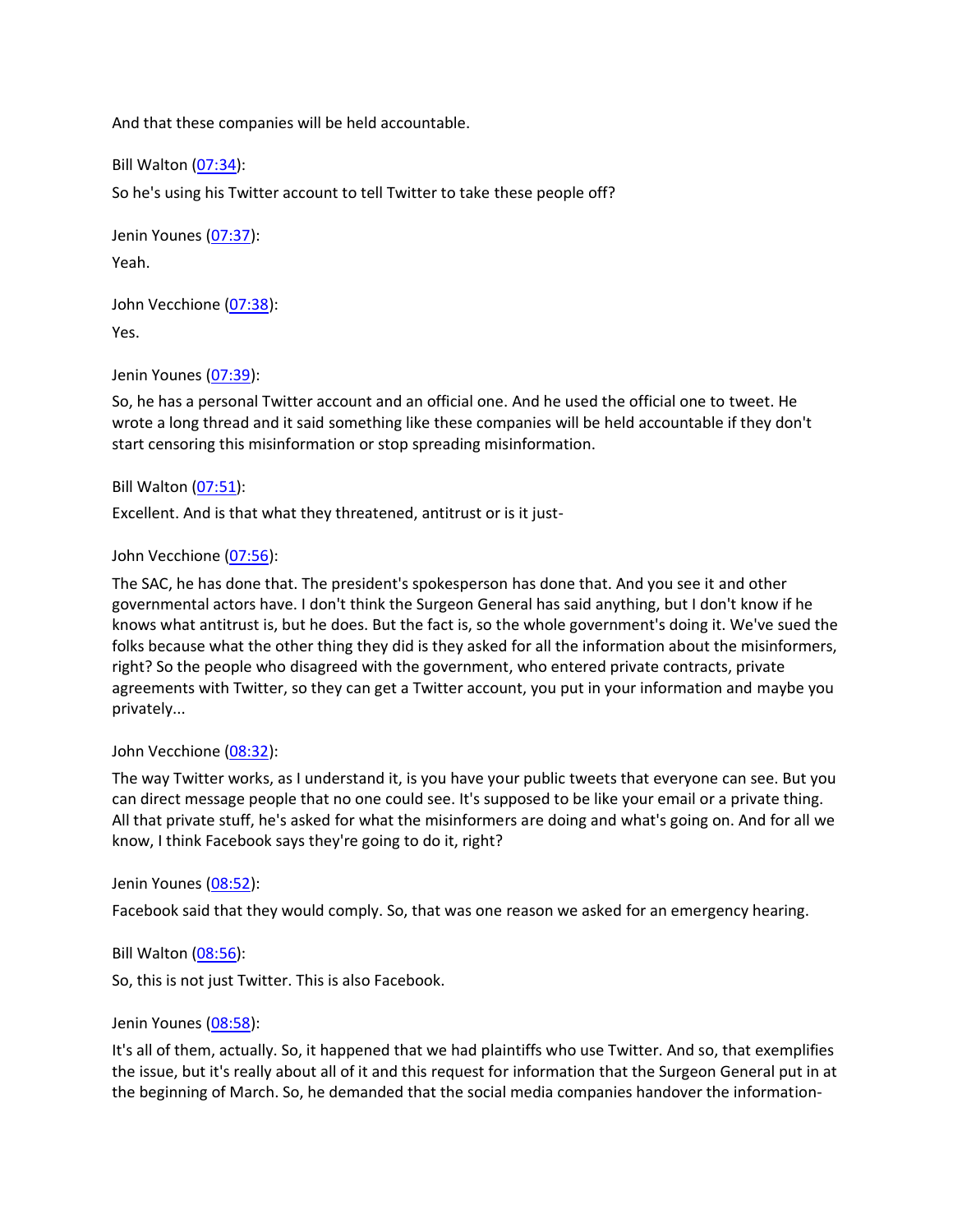Bill Walton [\(09:13\)](https://www.rev.com/transcript-editor/Edit?token=nbls2rikWeRkb3akghhjsbmXuv3LmPa0f7lgGcCzZvlgimHVQ1TduNhqB1dJKcA52LcQoG6Hfx0lSG7L8w5EWSrRjQc&loadFrom=DocumentDeeplink&ts=553.49): Beginning of March?

Jenin Younes [\(09:14\)](https://www.rev.com/transcript-editor/Edit?token=s6PQa5kxvpvmMx2idmjCMUaOhKnTtr3fz7anCUBztdQbRny0D7fcNv84HQC_P9QetRj2UwLkKfiT4GB0JzxKmvNYazg&loadFrom=DocumentDeeplink&ts=554.93): 2022.

Bill Walton [\(09:16\)](https://www.rev.com/transcript-editor/Edit?token=m7e6TpKe5WyzDvetbLlgMTNR9BiIjhFCmWZ9i_ZBZW_TjDK2CjxVP_ZgKqNmaLeW5rgxotetjcDz4LvNqIIT14kkEnI&loadFrom=DocumentDeeplink&ts=556.54):

This year?

Jenin Younes [\(09:17\)](https://www.rev.com/transcript-editor/Edit?token=UwwnmnTCql5atbH7Qzs6RX4Wpd1n54USmUnbrJhqQgKwSbVlPc6yzVtOUp9VJM7Fj7Z-6pjzHPMkxBkRm8_w2PiNJY0&loadFrom=DocumentDeeplink&ts=557.11):

Yeah. So, he said they had to hand it over by May 2nd. And this includes eCommerce platforms, instant messaging systems, social media platforms, everything. So, you're talking about Telegram, Amazon. You leave reviews on Amazon. This really reaches into the homes of all Americans. It's not just about people using Twitter.

### John Vecchione [\(09:37\)](https://www.rev.com/transcript-editor/Edit?token=B2frUgoO_vNp2hLszEBT4SHQKN2RXXxeqDDdfDgeQ52BH8JVi4MkUZF7OHfKLZeOCFmr558tp731LRlWD1fBQGfRU0g&loadFrom=DocumentDeeplink&ts=577.55):

And that is the thing here. And so, he said, "Oh, I'm just looking for this information," but some of it's private information that you didn't expect to be turned over to the government so they could look and call you a misinformer. What really bothers me about this is you can be thrown off, not because you're misinforming, not because you're saying lies, but because you're telling truths that they don't want people to know. So, there's no drug ever created, there's no medicine ever created that doesn't have a side effect. And in fact, it's the law that you have to put it on the side of whatever medicine it is, these things can happen to you, these things have been reported.

### John Vecchione [\(10:12\)](https://www.rev.com/transcript-editor/Edit?token=_AF4PHhLmPDIbAsB8o7XXpJRkNgqt9AMQ3HhEZHcZjcAa3WhwbyvRE8NJrX2Kv8fhBiNMSSI7R7nn1NlcTwyJ6RcxBQ&loadFrom=DocumentDeeplink&ts=612.47):

So, that's the law that the pharmaceutical companies have to put on what the side effects are on their drugs. But if somebody tells you what the side effects are that the vaccine people have to put on their label, you can be a misinformer. It's incredible, because they just don't want that information out there, because they obviously want people to get vaccinated. Fine, I'm fine with that, but you got to tell the truth. And if you're not going to tell the truth, don't call the people who are telling the truth liars. That's what's going on.

### Bill Walton [\(10:43\)](https://www.rev.com/transcript-editor/Edit?token=lazus-UJMYO_Ybt1ukFCAEr882Av4bz-YNYYVC5O2QWKLdSWxZY7EivSzR1KmfJncCWeY1A6VAZCfk3efWrSKlsoP90&loadFrom=DocumentDeeplink&ts=643.57):

Now how did your three plaintiffs find you, New Civil Liberties Alliance? I think we need to make the name more simpler.

John Vecchione [\(10:52\)](https://www.rev.com/transcript-editor/Edit?token=2wFa2EqJt7R2q2cNGs_9asqz1yqqNVqdndbHVJzOb6K7Zx1Vp1i2lspPVy0gdIyg15HO9BcKxCeNtgvvkDr4HWVwCQ8&loadFrom=DocumentDeeplink&ts=652.33):

NCLA. Yeah, there you go.

Bill Walton [\(10:53\)](https://www.rev.com/transcript-editor/Edit?token=PjsKpY08pGkd3IJfabKxJB6g-Vv_-F1GaBV1Hv__5E9uuc7ChTfRf3iD_227Pb6LOsuCAUumzs9TQ9fIZ_uzu_ErzLU&loadFrom=DocumentDeeplink&ts=653.25):

NCLA. I get that confused with the athletic league, anyway.

Jenin Younes [\(10:56\)](https://www.rev.com/transcript-editor/Edit?token=zWizfX6-gswatvjY_8_akFHfzNOZCzoFz6zmS81JyrwduLAqYzbD9LtfYeE0MVe4Pghis55g90GxGy-yiJaeIDvCDVs&loadFrom=DocumentDeeplink&ts=656.39):

Well, I actually knew them from Twitter because I have a Twitter account.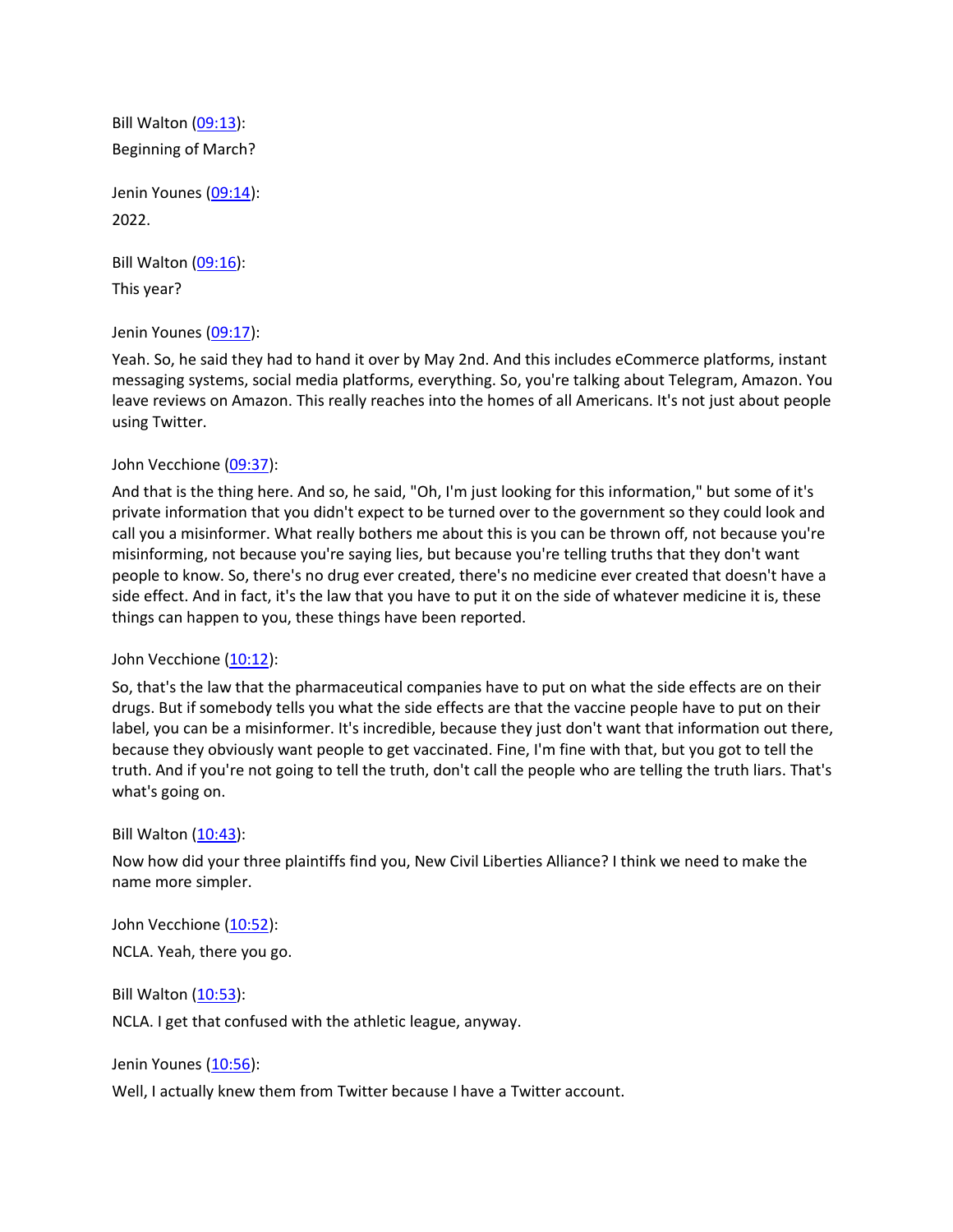Bill Walton [\(11:00\)](https://www.rev.com/transcript-editor/Edit?token=nOL3lR0iLeNScIUjUEJqySVLioQEWyraoBp5JMXbty3eJ-4f2zKiP4ZLPwFoPwkqQ2GnQOYYudky7V3dB9cfPdVL_c4&loadFrom=DocumentDeeplink&ts=660.29): So, they found you.

Jenin Younes [\(11:01\)](https://www.rev.com/transcript-editor/Edit?token=newkH8axnH-P1F7bHwKNatBsm5OvwG70UUlF9_cyM_QAT7Zk7YGgI7-A_ahghj26EBVnNO0bqp2VNcwEo7U-iBzf7jg&loadFrom=DocumentDeeplink&ts=661.92): Yeah.

Bill Walton [\(11:02\)](https://www.rev.com/transcript-editor/Edit?token=yDZLjb3NBbrRaIVRQvpowIP3lyQudns_MQpmjHOjCzIqx8Gl3jsRVpiyq0meKKbTIXvDcA0qqBNunZN1lJ2m3yNUfew&loadFrom=DocumentDeeplink&ts=662.72):

We already covered this in other shows, but explain again, New Civil Liberties Alliance and what you do, because I think there are other people watching this or listening to this who probably have interesting complaints about the government. And I think they should know about you.

Jenin Younes [\(11:17\)](https://www.rev.com/transcript-editor/Edit?token=fhRmCxyIZ3sN7gy-WHsRbpOiir6xnir9k5AnsQdda-J_Z4ia6UpjAP25xVTV4Js9Rn7uifnMu3MZBVjwc_a3jeIzLuU&loadFrom=DocumentDeeplink&ts=677.13): John.

John Vecchione [\(11:18\)](https://www.rev.com/transcript-editor/Edit?token=HOWLDNEW6-jvC3XrRG1OQduBLT2oi3VHzbGYyetu8UjzmL-A9JVKUDv-EWOejhVJ2ls6yiesAvkKolOTNJb7KyOBSP4&loadFrom=DocumentDeeplink&ts=678.21):

So Phil Hamburger's a Columbia Law professor. I understand he's on. I was just talking to him yesterday. And he had the view. He had been a tax lawyer, but he became a professor. He started looking at how the administrative agencies work. And what he found and wrote a book about, he's written a number of books, but the one that I refer to all the time is, "Is Administrative Law Unlawful?" Meaning when you're caught in an administrative agency's processes or when the agencies do something, particularly independent agencies, you don't get a jury. All right. So, what happened to the jury, right? Your due process, you're not in front of a life-tenured judge, right? You oftentimes do not have cross examination ability. So, the administrative agencies have a whole set of rules that [inaudible 00:12:11].

Bill Walton [\(12:11\)](https://www.rev.com/transcript-editor/Edit?token=wIrzc30Z-ohOC6gCH1MTOTzbCUEEzk4tKopzFx1rIAaknHeSQ9yoET1kSjjkpy6IMB2BX1DlTTDjfsVJ9bHN6qGGER4&loadFrom=DocumentDeeplink&ts=731.34):

Very few people understand that the administrative law state and that you've really got very little recourse.

# John Vecchione [\(12:18\)](https://www.rev.com/transcript-editor/Edit?token=rztXnmuG54a_jZS8zcQ_Kpj0rWmGJMWjx-Ie6F_qDMxSQl5gBG_0kqW-ntBydyX2CEbHvWiQvDNSpckULOmI8rcdBUc&loadFrom=DocumentDeeplink&ts=738.43):

Very little. And the other thing is I always say this, I've said it for years, but I say it more now, when I'm with NCLA and that is the process is the punishment, because one of the things the administrative state can do is say, "Oh, you're in violation," and you say, "I'm not in violation." Well, you can't run to the federal court and say, "I want an injunction against this," because the statutes or law have often given the administrative agency the right to try you in their own courts and then the only place you can go... Let's say you're called by an administrative law judge. You get an administrative law judge who rules your way. He says, "Mr. Vecchione, you're right. We were wrong."

Bill Walton [\(12:57\)](https://www.rev.com/transcript-editor/Edit?token=UV4S41gSRy-i4bDEkZYts9PD4khUhPbAC-mjTGwK_OfhKjzVBzqV_WmE1S6WDz4onCuCK9-RPdSavBdcESXyrH5tSsY&loadFrom=DocumentDeeplink&ts=777.55): Has that ever happened? Anyway...

John Vecchione [\(12:59\)](https://www.rev.com/transcript-editor/Edit?token=q_9zMzUXLRegUsvX6cOPK7plxGcBBakXnIU-Je98TtewVqBl6RCIyCQuH6uu1hDBqRva5PexPd7Lc1XUtsNl-0Qu4bo&loadFrom=DocumentDeeplink&ts=779.77): Excuse me, it happened once in FTC's 25 years.

Bill Walton [\(13:03\)](https://www.rev.com/transcript-editor/Edit?token=nXiffZ8InLQ40sEXJZnMqVR3MJrGE17OnazpOL3FXWTBsTj2RWzTu8Is5TUB0_3iqocRA4ZvgB7kxuvTg0Hlgm58p9o&loadFrom=DocumentDeeplink&ts=783.13):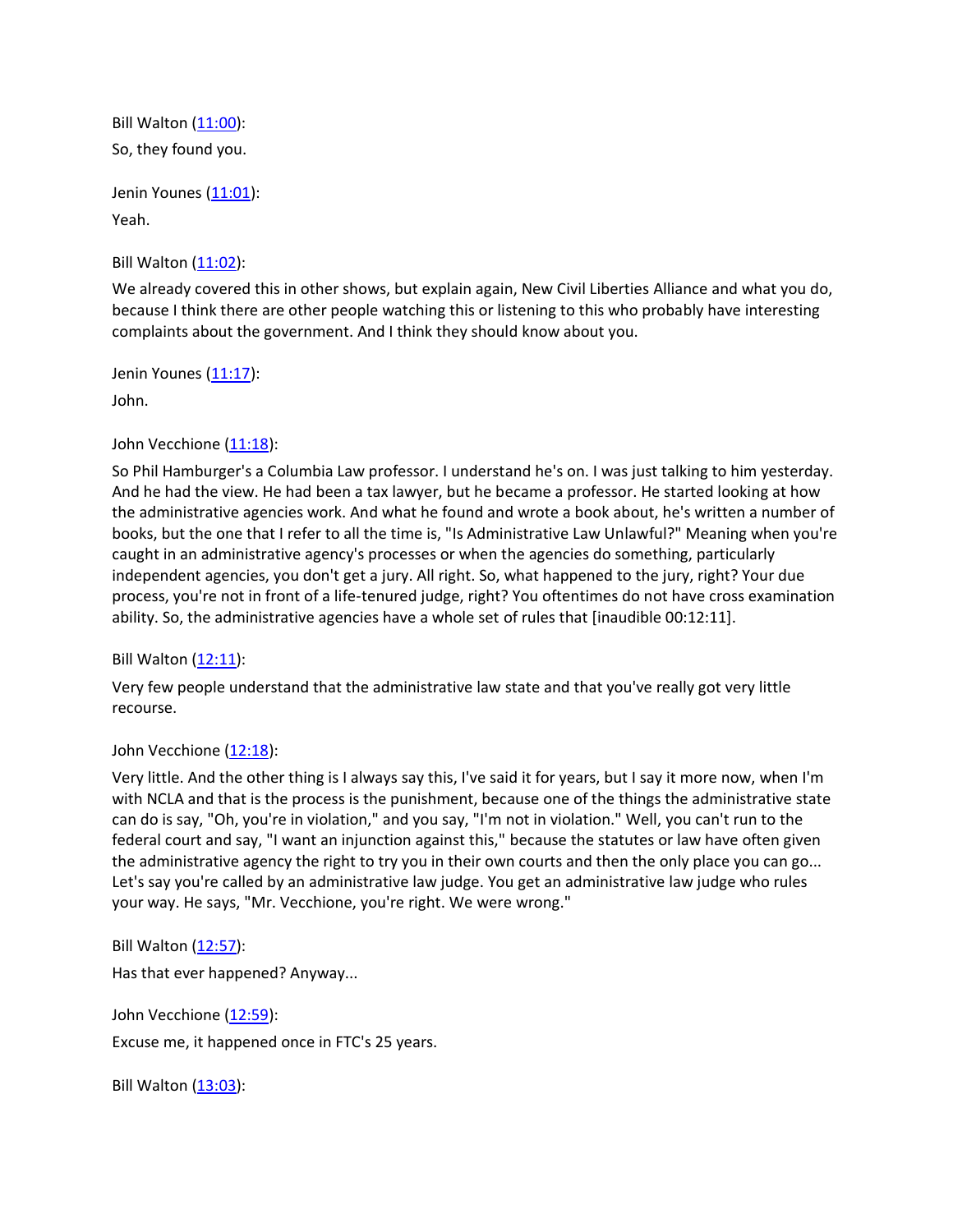Okay.

John Vecchione [\(13:03\)](https://www.rev.com/transcript-editor/Edit?token=_1ds04zcqqjQG8oq5aNqlkdyc480KeeZxndVVBunBRQAjTzwko1A_aMDZSNltTXYHcu_sbrVy6gi1X3-F-YqB8-nunM&loadFrom=DocumentDeeplink&ts=783.98): The FTC is the one.

Bill Walton [\(13:04\)](https://www.rev.com/transcript-editor/Edit?token=BVTWrSijVPJ5TLlMqH-uv405g-a54I7ix56O_D4OERhV1yT9Iha_D47WaE8GHhNU4WqghfF0BvsATi76A-CDLxUIUEo&loadFrom=DocumentDeeplink&ts=784.02): Okay, all right. Anyway, continue.

John Vecchione [\(13:04\)](https://www.rev.com/transcript-editor/Edit?token=Eej1H7c5XiQsFMsG8RysYjyTfY-Cw_sBRQ4BMIK0LiADFjQ31t8da3RkW77acdfQdD-kVq6AdO34EIHzNdxhm78Lpd0&loadFrom=DocumentDeeplink&ts=784.88):

So the thing is, so he says, "You're right." It gets appealed to the agency heads. The heads of the agencies get to decide and they reverse them. At the FTC for 25 years, the ALJ has never been upheld when he found out you were right.

Bill Walton [\(13:20\)](https://www.rev.com/transcript-editor/Edit?token=fleLYYKo7PmPLI3wylPMnPcmL2vrwrk9-GLrCd1oHtozlX2HM6xuZT501o8JjoroOOA5lpRcEWdJanGAYkeBsyYzviI&loadFrom=DocumentDeeplink&ts=800.44):

So it got repealed or rejected by one of the parties in the case.

### John Vecchione [\(13:25\)](https://www.rev.com/transcript-editor/Edit?token=q6TAMYLGZkrT-nUfe-w1VQ585tXNPEPgxL-W0BCkvRSGR_ElrNfy9ismIJ2xQ-XuwL1rd2zZqY5w6y9nJtesqcmJhO0&loadFrom=DocumentDeeplink&ts=805.82):

Yeah, one of their own judges said, "You're right." It gets appealed by the government. The FTC appeals, it says, "Oh, our guy who works for us, who is our ALJ has looked at the facts, found against us. But you know what? We have all these commissioners. We'll go and ask them," who are the same people, by the way, who had to okay the case being brought. And they then say, "Oh, all right, ALJ. I don't know. He just looked at all the facts and all the law and found against us, even though he works here, but we didn't like that outcome. We're going to get rid of it."

Bill Walton [\(13:59\)](https://www.rev.com/transcript-editor/Edit?token=veoBvzaNqtQ0_o_XCTN5qpyC7MOfeK3wJUBDpW_98U34USpS0XDJnUe-_8thsifks9yIHwP_MlGkTamZ83u6lHIpdQQ&loadFrom=DocumentDeeplink&ts=839.84):

And how many federal agencies have an administrative law...

### John Vecchione [\(14:02\)](https://www.rev.com/transcript-editor/Edit?token=FTnODHLW2qOYdoNwEjp4wGxFGJ_AdzB-lmAc33KshvbLkXer0nCG61cyjaWjGCRZoKHK37jr27seWlf1CLhXqHUcexE&loadFrom=DocumentDeeplink&ts=842.83):

Judge? SEC, FTC. The one people might really go into a lot are Social Security Administration. There's many ALJs for that. It's slightly different but I am not sure how many have ALJs. Any adjudicative process if they're allowed to, the Department of Energy doesn't have any. It's the agencies that are given control over some industry like SEC.

#### Bill Walton [\(14:33\)](https://www.rev.com/transcript-editor/Edit?token=j7NVgzrxywqAVfvUInQCaEr0MnqDt5Y9WkPxtLUOE1Y9QF_3zL643NUEFmC-40sBPx9Pna0ApRjpGVuVuYxzvKVXXU4&loadFrom=DocumentDeeplink&ts=873.55):

I can't wait for the Energy Department to hear this and say, "Hey, I need one of those too."

### John Vecchione [\(14:38\)](https://www.rev.com/transcript-editor/Edit?token=xGQoWiiBPSF4qLuLkjxfS4YFqLqcYrFH_hUBE0qyNMTmrwtww5o7VZQQ7aKn0lDiRydGF_duaOlo5DQ1O04SuqzUtsQ&loadFrom=DocumentDeeplink&ts=878.51):

I want one. Exactly, I want one too. So, the process isn't over. So, now that they've reversed you, now you have to go to the appellate court. So, you can sometimes get to their district court or an appellate court, where you start all over again, and the appellate court has to give deference to all the facts. They have to agree. However, the agency found facts, the independent judiciary has to say, "Oh, it's how the facts are done." So, everything's loaded in their favor when they go to the federal court. And of course, it takes years to do all this.

Bill Walton [\(15:09\)](https://www.rev.com/transcript-editor/Edit?token=wTuAPF25VDNuSTZA2ayPKtY9IgkcMJai1qFJ9FGCv-ycXzafHocaB2TCSTS8JbNqdnhH5dzPTv6WYhexNZEy3Kq29Jo&loadFrom=DocumentDeeplink&ts=909):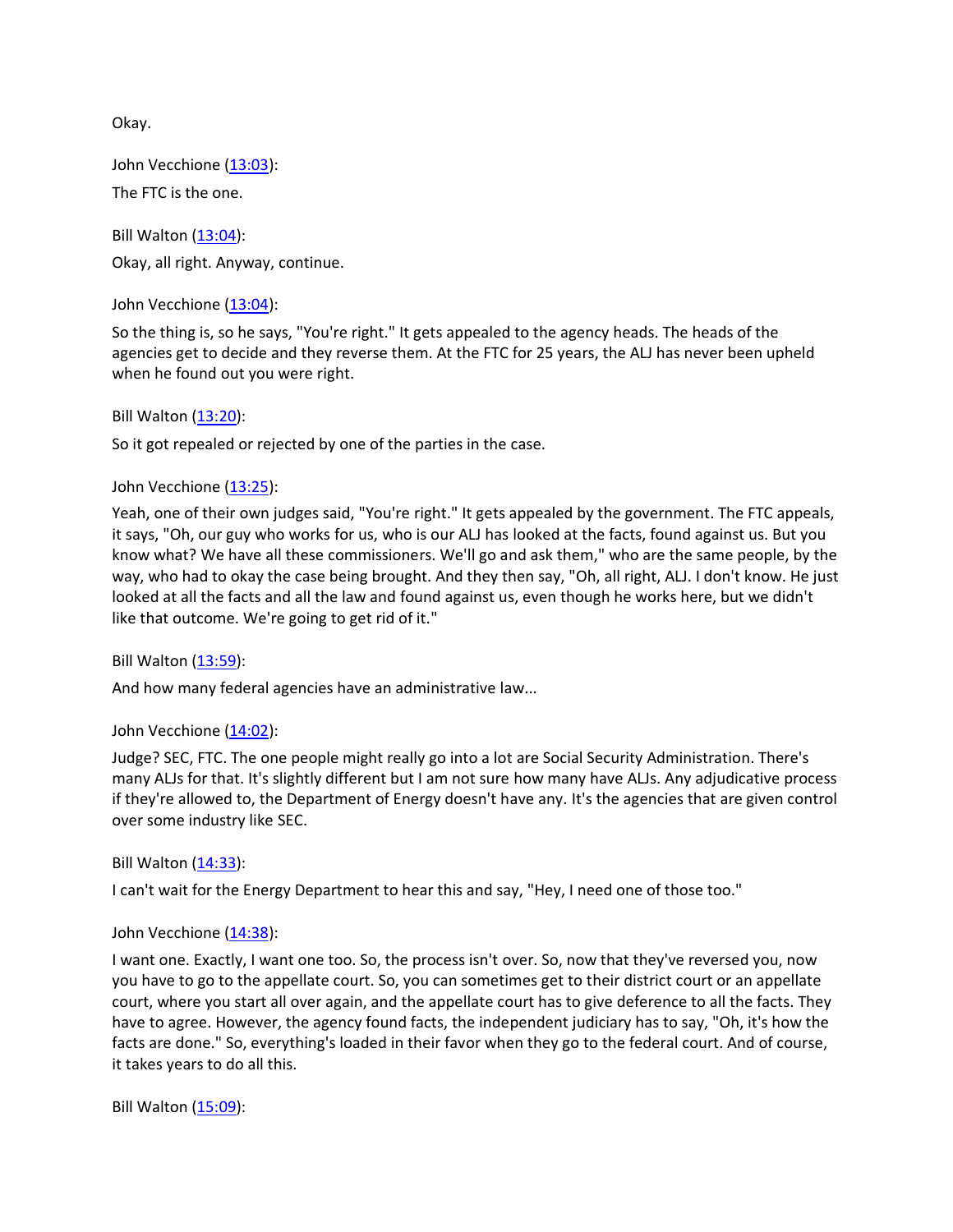Yeah. So, the process is the punishment.

John Vecchione [\(15:10\)](https://www.rev.com/transcript-editor/Edit?token=VMPHT17hiTLe8X6jRTngA5w5ltO5IglV--G5iV1EzqkqMNMmwJWPqaQ3ZVjTNIDmCc8FtNPdUIpQtVHZ6Z8c_bayGtI&loadFrom=DocumentDeeplink&ts=910.86):

The process is the punishment.

Bill Walton [\(15:11\)](https://www.rev.com/transcript-editor/Edit?token=YXdSwTQZglc1Rm7A7ev0PIkcZTuki35loCmprQvjUMo-wPHDBwinO9HpNdFP0-IFOPRhSQfdIVqhnhyOi04SpXH37pQ&loadFrom=DocumentDeeplink&ts=911.9):

This is The Bill Walton Show. And I'm here with Jenin Younes and John Vecchione with the New Civil Liberties Alliance. And we're learning about the scary world of administrative law, but we're also talking about Twitter and the scary world of government censorship and how they're not doing it directly. But they're using the social media companies to do it for them. Jenin, so where is the case now? You had a hearing. Is it ongoing? I mean, how do we follow this?

Jenin Younes [\(15:41\)](https://www.rev.com/transcript-editor/Edit?token=fbSwCg3nx_vqJCZ55FRVoHLtKES1C6EcYF0WppCA9hKOMZRq3aJFxGXklGtf35EHzmdCmk1mw_8mzh7LtQtpgETlG7o&loadFrom=DocumentDeeplink&ts=941.78):

Yeah, it's ongoing. So, we had a hearing in Columbus. One of the plaintiffs lives there. So, we filed there, Mark Changizi. That was a hearing on the preliminary injunction. Both Changizi and Kotzin testified and testified about the effect that the censorship is having on them. So, one of our arguments, which is supported by case law, is that you don't necessarily have to show that these people were censored because of what the government says. We don't have to establish causation to that extent. If the plaintiffs show that they are self-censoring because they're afraid of the government, because of what the government has said, then that's enough. So, they testified about that. The government has also filed a motion to dismiss and I'm not sure if the judge will decide both the preliminary injunction and the motion to dismiss at the same time.

Bill Walton [\(16:28\)](https://www.rev.com/transcript-editor/Edit?token=101V5vDeS-BZ3u7sv2HM9npLmxZjgy2Lwz7-o2e0bxWaCgCnDpauCoso3Ve2j4CEEBp-KRYxklLKGuqbSea7RAZT1Xs&loadFrom=DocumentDeeplink&ts=988.97): Now, are they defended by attorneys at-

Jenin Younes [\(16:30\)](https://www.rev.com/transcript-editor/Edit?token=DEc9dUu4B5Un5K4xf4JvRG3KyAIkpeGCa_Yzv-orYWZOdkMgSJvIvoGzLeWTSDaX7gHJDKfhT-dUqc-C7rjhBZeGR9g&loadFrom=DocumentDeeplink&ts=990.84): DOJ.

Bill Walton [\(16:30\)](https://www.rev.com/transcript-editor/Edit?token=oPgDbNvoMCL4yhIRxbuNz7IMISRUWVGBmhWgwJy1hSHnfFKQygONSMJJAtOi6N0J3pnz2MnPzHeNoD1P1tlAOkcmhBM&loadFrom=DocumentDeeplink&ts=990.88): ... HHS or? They're defended by the DOJ. So, we got Merrick Garland's folks.

John Vecchione [\(16:39\)](https://www.rev.com/transcript-editor/Edit?token=PmjQa3xmmXG3_vSqImCdmt4FSR5CH5qXTJfSxlRMIw_UisiCEMZLHXxqzky7oATBodgFTc1r-jd7yO6BYol6JyNdb1A&loadFrom=DocumentDeeplink&ts=999):

That's correct. And it's line attorneys from DOJ in this area. They came out and they want to dismiss. They say, "Hey, you can't prove anything that the government's done. And we're just asking questions here." But if you ask questions, why don't they just send a... This is the thing that drives me nuts.

Bill Walton [\(17:03\)](https://www.rev.com/transcript-editor/Edit?token=nd0J-KZXCj1rUKli-T8-lnONfoODoeZaHKzX7YDsA3fbpiYmjkVP6SkyvlMAPyR4wkZAnu3SQZK-l8PgPhw5R9wm0Pw&loadFrom=DocumentDeeplink&ts=1023.63):

Who's asking the questions?

```
(17:05):
```
The Surgeon General, right? Give me this information. Why didn't he just send a letter? Say, "Send me this." Why did he go on the news? Why did he tweet it out that he's doing this? And why did he then threaten accountability? To the extent that certain agencies are allowed to get information, I don't even think the Surgeon General is allowed to ask for. So, there's nothing in his remit to go around asking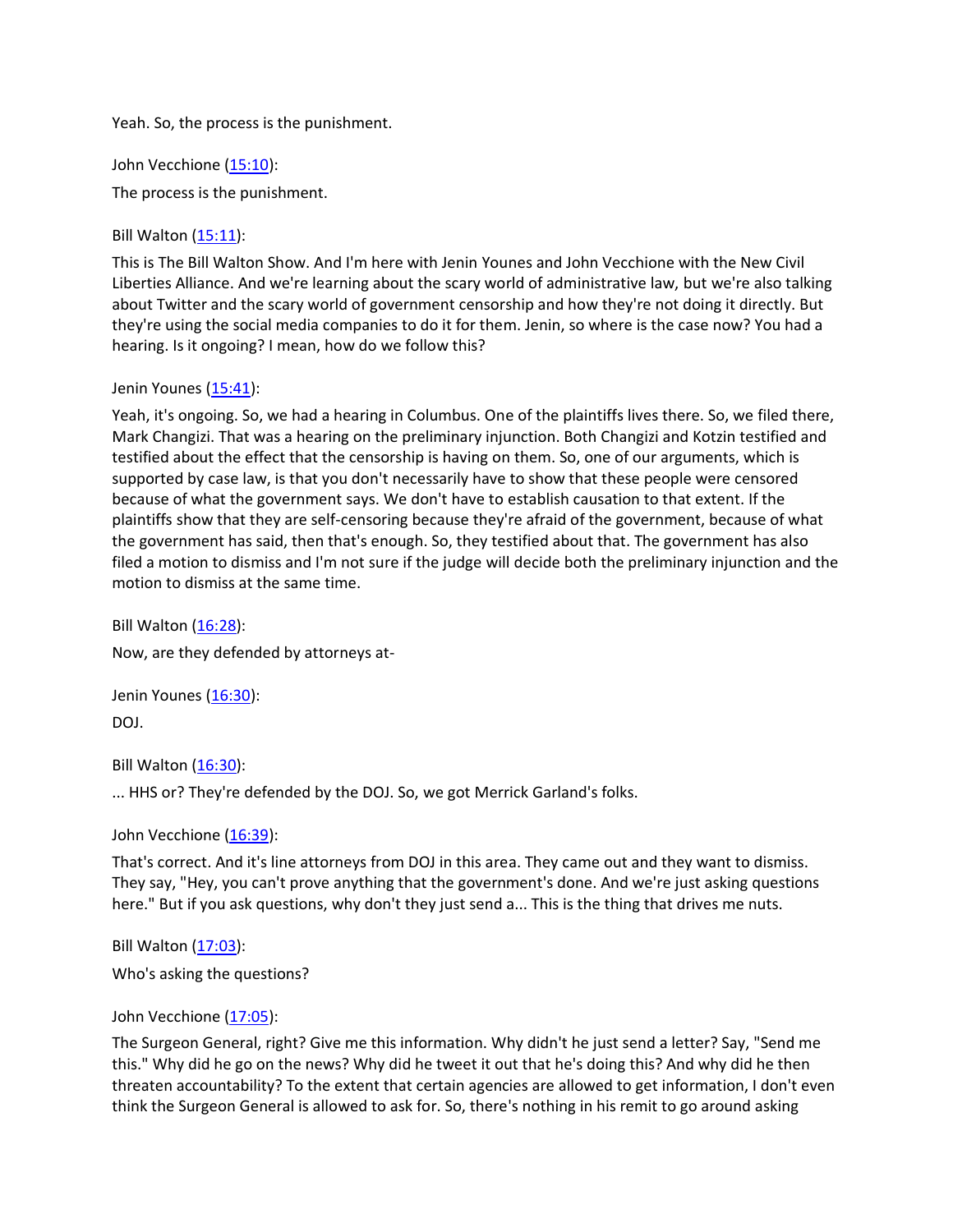social media for questions. But even if you are allowed to ask questions, there's usually processes. The SEC, when they want to ask you a question, they have to do certain things beforehand. You can't just threaten and ask for information when you're the government. It is inherently coercive.

Bill Walton [\(17:44\)](https://www.rev.com/transcript-editor/Edit?token=i2rfOlP4U3yfJfFet8Q8McLKtNlStlwcgoiAtgxoRhzolOwl4mtkoWXVcdtStoJ5Y9mLTEXa7Ya9ORkw-9EXW5tFsfo&loadFrom=DocumentDeeplink&ts=1064.71):

So your plaintiffs, how are they feeling right now?

Jenin Younes [\(17:51\)](https://www.rev.com/transcript-editor/Edit?token=aCrKd6k7gfbTRExajxxNZK3pq_vefJYNj4EP68HvRKMSVtKqa0u7YXsnUTpNtf2Ir2JBbA9BAe74C6F-Ucv6iolwSNw&loadFrom=DocumentDeeplink&ts=1071.28):

Well, they're just waiting. They're still optimistic. Daniel Kotzin is obviously upset because he lost his Twitter account permanently a few days ago for tweeting about the side effects of the vaccines, actually.

Bill Walton  $(18:03)$ :

How pervasive is this? I mean, you get three plaintiffs, but my impression... Well, I've had a couple of these shows taken off YouTube. Thanks, guys, including one you're on.

Jenin Younes [\(18:13\)](https://www.rev.com/transcript-editor/Edit?token=154Ms1E3-ar4LVh-4DJqTXWve3UmSWxkG4e1jabizUd6qlhndNCTJFpG-yGm_qrMuDKSTWcESXAve7FbDay683UE1uk&loadFrom=DocumentDeeplink&ts=1093.37): Yeah.

Bill Walton [\(18:13\)](https://www.rev.com/transcript-editor/Edit?token=NTR02Mo_DncVgi195KxcCDhirUiHiJLBpGsp_RME4UA2AcZvzgWoYkfMLKU3s_yuR4nEnqkNfEL_oxSmINDymbZWmbE&loadFrom=DocumentDeeplink&ts=1093.79): I think we talked about ivermectin.

Jenin Younes [\(18:15\)](https://www.rev.com/transcript-editor/Edit?token=nF8h9pp1kzFSsSfM6WuQlNAPRiHkZKvx0wM47f_JVFBbxpz3PoqwxEmlSHGW3ZmxJOiNTnXiQw_EgbFImmvuL4wUYWo&loadFrom=DocumentDeeplink&ts=1095.18): Yeah, that's one's a...

Bill Walton [\(18:16\)](https://www.rev.com/transcript-editor/Edit?token=JIRjUvj0WPeszZvA2A-k0emqgeqXwT69zbhCXVj0iYHJlukbsmDwg_ixlAaQkfu0TDcM8Hor2hNzrNqSnBWaokolxrE&loadFrom=DocumentDeeplink&ts=1096.5): We're talking about it again.

John Vecchione [\(18:18\)](https://www.rev.com/transcript-editor/Edit?token=BtQb7GNpZuAZM2QbvGqQ4pa03PqezCZNofIPC8IEsEVUYSY0QjnjI31kL2eEM-gsNuhQYyN4Sfyin4p94CPdCIv6at4&loadFrom=DocumentDeeplink&ts=1098.61): You're a certified misinformer.

Jenin Younes [\(18:21\)](https://www.rev.com/transcript-editor/Edit?token=FUM5EoXJRR6yjvp8MIDC1eENGbSo_gMtckTekTkrc7I6MNJwU108K8Z80RNhUGwnk-3JrOlV4jW6O4Kh6M3x68OPSh8&loadFrom=DocumentDeeplink&ts=1101.93): I haven't been called out by Twitter yet.

Bill Walton [\(18:25\)](https://www.rev.com/transcript-editor/Edit?token=_8lpFZck8MhYVB7uIdq1QQrWo9rCGOl6Wa8wvQZwI3AjGaygYMSSAYLCKYd1pC2jZyHC0ElhIsgD8Ih5G7-npstSWeA&loadFrom=DocumentDeeplink&ts=1105.19):

Given the position you're all in in terms of defending people against these kinds of things by government, you have to have thousands of people coming to you with similar issues.

#### Jenin Younes [\(18:33\)](https://www.rev.com/transcript-editor/Edit?token=4gxLA_jhCQLqJeRF_MtdRBrDeLlS-scKWluT65hT-xMNCgl2hsuDOnrIk4UVsyUMugxhfAN9rVYzGdxFjqpw9eWiecc&loadFrom=DocumentDeeplink&ts=1113.42):

Yeah, well, this is very pervasive. So, as a Twitter user, I had noticed an uptick in suspensions. People were occasionally getting suspended temporarily for saying things about COVID for about a year that was not government approved, but it was very rare and their accounts weren't permanently suspended. And then I noticed that after the Surgeon General and others in the Biden administration started this campaign in the spring of 2021, I noticed a massive increase in suspensions among people I knew on Twitter and followed.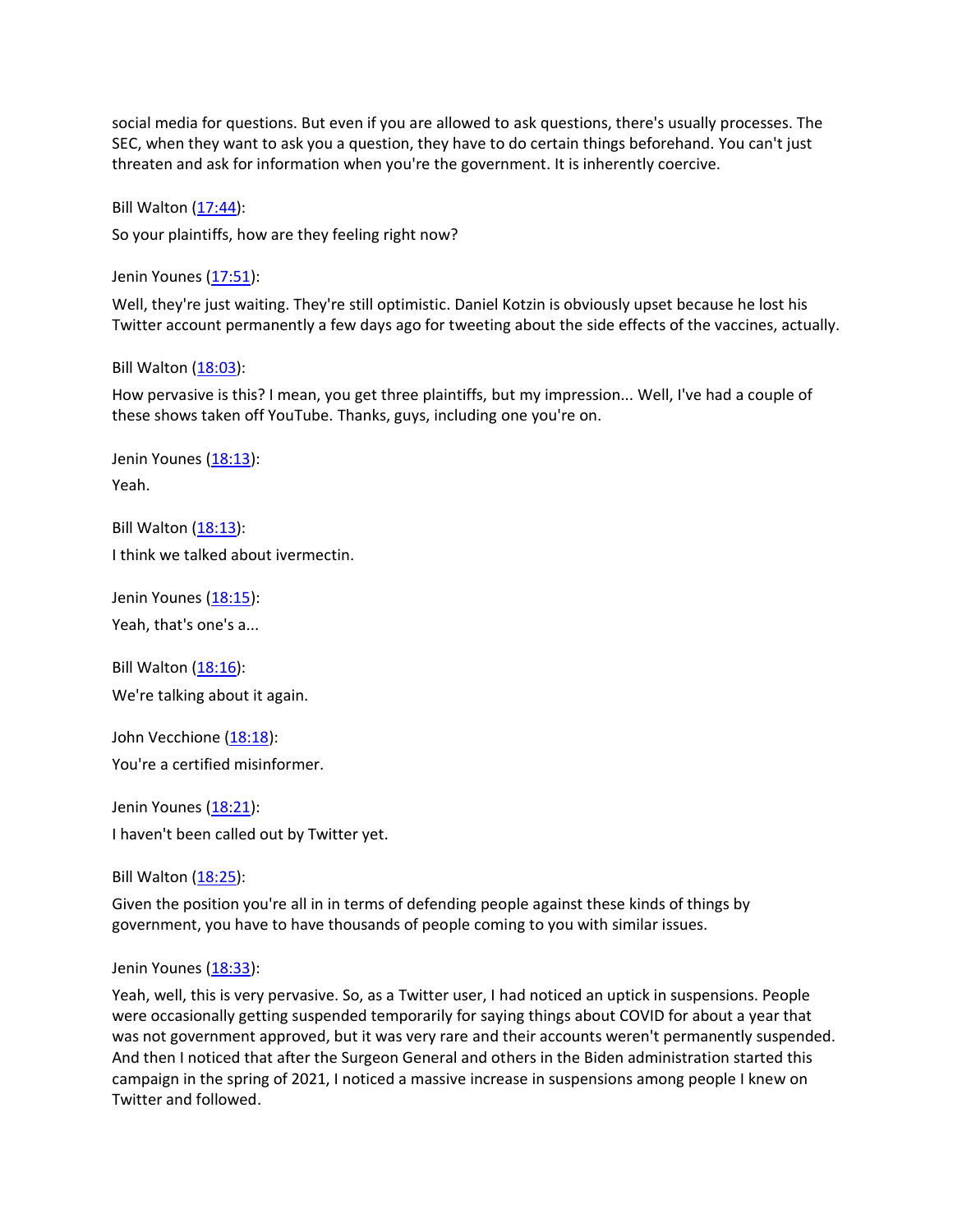John Vecchione [\(19:10\)](https://www.rev.com/transcript-editor/Edit?token=OGzVX_8zAVqGkzQtHZoFkR4zA6XOvawe1Fgz8nxsGN8j4mQ69hyKUKOJ0Se89vzUsmA0hhv5caTMFgWHV2prIPaJ-ZY&loadFrom=DocumentDeeplink&ts=1150.91):

And that was the testimony on Friday. All these people were active Twitter users and they talked about their own observations of how this happened and when it happened and how it is tied directly with government intervention.

Bill Walton  $(19:21)$ :

If you look at Elon Musk's takeover of Twitter, which hasn't happened, there's a lot of things that could happen before it closes the deal. But if it does happen, the people at Twitter are losing their minds. They can't stand the idea that they're not going to be in a position to determine what's allowed to be on it and isn't. So, this is not just the government directing people to do it. It's the Twitter's culture that's so receptive to it, or am I missing something?

Jenin Younes [\(19:47\)](https://www.rev.com/transcript-editor/Edit?token=Y4eltcz7MbjbtgooYbMn4bFi81BWqwPrBpTVNSOZ7Vx3Se6520qKxBvtg0UOWLiLb7B4o0B8WZ3rAzUpRrmoWY3F6dQ&loadFrom=DocumentDeeplink&ts=1187.89): Although I don't know that that's Twitter.

John Vecchione [\(19:49\)](https://www.rev.com/transcript-editor/Edit?token=SyfUVz8uwie6edbOtwi4fIRWdtB7i0Ak_BCLmageYviCmZ1MBVgaMQEsl4zFN8N4K7Bap4aTaBrfUXXO0swZFBAs8Ic&loadFrom=DocumentDeeplink&ts=1189.46):

They didn't do it before the change in administration. So here's the thing. You could talk about ivermectin, you could talk about the side effects.

Jenin Younes [\(19:56\)](https://www.rev.com/transcript-editor/Edit?token=qYzN3uiPt0yszjOjgHE3dlOHIc08-fz_5RTGSvZemCKscNjcDneVJRUgXACrgsQj-hxKu2U3NJNsPkURevitb3yUru8&loadFrom=DocumentDeeplink&ts=1196.6):

Hydroxychloroquine.

Bill Walton [\(19:56\)](https://www.rev.com/transcript-editor/Edit?token=zQA0Ln53J2rGY017Uzovw_3OqSZ2eV7Fymev5NBu-jhr_1WZtqSa7tHBBQkg6FGMeGfJSYbG6LB2uec-9AVb2kT_0W0&loadFrom=DocumentDeeplink&ts=1196.6): This is a January 2021 change.

Jenin Younes [\(20:02\)](https://www.rev.com/transcript-editor/Edit?token=UR2TFWnOuTLzLtRoyOInvTqz_C7ad0hSxVU-k_xpuBn98noKzeFAAy9x1rKFzMXIEwFtsGOOjro74BkuetYbcZklBMU&loadFrom=DocumentDeeplink&ts=1202.17): Yeah, yeah.

John Vecchione [\(20:03\)](https://www.rev.com/transcript-editor/Edit?token=CVYo2DpidQG2ZvHFZWj9zNLD3_yfEJbjeCgWNEgQ-7JLHhVWAn2qTbD_MBuyd_M7h6uDRA66L678ia0uuoYX00EzWsg&loadFrom=DocumentDeeplink&ts=1203.53):

Yeah. So, why did that happen? The people who work at Twitter, they can believe whatever they want, but their incentives as a company are not to do this. Now they may have an incentive. We asked about people who call us. One of the beauties of what our clients' right is I haven't found one thing that isn't true or argument or a disputed issue that you want to discuss like scientists, right? One of them is a very good scientist. So, the facts are unknown. So, you discuss the hypotheticals about one and the other. Aren't you supposed to do that?

Bill Walton [\(20:34\)](https://www.rev.com/transcript-editor/Edit?token=-NU3Mc1d2mPmMjdjZKIIozt4MMb6WN4AcMm_1XNkBcf8UIc1IY50E0W0kYhWpteEymuQ4qPI2-Xi54LofVfAoKwnJ5s&loadFrom=DocumentDeeplink&ts=1234.03):

Describe the background of your three plaintiffs. There are aa couple of them that are quite impressive.

Jenin Younes [\(20:39\)](https://www.rev.com/transcript-editor/Edit?token=iHs1pimZ1SR4e1oDfxNvfQOHLRLQpVcNO9DBalKx4-sn9a_e4shKzRyu9jrb-AZk3qzoFJJRD6xGMNN8ftrPoKxNmSE&loadFrom=DocumentDeeplink&ts=1239.17):

Yeah. Mark Changizi is a cognitive theoretical scientist. And so, he studies all sorts of things like, why we see in color, why our eyes are on the front of our face, and also mass hysteria and how that happens.

Bill Walton [\(20:52\)](https://www.rev.com/transcript-editor/Edit?token=9kJU0y9Ph6Wp4wXkH2ZmC7L83tgUQP1LIrAU1dobTzV_d0Ro6sP8RFBt0q_IjDG-hqfY4WjpQe6z4p251nAgmTe3_-o&loadFrom=DocumentDeeplink&ts=1252.57):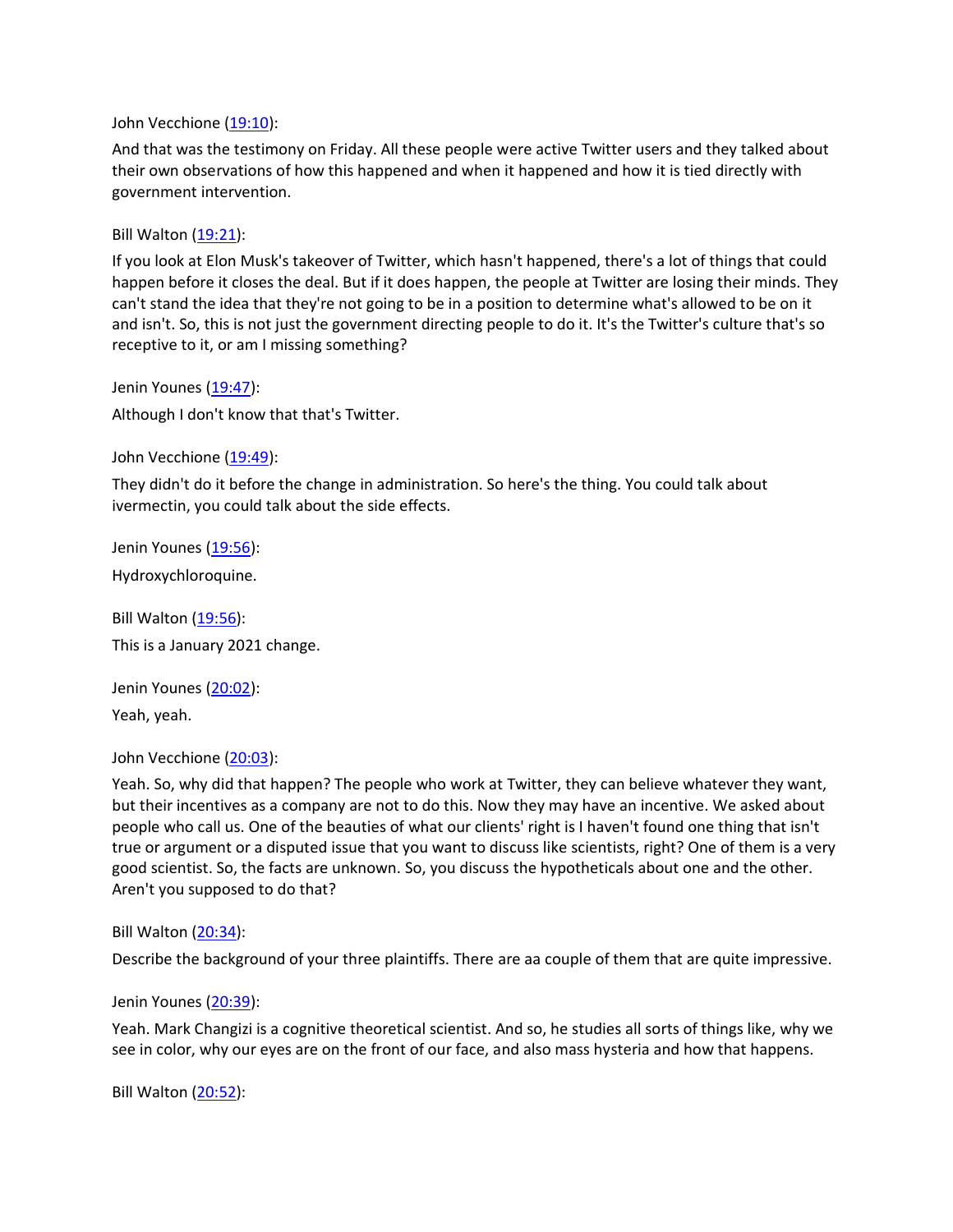Mass formation hysteria.

Jenin Younes [\(20:54\)](https://www.rev.com/transcript-editor/Edit?token=STykJcTFtbfc2DKomSO5QzV1qCRLVxJDAv_fELK8meMKmcOAh0XfnNq5XLAYHMUSnxqBvpERa64YCLr7wPh_kAUNjUU&loadFrom=DocumentDeeplink&ts=1254.17):

He didn't use that term, but he calls it social contagion actually. So, he had started tweeting that in March of 2020, that the COVID hysteria was clear mass-

John Vecchione [\(21:06\)](https://www.rev.com/transcript-editor/Edit?token=ZMxLMrDcUMO6zzni-sFglzFjG15ph-29w_T8dhniRqXZao0SNQ1kVo-wI-_AOYeh-Zal4yI-zFwEI4pRIMWq2V4aB00&loadFrom=DocumentDeeplink&ts=1266.45): Psychosis.

Jenin Younes [\(21:07\)](https://www.rev.com/transcript-editor/Edit?token=qT2TaRCm0rOYYH6S8g198rB5zMUOmN3hLxQ2Ao5UvqjuyWxZDNW1MIEAS_sUZ8uoHM3Hdcyx8rQOarqkCISZs-arDuA&loadFrom=DocumentDeeplink&ts=1267.21):

Mass psychosis. And he was talking about it from a scientific perspective. And he also has a deep insight into knowledge, what it means to know something, which he discussed at the hearing as well. And then Daniel Kotzin was a-

Bill Walton [\(21:22\)](https://www.rev.com/transcript-editor/Edit?token=9Hj4xCU8kZCgpRzoBe-LN6NgHfGdUNMMDm5_wk3t9mZXpeeBYMIjsl_CZAKwLyQApCyEKlcMjQdpdOeNB3um796SFX0&loadFrom=DocumentDeeplink&ts=1282.68):

So, he explores how we know what we know.

Jenin Younes [\(21:25\)](https://www.rev.com/transcript-editor/Edit?token=GMhXA58RghDAIy81zQ0rmHUIK99vXTSwwBxaprL1M1RMWI7Dd_cDSb0cnrFHGhZrh7yZiSeACC5ZivawuhiWwctaq_E&loadFrom=DocumentDeeplink&ts=1285.04):

Yeah.

John Vecchione [\(21:25\)](https://www.rev.com/transcript-editor/Edit?token=OVNwWc10MLQV8bFnj6LQUlql7oVyhTvyBciwh5LexIOsFk5s7ZhWpk7Zcpou2nxmMzNEiQznxHZu_zZrBLU50Xg0j48&loadFrom=DocumentDeeplink&ts=1285.51): He's written six books on various topics, but one of them's that.

Bill Walton [\(21:29\)](https://www.rev.com/transcript-editor/Edit?token=7LBfR3-ourmHbzAKX1C3nn-gBQowciKnGvnIHrtThLaYr-Eu7cYS2nag7JRaCp-rSCjPozfwAdgPdpS4c8_-AdJKnro&loadFrom=DocumentDeeplink&ts=1289.46):

Really interesting.

Jenin Younes [\(21:30\)](https://www.rev.com/transcript-editor/Edit?token=o-KjBnUueM0OXaUc76twmhEz-6ZJZw9-nzSAZD4SWk4O9-FKvAUqLyPHkOYL-sjaK1vv7YsvN8-5ds5kror7_rS69eQ&loadFrom=DocumentDeeplink&ts=1290.19):

Yeah, very interesting. So, he had very interesting things to say. And he was suspended a bunch of times for tweeting things like the flu is more dangerous to kids than COVID. Masks are useless and harmful to our social interactions, very reasonable things. And then Daniel Kotzin was an attorney and is now stayat-home father in Denver, and he's married to Jennifer Sey, who was the-

Bill Walton [\(21:56\)](https://www.rev.com/transcript-editor/Edit?token=ls20kSIjP4P3aKzTRd9eIH31huQir0AY4_CYMHADpxSgtpN4Q5hcc6xyVNosx9fVxIHklJlQ-JmfUvnAIfR-zTajJfg&loadFrom=DocumentDeeplink&ts=1316.31):

At the Levi's.

Jenin Younes [\(21:56\)](https://www.rev.com/transcript-editor/Edit?token=gdszWbrRrYf6r5LJMsDwJ2UfukpAomhHf8AZwZA68VLffihMwCe-J2RLgM4KlG78KMeww-0mDHWHCk7tRhQU3TcZghg&loadFrom=DocumentDeeplink&ts=1316.7):

Yeah, who was the president at Levi's and had to leave because she was tweeting about open schools.

Bill Walton [\(22:03\)](https://www.rev.com/transcript-editor/Edit?token=9bDfnn9DHjgjqjss4vYyG2wxxjA2Ga2jFH1iaf7wsNDEDtx9NbBVIHn203O7_0bVp4pWM_7EsFa8e7gtmpmZzDhstrs&loadFrom=DocumentDeeplink&ts=1323.67): She wanted to open them up.

Jenin Younes [\(22:04\)](https://www.rev.com/transcript-editor/Edit?token=M7oX-sXeJzDo3a6-WNMdfQBqlhmeclVlP32xTSZ8X0G2-EPn1E7OA3jZDFxtXuRpwgkY73kfL_4RivPU-6J3hlXfQEM&loadFrom=DocumentDeeplink&ts=1324.59): Yeah, exactly. And then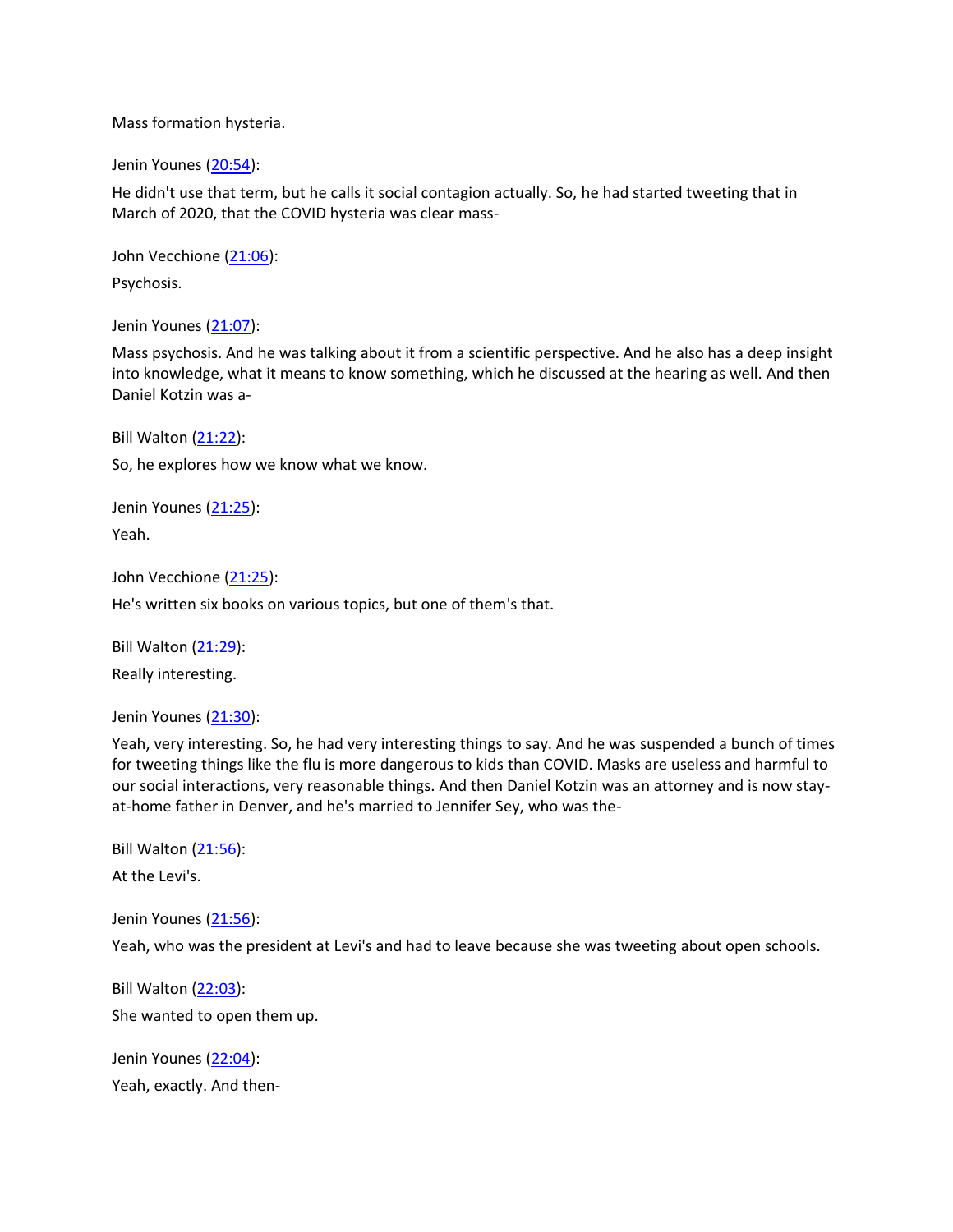Bill Walton [\(22:07\)](https://www.rev.com/transcript-editor/Edit?token=OJgR1KiPBXwZSUtX2N4uDrus-y95fXdyMJnU-KcI3Z30u1MB6G8cpNwx6sKtdWI5Dwa1tYTwuj_CSVgINuMLIICe-hk&loadFrom=DocumentDeeplink&ts=1327.62): Of course, given what they're teaching, I'm ambivalent about that.

Jenin Younes [\(22:10\)](https://www.rev.com/transcript-editor/Edit?token=G0CJpUWuDtLH7biV2XyiH73MCHgfNDenM6ZP0G8K8oZFunbjnzH0zHVTXLVwlg6hDfGPvRZB7BGR3ht2zKGAHnqQ4HE&loadFrom=DocumentDeeplink&ts=1330.56): Yeah. That's another story.

John Vecchione [\(22:13\)](https://www.rev.com/transcript-editor/Edit?token=mVL1c60_tRafzOcTG7ufIhEZ1ZrMR82-vpcjoqtiWJyF63IdfUl69ddS8xJst6S_UtEXXTI8f4Foq_x5c0dePwyhBIc&loadFrom=DocumentDeeplink&ts=1333.16): San Francisco. Do you have concerns?

Bill Walton [\(22:17\)](https://www.rev.com/transcript-editor/Edit?token=QK7omvqO5sapTOUBhrBXM25XemCbF-wm4hpkE8S7eN1SPL9Fn98eK-y8SbvlpeL2foEZdHXQxW31H_jlQN7uUGvU7pQ&loadFrom=DocumentDeeplink&ts=1337.24): Well, I have concerns in Fairfax County, anyway.

Jenin Younes [\(22:20\)](https://www.rev.com/transcript-editor/Edit?token=V5bGu_E3I6bigJmkOKluDEmIZeKMqmIwPSOoEma7Upu8XRNV9s3PyGkD81-DupyRmRWADXlE4qTHq-3f146Lm7hh8S0&loadFrom=DocumentDeeplink&ts=1340.92):

And then the third one is Michael Senger. He's also an attorney. And he wrote a book about... I forgot exactly but it's something about snake oil. He is a firm believer that the CCP has driven a lot of our COVID policies.

Bill Walton [\(22:37\)](https://www.rev.com/transcript-editor/Edit?token=Sfo2RQc9yBBUzUzH3hHPpKKKY6hrDzp3AMyXT4f99lD3rff7Z73ikpQL9U5l_AYojzhN_Ujfa2SOTDJu4QtccxEDkXU&loadFrom=DocumentDeeplink&ts=1357.6): So, Chinese Communist Party.

Jenin Younes [\(22:39\)](https://www.rev.com/transcript-editor/Edit?token=xX0n0l7jVxc9SCchw4Jq1tvnEKL86Flc3Z7bQQnoi2fX5dBfqWCv1Q-YMX7LDZSYlGKP_JSIUwHlBopCRfcZEj8EnKE&loadFrom=DocumentDeeplink&ts=1359.47):

Yeah, yes. Sorry.

Bill Walton [\(22:41\)](https://www.rev.com/transcript-editor/Edit?token=7NfQUhbGh8S87sM6SroY9xlDO9ftBliF-FZsfbjv3vs6MzWXUQZlv85u3y2NhRFII8zLyMMgOmhDFu1QOIId060VsvQ&loadFrom=DocumentDeeplink&ts=1361.72): I just assumed that was a commonly known thing.

Jenin Younes [\(22:45\)](https://www.rev.com/transcript-editor/Edit?token=w52JncOAJm8_hgHqO5RxtsLyOz5jvOYj4b04ezkILF29GaDjZ6p6LCAR4WsxoZO6Qcpba8A7LiD00wu-qxj56RabWXc&loadFrom=DocumentDeeplink&ts=1365.16): He's done a deep dive into it and yeah. He was-

Bill Walton [\(22:48\)](https://www.rev.com/transcript-editor/Edit?token=ENtFC8sWf81CyA4Wu_34EdSHUmH_uZVsqSU2EB6wpAsUSN_XOsAZ1w0hpDokjjOxw6QKZ6jCyOTaUh2g8LUw8q8UPX4&loadFrom=DocumentDeeplink&ts=1368.81):

Well, we do know the Chinese Communist Party has deep, deep, deep ties in a lot of stuff that's going on in the United States.

John Vecchione [\(22:55\)](https://www.rev.com/transcript-editor/Edit?token=y0fvxR2z_g-q3btRqlVkHOOIhYv7fEQbeKwQNeXyLEU8XWB2ph9MuVbfzJqEQ5llXHCipN02GhBxQ8ddgl77j5l8BHU&loadFrom=DocumentDeeplink&ts=1375.26): And social media. And social media.

Bill Walton [\(22:57\)](https://www.rev.com/transcript-editor/Edit?token=fqbA9VtUx57ZC8cuvtjYkiBk6JRjOEKOZimy5yDZWR8xKFCtF5qJ4byAzreHAvMRg5HVc06OU3BIdt90t10zdD_pbMs&loadFrom=DocumentDeeplink&ts=1377.35): And social media, yeah.

John Vecchione [\(23:00\)](https://www.rev.com/transcript-editor/Edit?token=KWLD6LN6CtuhjXESkYiVaTm0z9VzPHnzBs17uhSsWfm8tez3CISL8GF63QOw-ndDZIpxh3sxOsDhbQYTr_MCdRHZgl0&loadFrom=DocumentDeeplink&ts=1380.18):

But I do think, though, that here, because of the timeline and because of the observable facts and because of their incentives for each of them to make money, every one of these organizations, they don't want to be throwing people off who aren't driving people out of the biosphere of the platform,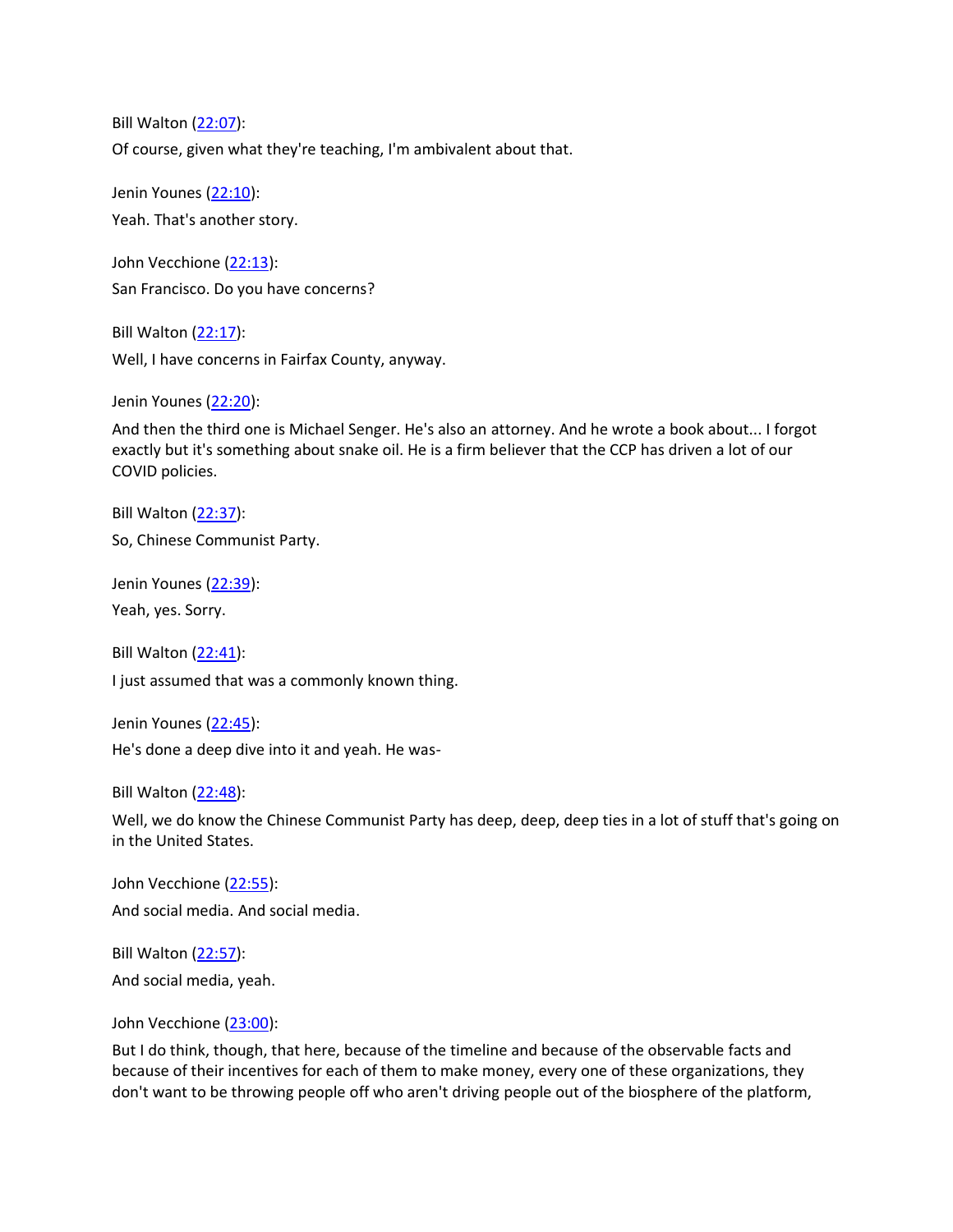right? And none of these people were. And so, the only explanation really, you had a hypothetical that well, the people that work at Twitter, they just like doing this. That they always like doing it, but they didn't start doing it until the government started pushing on it and said, "It was okay, we want you to do this. And in fact, we're going to punish you if you don't do it."

Bill Walton [\(23:46\)](https://www.rev.com/transcript-editor/Edit?token=KgZq-0BF8wTylT0cicxEWwqC1Ulo4xK_OTAfSE7C3Pt7lJ_6UbVhThEj3qyhWEOuNjnr6tRUbSKWakrS62ymsiT5IOc&loadFrom=DocumentDeeplink&ts=1426.22):

So, do you have any more coercion trails mix up beyond the tweets that they put out, encouraging the social media companies? Any phone calls? Any emails? Any-

Jenin Younes [\(24:00\)](https://www.rev.com/transcript-editor/Edit?token=bkK5ekkqoekOJTYsqEABcI8AaRKTBuUz0fMnR3TDw6gJrztApTIfJQZLCh5mQO245yP-RWP8z0kgNWXhvK5FVZBHbUA&loadFrom=DocumentDeeplink&ts=1440.12):

We would like that and we actually-

Bill Walton [\(24:01\)](https://www.rev.com/transcript-editor/Edit?token=EZ7gRz1264mwcqjHfAx5uM31WTSIuZsD0d8RUg-7aXN5o_Kb-PsdE7J8Eb5GzbmtkOGZDRxi-pyX2ovpYraRHK97RDQ&loadFrom=DocumentDeeplink&ts=1441.62): So, that's part of your FOIA.

Jenin Younes [\(24:02\)](https://www.rev.com/transcript-editor/Edit?token=pmRmuZpIqSXquj2jvJj9KBRg11WjBaptmAqPIR96jU0qVbcJCN6paUGECPtpypwcMZAIBxgraPiu9OBPTECSE-H4of0&loadFrom=DocumentDeeplink&ts=1442.48):

Yeah, FOIA. And we actually made a discovery request before the preliminary injunction hearing. We asked for any direct communications between the government and Twitter. The government, they made all sorts of complaints about how they didn't have enough time to do this. It was really a very narrow request. We were just saying, "If there are emails between the Surgeon General and Twitter, we want those."

John Vecchione [\(24:21\)](https://www.rev.com/transcript-editor/Edit?token=oI0Ghf7xQjmtKNd3yxZ6Q3vEMTtnXNA8ANEBFnNjtM9w2mxN9zkxEq89y--32zfPiJjZP4n4cqKD7dcqbevGYjXHovE&loadFrom=DocumentDeeplink&ts=1461.31):

We also tried to subpoena the Surgeon General, and they definitely were against him sitting. But if the case goes forward, I certainly think he'll have to be deposed because this is not the case. The government always says, "You just want to depose our guys."

Bill Walton [\(24:36\)](https://www.rev.com/transcript-editor/Edit?token=C6af83NrhOBsoQEBpwFHrwrU17_d_8OsfkPzm6pYUxPEAKKvm5M-fh_-_qiotX1paRynGojqeW5VSzR3SaHptAygK0E&loadFrom=DocumentDeeplink&ts=1476.31):

I very much look forward to you deposing the Surgeon General.

John Vecchione [\(24:39\)](https://www.rev.com/transcript-editor/Edit?token=Oohg3I8oAIn668addlimd95XQh6nVKTrxu0gEG1NlZiaKXXfFoznW3r6Zr1xYCzYXxVV6zWb5UaeaRCIvgvcBDtyU74&loadFrom=DocumentDeeplink&ts=1479.84):

But they usually say, "Oh, you can't get the top guy because it's really somebody else down below." But here, the guy tweeted. It's him. It's his words. It's not some flunky somewhere. It's him doing this in person. So, I look forward to that.

Bill Walton [\(24:54\)](https://www.rev.com/transcript-editor/Edit?token=L1DK2CUE1RL4qVXBLujKi_s9vG3EmMf2e5AZTRLs-eLgnnGKTneWOBUR-O8lcuSfZZg3p0gxF8P4C-lqQDXdY7mIqQc&loadFrom=DocumentDeeplink&ts=1494.03):

So, on what basis would the suit be thrown out?

Jenin Younes [\(24:58\)](https://www.rev.com/transcript-editor/Edit?token=9dFgdGSACiFZFD6bgcxiXc5rOT8sgXjaCX8kLpWLsK7UPxHVDLHQUbOtXEWnMw8TL8Vhscw7zrhuC6V788JQuqxkcKA&loadFrom=DocumentDeeplink&ts=1498.72):

They're arguing that we can't prove causation and so...

Bill Walton [\(25:01\)](https://www.rev.com/transcript-editor/Edit?token=ePgJb6VaQBtcXjWM8yvCQIn_dl6s8FtVLc-AR1aw4LX060vHLhG65UopvrzxiEY8t2j0c220BchatylftSf6F-WtDmA&loadFrom=DocumentDeeplink&ts=1501.78):

Okay, that's what I'm asking. Do you have a direct hammer over their head?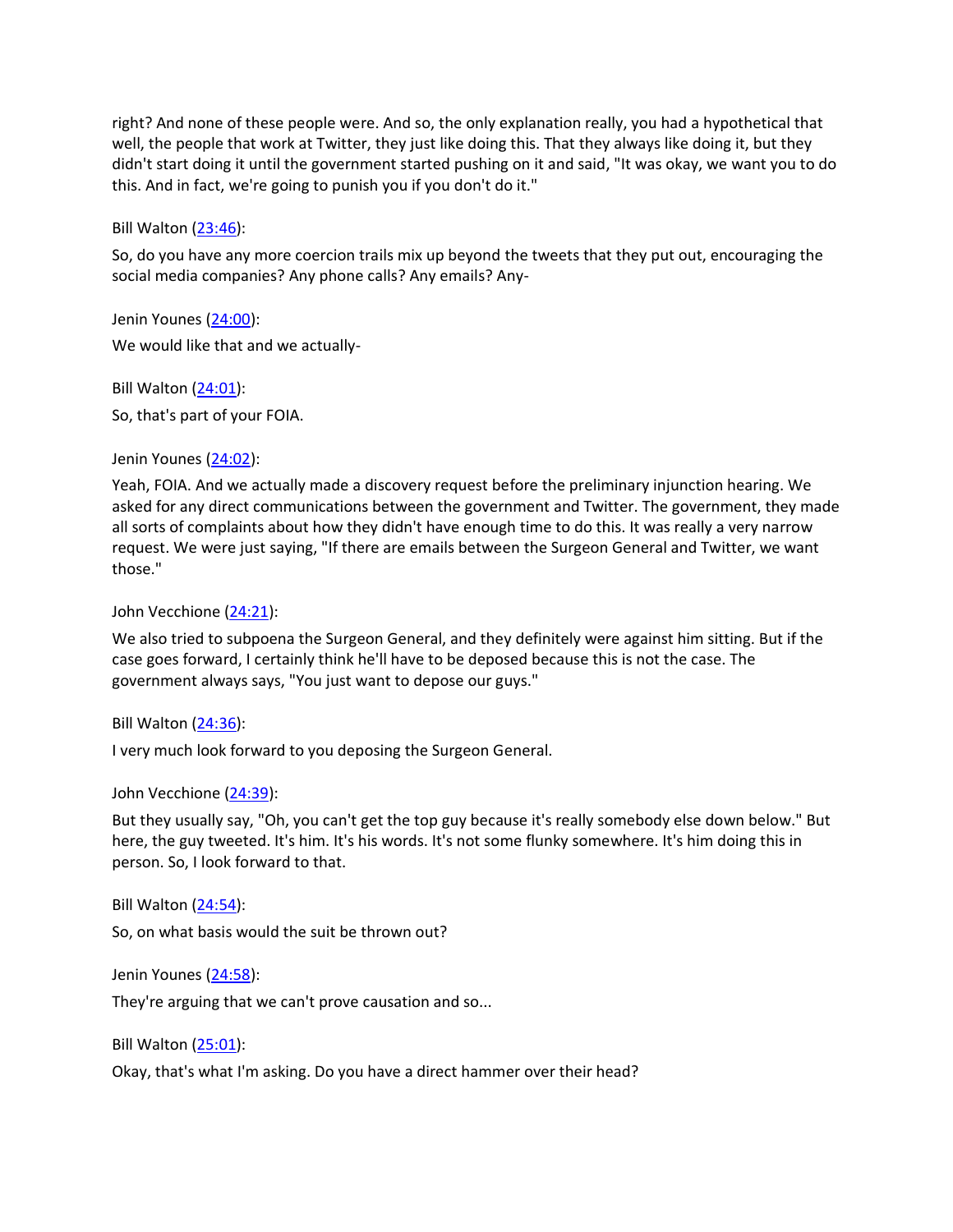Jenin Younes [\(25:05\)](https://www.rev.com/transcript-editor/Edit?token=14pD6qexFKw74jyuv4BY_s9ranIVhaHqayTMoWuXCXRjNMRG188Bf8ZVwR9nSCDc3IdHNmqzJK69tMUDfzSSVqPJ5zc&loadFrom=DocumentDeeplink&ts=1505.93):

Yeah. I mean, not at the moment. I mean, I think there's enough, I guess you would call it circumstantial evidence to draw their conclusion that this is-

John Vecchione [\(25:14\)](https://www.rev.com/transcript-editor/Edit?token=z4xOBXbH_nlyzznSdM0KOzojB2JB4QGYYYBycbvlz525via-ecEBbaWZ8qjdqbnrcu51rIH898NO8J73nUrZSa2-ONI&loadFrom=DocumentDeeplink&ts=1514.01):

And there's case law. There's case law about how this happened like the bookstore case.

Jenin Younes [\(25:18\)](https://www.rev.com/transcript-editor/Edit?token=4ZZA9e-aRdA1zGExQA11_LDsJ9seDZS1ZiQfvBxxalJXPaOHOve0SUU2A5EO5Hx3Cp4yQhTskQLiIUxN8AqotlLssiM&loadFrom=DocumentDeeplink&ts=1518.31): Yeah.

John Vecchione [\(25:18\)](https://www.rev.com/transcript-editor/Edit?token=SbUi_zeHOJ1HA7SUryo5bKEKTK-PtSeGk_pBXklTEGLXdjx6Isoxz4IU9wkU6iPOOLlrF4KWra7dXmg5mRt8EXfC4CE&loadFrom=DocumentDeeplink&ts=1518.89): Tell them. Why don't you go with that?

Jenin Younes [\(25:20\)](https://www.rev.com/transcript-editor/Edit?token=TDGFn1T9GIi81Dda03vjTaO9fEfGqmC7z9lAH2K93l-QJkgsoHISEjK8uK3TAmq40HMseckQEEzaHLIRuVj4FCb9p8M&loadFrom=DocumentDeeplink&ts=1520.51):

Yeah. I mean, there are cases saying that if the government is using third parties to chill speech, you don't have to show direct causation. So, for instance, there was the-

Bill Walton [\(25:29\)](https://www.rev.com/transcript-editor/Edit?token=i9gBkGhrtd46hhZfAOHDa9g9B5XO7reElZIHCRbePGW_k8B0B63mDA953gnzHVyuwxUvfWYJ_E-A-Ac86-SOIKXJer4&loadFrom=DocumentDeeplink&ts=1529.39): What's the bookstore?

Jenin Younes [\(25:30\)](https://www.rev.com/transcript-editor/Edit?token=oagtqxtg3UxGXlMFI_vNzeoW7TPnNAlx1GM9mVis8U8ObcbB7_7mtM-lMM2-cCVFYUXG0c-IPCdLnl_f5gOsbMDEBv8&loadFrom=DocumentDeeplink&ts=1530.65):

It's called Bantam Books versus Sullivan from the 1960s and they're...

Bill Walton [\(25:35\)](https://www.rev.com/transcript-editor/Edit?token=v_nEZkL7lur4Z61oEBr-MiXMZPQ99ENGG5WXw5O-HUcDrDvPWDv0QP2G78rGSKXBJJ4hy0xZykkqL9cwVO_FnT-YPHU&loadFrom=DocumentDeeplink&ts=1535.68):

Bantam Books.

Jenin Younes [\(25:36\)](https://www.rev.com/transcript-editor/Edit?token=2b0WQ7XuePjQok-Sa_iU3QYrYUYP2wd0I_-G_RjNrQjiEh2YgOn716Bw49MjYqK7LR5pqn3qCffCmx7iHFd2VJqa5Dw&loadFrom=DocumentDeeplink&ts=1536.43):

Yeah. Although that was not so much about using third parties, but a commission in Rhode Island was going around and threatening book sellers, who are selling pornography and saying, "Well, these are your legal rights. This is what could happen to you." So, it was veiled threats. And the court said... I think the direct quote is, "We should look through forms to substance." And this is obviously government action. There's another case out of New York that's similar, where a plaintiff had put up commission billboards that were anti-gay and contain language that was offensive, in my opinion. The borough president of Staten Island called the billboard-

Bill Walton [\(26:17\)](https://www.rev.com/transcript-editor/Edit?token=MuFV7mI27M3biho7rK6OUlFXeauecd4K1ra8wiXIxKWJu343d56kXX-1EUhj-pYdb4Pory9KXGZbnmFFd1gvLhZY0wY&loadFrom=DocumentDeeplink&ts=1577.4): They were anti-gay.

Jenin Younes [\(26:18\)](https://www.rev.com/transcript-editor/Edit?token=WIovyINKyDnNFjN8KITtRC4N7J1OMN4g4hbFpEj9WnIWuU9kaEBWOwEbWK5AiBKTAXdhMDntSMq9M6UgDkZvHQ1JsPQ&loadFrom=DocumentDeeplink&ts=1578.26):

Yeah, very.

Bill Walton [\(26:19\)](https://www.rev.com/transcript-editor/Edit?token=qE__VNKRSL7NnJEWkWBlXfQilh8ZM6ErbXVaS-AlyuBGBeSVYBQipPxao7Gr-NsAVk9eQ0GnP37IUbsAERecU7JMjj0&loadFrom=DocumentDeeplink&ts=1579.27):

I should stipulate that you were a full blown liberal when you got into this and remain so in many issues, which is pretty cool.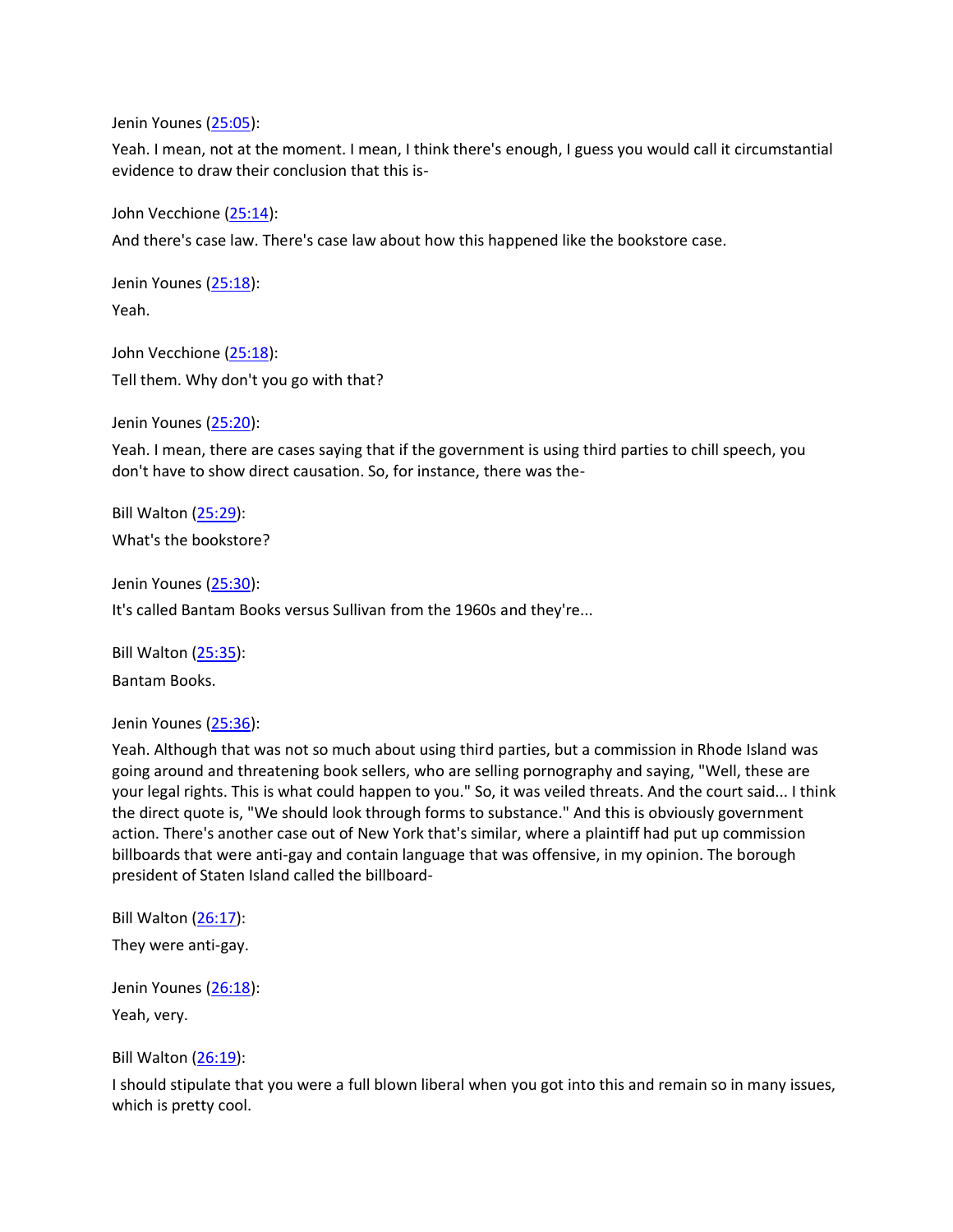#### Jenin Younes [\(26:29\)](https://www.rev.com/transcript-editor/Edit?token=_ZCxZ8ZQGS3btKxKGHMhPjwhFUDw9pzP0BIhdAQ9xyvQN8ARlNOV0svZlega6FJxOy3Aw_FUVdqzXdxRVmN8CQ1k6Yc&loadFrom=DocumentDeeplink&ts=1589):

Yeah, I do on many social issues. I certainly don't agree with what the billboard said, but I do think that people have a right to say what they want to say. So, the Staten Island borough president called the billboard company and basically said, "We use you too. You like to make money from us, don't you? You should think about taking down those billboards." And the billboard company did. And then the billboard company actually said, "We did this on our own. We just decided it was a bad idea. They violated our internal, whatever, rules." But the court said that that was actually on a motion to dismiss. The court was saying that was enough that a jury could find that that was a First Amendment violation. So, there are these sorts of cases that I think are very similar and showed that this really is a First Amendment violation.

### Bill Walton [\(27:14\)](https://www.rev.com/transcript-editor/Edit?token=fmJeHA2sFexcR2tqSm-WEADFOqPjsl483JR0JLi3o5gBrP3vGcN2dvpjSFtfHMLlZX5dKFazdCgkbAHLDHAceuj5ExM&loadFrom=DocumentDeeplink&ts=1634.74):

This is the Bill Walton Show. I'm here with John Vecchione and Jenin Younes. We're talking about really everything. What are we talking about? About really, why the governments have abused their powers to coerce people to do their bidding, not directly but indirectly, and why that's as big a problem as them doing it directly. Can we engage in speculation here? I know you guys are both careful lawyers, but it seems like this whole pandemic, the lockdowns, has become so political, left versus right. I mean, it really lines up red, blue in terms of this. Theory, speculation? I mean, what-

#### John Vecchione [\(27:54\)](https://www.rev.com/transcript-editor/Edit?token=xpK-0Uh8qN_nQIxx-9gFihGrCJaRKps2mlAk6Moh79l6IdV8m-ygvUqBMlz5E5TSwbwvRg48iZ7ctJ6b4N2XL4KpgsQ&loadFrom=DocumentDeeplink&ts=1674.4):

Well, I'm not so sure. That's certainly not true of our clients, right? Our clients are not conservatives, as far as I can tell.

Jenin Younes [\(28:04\)](https://www.rev.com/transcript-editor/Edit?token=FXdr7xyZrVm6ln1f5LiUvLYzgyrrt2vGI_zg_yT-utCQQXU4WHquA6FimtyYtdaXFs3klsI8BbrDGjw7U9ReogxOnO0&loadFrom=DocumentDeeplink&ts=1684.55): No.

Bill Walton [\(28:04\)](https://www.rev.com/transcript-editor/Edit?token=V6tP63OUNNR7WmmpHeTHJSzAUAXIwJ3tQaHt_geNHswKIAdGIjEhDFlAyQoHi0BsWyKTK_aEmZYKjS53wWVVdFobhzw&loadFrom=DocumentDeeplink&ts=1684.6): Well, that's good to know. That's why I want to probe.

John Vecchione [\(28:08\)](https://www.rev.com/transcript-editor/Edit?token=Ud3GW2C6sdIT9DibCCaVeKPemJLYicGgG0wwH-G9PUWj1eosbF559TTsvziRn9JpEVsj-m_6lL6TxxyoWjT2X1CX_aw&loadFrom=DocumentDeeplink&ts=1688.31):

And so, I think it more has to do, what do you call it, the reality-based community?

Jenin Younes [\(28:13\)](https://www.rev.com/transcript-editor/Edit?token=TlkP3zF3k5aeQZBHbCyLpJqeEmbYjLCIDPafutytoLEOr6H8rrhFTZB1M4KFPqHR_06AHobR3IR6_ZuO6slCWBruDbY&loadFrom=DocumentDeeplink&ts=1693.13):

Team reality.

John Vecchione [\(28:15\)](https://www.rev.com/transcript-editor/Edit?token=OwFF9Amhyo3EXSRtB_2sfSdR8yKRjWJkX55xgUe9J5a3dSrNhJKA6Abi3E-CzlWIdO49dVcCACCmY3fA8e3vvczODLY&loadFrom=DocumentDeeplink&ts=1695.2):

The ability to actually look at numbers and assess risk does not seem to be evenly distributed throughout the population.

Bill Walton [\(28:22\)](https://www.rev.com/transcript-editor/Edit?token=RUUps9ap0xP0sfQ0gjh2CBLkPrxrEdVMkEeuGZAPrHgX7H8tCvZ0dK6hO0tEL7aRpzrL6gLH6PG6yk4EvTFjZqWX4PU&loadFrom=DocumentDeeplink&ts=1702.34):

I want to do a show some time on innumeracy. Do you know how many people really can't add and subtract, let alone do statistics? I mean, these are people and that most of them are working for Congress now.

John Vecchione [\(28:35\)](https://www.rev.com/transcript-editor/Edit?token=dycQMflLg65eu4qGGhycKpFMurc3Bnhrl2TUgfUxo5ZzQJfTrzUDc4ZPZzpD25DSZoIfsZUzPRfWV_jE2yM9i6GqETY&loadFrom=DocumentDeeplink&ts=1715.95):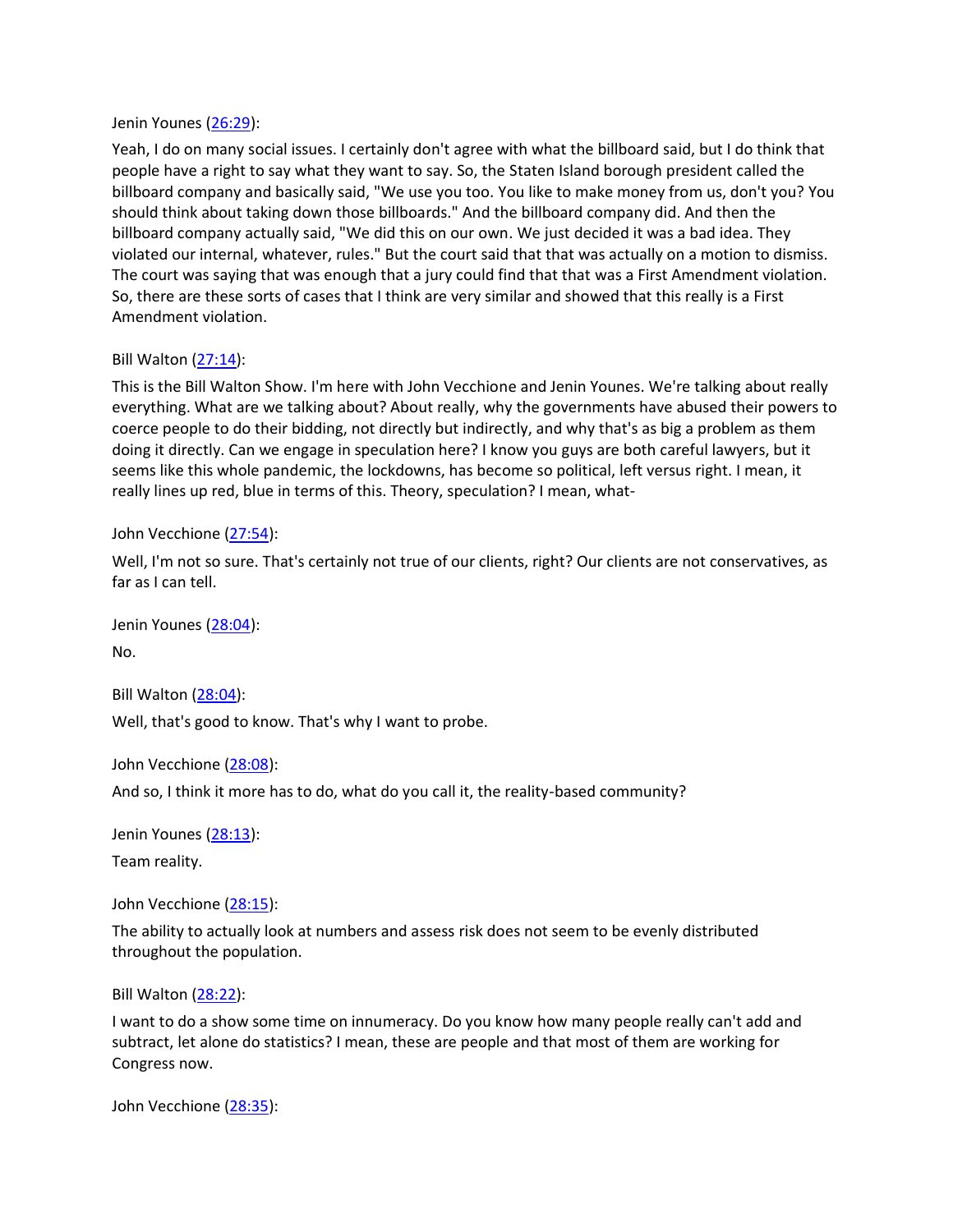And I want to point out, where did one of our clients move? They left San Francisco and went to Colorado. And who's the governor of Colorado. It's Polis. Polis was a big shut down guy early on, but he had had it. By a year, year and a half in, he's a very liberal guy. He's one of the guys who drove the blue shift to Colorado. But he said, "No, we're back in school, no more lockdowns. Wear a mask if you want to," almost as early as DeSantis did. And I think it's because he was a business guy who looked at metrics, I have to think, and probably the political culture of Colorado.

## Bill Walton [\(29:12\)](https://www.rev.com/transcript-editor/Edit?token=oUJPGFeLO0xMMvudtx18Br6Jl3mxVlOEvY_TQcV2f8TKVcvnyn0RCuwitHbeYsqaPvxq64fWMUS_n53qFgTcDKSM5uI&loadFrom=DocumentDeeplink&ts=1752.64):

That's my background. I mean, you look at metrics and they matter. I love this term, reality-based community.

John Vecchione [\(29:17\)](https://www.rev.com/transcript-editor/Edit?token=vAwQTUlO2nZSYaHsgkxCTk6hnULLony8P_vdslN-lzZX_YrgWk6s-0UGc9-rL19tGwP71GhjHq2Ydn9Rzl9cjjj4jOQ&loadFrom=DocumentDeeplink&ts=1757.97): Yeah.

Bill Walton [\(29:19\)](https://www.rev.com/transcript-editor/Edit?token=02V-vsloED15qcdQOCZg4wRXn9-V5MfkTm8V8jSUz5N4PX4fhqOcB_JG2bhMkMORIAfqzxqqpRapmeBIOJF_2WeYnAg&loadFrom=DocumentDeeplink&ts=1759.34): We may start a movement here.

John Vecchione [\(29:24\)](https://www.rev.com/transcript-editor/Edit?token=2NvMMqLwR5TZmyM5AuoEu4hXiXFRrBcxHapOTH4qb7Ns77_LleTqOgrLdo6zLOwKl8POw0qTKJy-2bNYl2qf2ljMdZg&loadFrom=DocumentDeeplink&ts=1764.4):

Everyone says that we talked to about DeSantis. It isn't that he's conservative. It's that he was very interested in the numbers and percentages of what happened under different scenario.

### Bill Walton [\(29:36\)](https://www.rev.com/transcript-editor/Edit?token=Vjz3VhVcdXE-iB8RTdAYYJiBIeg6UzlNxyeWKe7TAkDnDllSDgq3U4YZa7ZD2k2Bg5s43kMhVVvofLFNSPaBZEfZV5Q&loadFrom=DocumentDeeplink&ts=1776.21):

We had Phil Kerpen on here last week, and he did this study with Casey, the University of Chicago, Casey, anyway, and Steve Moore. And it really took the 50 states and it showed how did states fare with massive lockdown versus states that stayed open and by just unbelievably provable numbers, the states that stayed open, education did well, economy did well, health, life expectancy did well. States that locked down, just the opposite. Wee've got the data.

### John Vecchione [\(30:08\)](https://www.rev.com/transcript-editor/Edit?token=mOEQEx-iiGAGTV2cJJfyqzrYXyyEWFqwuJWI9kSkLawWXq3ZBXdcsHi9tZ9Vg7jRISVl5Qho62qMMZYFLxKGA8seTQ8&loadFrom=DocumentDeeplink&ts=1808.44):

And to your point, on that study, as I recall that study of the Democrat-run states, Colorado easily did the best. Yeah, I think better than Ohio, better than Republicans. This is why it's not quite a left, right thing. It seems to be whether or not who's ever making the decisions is assessing risk in such a way that outcomes matter to them.

Bill Walton [\(30:30\)](https://www.rev.com/transcript-editor/Edit?token=lOOQpfpbq1i-Picedfik4-NSpSdmbC_EY0V_QyBUaye7kPnf-DyMzyADXlvHydfZXVpyVfOalIWdYF27IpIrnRlxHqI&loadFrom=DocumentDeeplink&ts=1830.39):

That's interesting. I like that.

### Jenin Younes [\(30:33\)](https://www.rev.com/transcript-editor/Edit?token=5fDAi4WnG8jhwuVOmWLI9b3TtNxlodgjPWNw72HkSHjfJgXD1mRZwlixOsk58ydkyV1iGSW8cjn9CjyJfLQFDmJvCrg&loadFrom=DocumentDeeplink&ts=1833.87):

Well, that's a start. I mean, it's split along party lines on earlier that I think there was and then there were people like me who just from the beginning really disagreed with the whole approach.

### Bill Walton [\(30:43\)](https://www.rev.com/transcript-editor/Edit?token=GyYAglVo5TtJ4ZYv7AffbJKupw8lwWGl46w_p7cd2ogYHahh9VlanhU5BNNnDzUkDPoD-QeyhrGFnrZtwf_geQwOk6c&loadFrom=DocumentDeeplink&ts=1843.9):

Did you have a trigger point? Did you have a moment where you said, "I have had enough"?

Jenin Younes [\(30:45\)](https://www.rev.com/transcript-editor/Edit?token=SWS9C8RkebfPgfn-zdKWvBYpBQ9x4vx4xeoLDkz_E8xKQB6RSok484E2eOp-MwpPnuqX1fNMqofrsu_ES8gXqGlnVN8&loadFrom=DocumentDeeplink&ts=1845.15):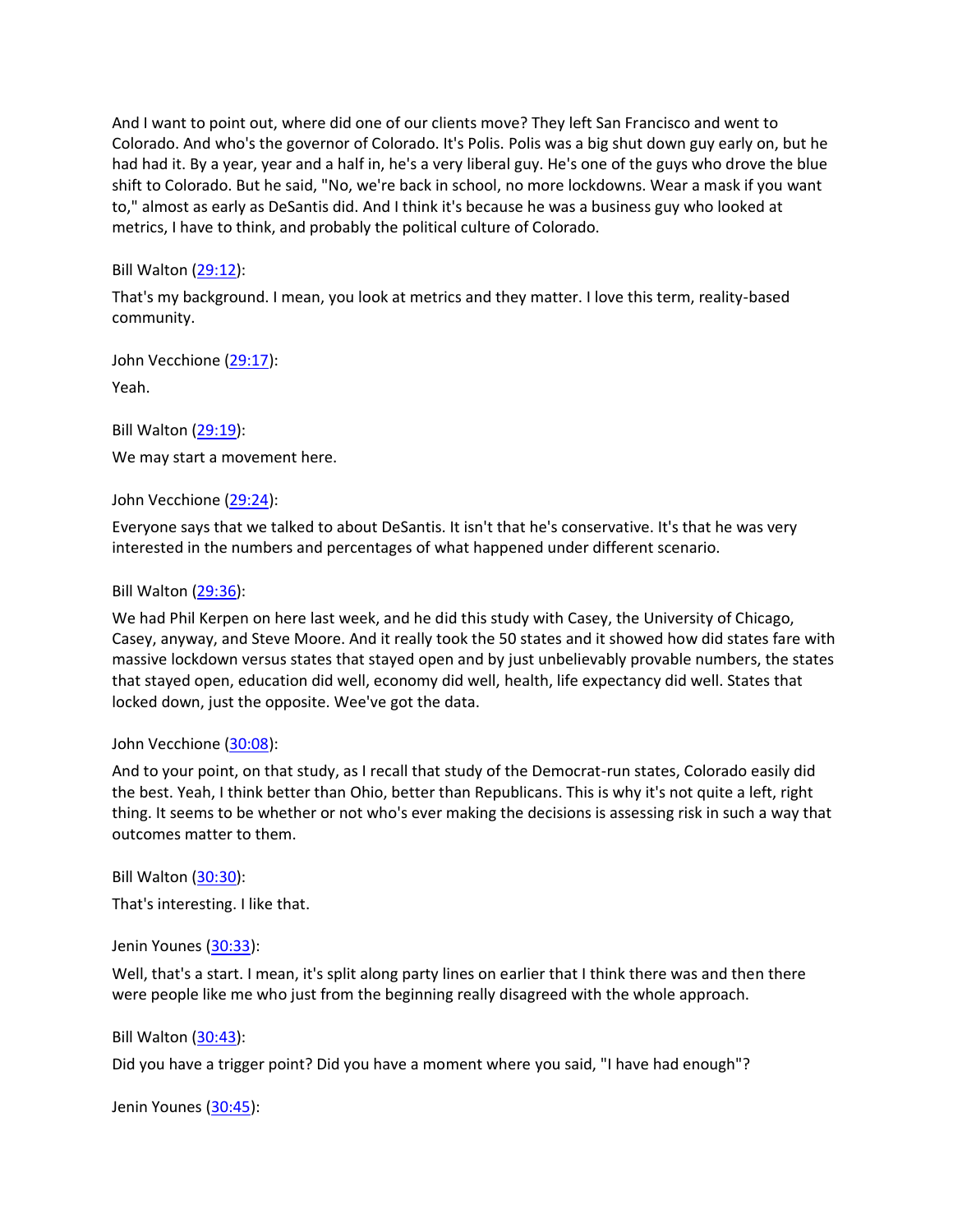I mean, just from the start, I was like, "This doesn't make sense. You can't stop a virus. It's going to spread and you're going to cause massive harms if we disrupt society in this way." So, yeah, I never agreed with it.

John Vecchione [\(30:59\)](https://www.rev.com/transcript-editor/Edit?token=4-auDjC47vAipCnOPlxZFoPAyVx7qBIDc9U2Jx24c8LZxLTDurwFTzLHCo8eXq61zKpPaa0Wj1Ywu9lSsaVEFN__MlM&loadFrom=DocumentDeeplink&ts=1859.6):

I was saying, I gave everyone a pass for whatever they thought in the first three months. I was like, "Okay, this is new." Anything you want to do for the first three months is fine.

Bill Walton [\(31:08\)](https://www.rev.com/transcript-editor/Edit?token=lt0TPf9_YXVXOlkEusWLslVRG5D1YlVlKH4MQ9kZGImulLxx4dpPfZetOxuZwm2OH2-cteoTugxGhL-T_xedIoOVa5U&loadFrom=DocumentDeeplink&ts=1868.42):

Yeah, I think it's where I was.

John Vecchione [\(31:10\)](https://www.rev.com/transcript-editor/Edit?token=y_xDKmq6w2Jju7ULa_ydM0ePiBV3l5P4OwMuIbErDtTrcR5LLdNbBZ6Ba7KRPmDGEQOzveevfbZRkImMiq2TR6WBYMs&loadFrom=DocumentDeeplink&ts=1870.4):

But they say, "We knew immediately." I'm a backslider, apparently.

Bill Walton [\(31:14\)](https://www.rev.com/transcript-editor/Edit?token=1zGJCKp0yaHeA9GUdVYw4AlvDnZHl1RqT8dUS0ftC2-5DLYyeqZIkgJ3ipaFBBZT4vIDPSoxD21QSUqweVLBSbFOBiQ&loadFrom=DocumentDeeplink&ts=1874.4):

You're a careful lawyer. That's a good thing in the job you have. So, what else should we focus on the Twitter case? Because I also want to talk about what you're doing with the fishing boat owners.

Jenin Younes [\(31:30\)](https://www.rev.com/transcript-editor/Edit?token=jFn1FdWc5sXdFz0CoGFFlaFb1C5nol3zSc1DXg6AfV-L4hx5Lr2ITDvIZ-3l9c-wNdhf-TCn73RlmaStJAoyMIvVrvg&loadFrom=DocumentDeeplink&ts=1890.27):

I mean, I think we've covered the main points. Yeah, I mean, these people were censored-

John Vecchione [\(31:36\)](https://www.rev.com/transcript-editor/Edit?token=O7brQo_4WDaYlfM3-WxKLTfOG4c0lSkd0o81nwDBGtcMkicZlenTHnpf-Eyy-qnNZ-tyOceOoBoDer7kqnRU_4K_WBQ&loadFrom=DocumentDeeplink&ts=1896.58):

Why don't you just say what we're asking for? [inaudible 00:31:38]

Bill Walton [\(31:37\)](https://www.rev.com/transcript-editor/Edit?token=ge3UMqS0spLQoaDwiB3ea7HxhCfyWDQVQgo6SalNDI9Ar96FOdS5fYMLLRuXaZmEcg2RL7jjXsxwpQEXMIubxdByxtE&loadFrom=DocumentDeeplink&ts=1897.66):

Yeah. What's the remedy here? What do we want to have happen?

#### Jenin Younes [\(31:39\)](https://www.rev.com/transcript-editor/Edit?token=z6fp5JQnD9ythusKdSCHj77giudoUQwGQkDqqM1Q9F1mNSRkSl4oCA2XLWaxmvASTUGMei5x8E1cuRvhrf4PtLSeJIo&loadFrom=DocumentDeeplink&ts=1899.83):

Yeah, so we're asking for a few things. We're asking for the court to say that the government can't do this, that this constitutes constitutional law violations, that the Surgeon General can't make this request for information and get the information about the so called misinformers. Now, that deadline was May 2nd, which was passed, which is one reason we're a little surprised not to have heard from the court.

Bill Walton [\(32:01\)](https://www.rev.com/transcript-editor/Edit?token=vd_pCasQ7lBlMjmOHmAfn-LePYgfvRkMbz9JfHHG7HVrPi-ov0GOZqS3vfVeuYnrryjyz9DAzMlvPeVE1KrgD43AGGo&loadFrom=DocumentDeeplink&ts=1921.88): That's two days ago.

Jenin Younes [\(32:03\)](https://www.rev.com/transcript-editor/Edit?token=TIBtDkZk0VEmzaN9BEXcoUibgMJXIPLlAOZ9rPqDi9vz8BRBfUV9tUOixe_CLjTBHfciyTTjA4673Eh6lqnsjC9FaAk&loadFrom=DocumentDeeplink&ts=1923.53):

Yeah, yeah. So, what this wouldn't do is necessarily reinstate our clients' accounts, because since we're not suing Twitter, we can't demand that Twitter reinstate the accounts. We're just saying the government has to stay out of it. Let Twitter do it.

#### Bill Walton [\(32:20\)](https://www.rev.com/transcript-editor/Edit?token=c-sJ_idUkrLcrP_hyF6GMPb0tvu-Ne6gVBQBlmMaas4Rr-pNBIg5RCxWFwqKMmdg2zh9YZLd6u0TAYxw3xpg0WfLld0&loadFrom=DocumentDeeplink&ts=1940.37):

Okay. Now, if you win and this isn't case law, how much precedent does this set for all other government encouragements?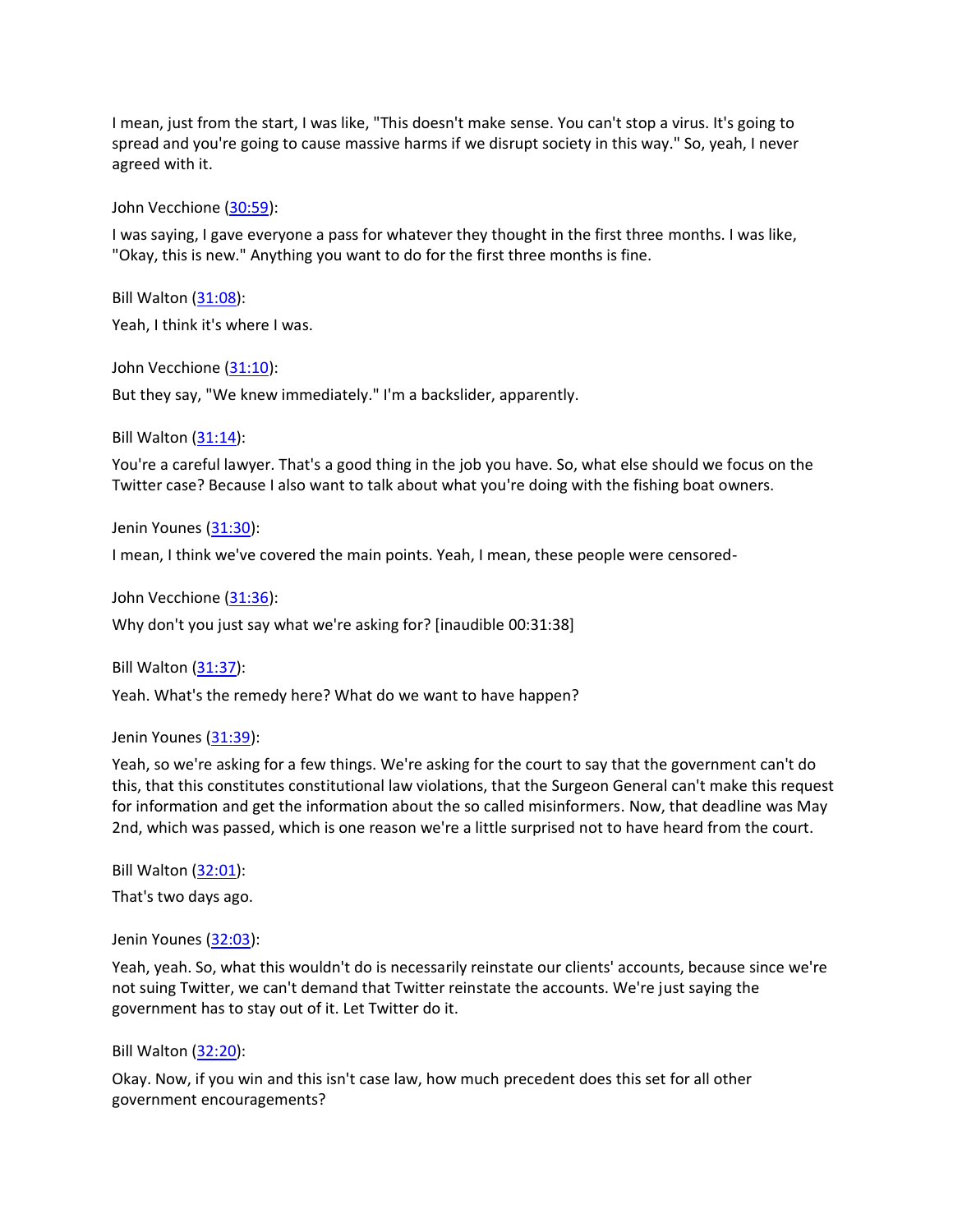John Vecchione [\(32:29\)](https://www.rev.com/transcript-editor/Edit?token=wni5Wkn95yiNhBMRe3KEF0U2d_kOvX_FwR7bDWqItWDc9haM0gCU47qwT5vlWzvFOAx06wRuyPvtlXus049qVAGhMHs&loadFrom=DocumentDeeplink&ts=1949.32):

I think it will be huge because this nudging, rather than outward passing a law, this nudging, I think, is going to become more and more common in the regulatory state. And so, I think it will pull back on the nudging and it will also provide courage to those who don't want to do it. In the business world, people get an idea of what they have to do, what are the best practices, if you will. And the best practices are right now, I think they think, doing whatever the government tells us to do, so we don't get in trouble. But if we have a ruling like this, they'll know they don't have to and they don't get in trouble.

Bill Walton [\(33:07\)](https://www.rev.com/transcript-editor/Edit?token=8EXYuafzMFujfRQz7O_NsOi5OzRr2h5nin-c4gBCoFM0iXN62DCsA99npok5vbBCH13IAhN93CfyDHDgo5Cp_rAxhwY&loadFrom=DocumentDeeplink&ts=1987.58):

Was it Cass Sunstein who wrote the book Nudge?

John Vecchione [\(33:09\)](https://www.rev.com/transcript-editor/Edit?token=Z2pmFY6OyDIZqIdomvGoIFOz87yvOGIxLBQNH7EvgU4RBzzxOshTaDdNi_HM6elzUdyrieSNLQaIM8zVHsFtbhttBIo&loadFrom=DocumentDeeplink&ts=1989.93):

Nudge, yup.

Bill Walton [\(33:11\)](https://www.rev.com/transcript-editor/Edit?token=iiqvE9aKO1mG9xUaL-UYRIsV2tA3Yrp_6RLqtW1qzasS_Z1QtUWN0gkietXm_PEsDfS5YsC8ipc0kWRraxr-iZJyYpw&loadFrom=DocumentDeeplink&ts=1991.37):

I didn't read it, because my view is coercion is coercion, whether you call it a nudge or a shove.

### John Vecchione [\(33:17\)](https://www.rev.com/transcript-editor/Edit?token=Ws1SS61VxWtQrc8E5uNMquubHnQqo8o1iFFyGEPMNrq34-66QTzVBOSU7wSZCqrNaNzOVLAPCssK0p44ZjDSPSEOZWE&loadFrom=DocumentDeeplink&ts=1997.69):

Yeah, I recommend the book. I always recommend the book because I don't agree with it. One of his things is opt in and opt out. And I think it's an interesting concept of whether or not the law requires you to opt in or opt out. And this is the same in business.

Bill Walton [\(33:34\)](https://www.rev.com/transcript-editor/Edit?token=HUh8lsDq24YUCVKSKYRniH2f4XesOWArsBO2vdgZNxSIlX9QgxaL1NE0h8UWkJ-grWbWSsMyfDeodXqe1Q7HXj6rCf8&loadFrom=DocumentDeeplink&ts=2014.69):

Explain that.

John Vecchione [\(33:35\)](https://www.rev.com/transcript-editor/Edit?token=dDXtoeb_wTl3Sd3Vd0m8C7QbImZ63oLTwiKVXLcoAPG3Ff2JAjjbjMXX4fugSa0l2fq-fd1L15-pBo4abukX4aJFKFc&loadFrom=DocumentDeeplink&ts=2015.38):

So, what it means is let's say you have a 401(k) program at your business, right? And do you automatically enroll people in the 401(k) plan or do they have to opt in? More people enroll and don't opt out if you put 3% of their salary in. They all are happy to do that. But if you have them opt in, much fewer will do it and then they complain later that they don't have any savings. So, is that coercion or not? And it's an interesting argument, I think.

Bill Walton [\(34:07\)](https://www.rev.com/transcript-editor/Edit?token=S4V1uJVgWSo7N-3x517mQpTlRmAhpurFrQ9Ejln5zKPScGv9mj2PZSGhqZud-JmNHJBcuZqEIsXmMC3jLIW4rSmVwXA&loadFrom=DocumentDeeplink&ts=2047.51):

Okay, I've got a new book to read. Let's talk a bit about the work you're doing with the boat owners.

#### John Vecchione [\(34:18\)](https://www.rev.com/transcript-editor/Edit?token=cTHQLg2ryerReuHnhnlpsz6tcj9dp_n_JotkVimPUCjmYLItSkXnplk3lyGIAcvMQczGD9GPDMpefF_AEeFmBeKxOPU&loadFrom=DocumentDeeplink&ts=2058.7):

Yes, I can talk about this. So, I have two cases and I'll talk about Mexican Gulf first because it's right now top of mind. I just filed the appeal on Monday, and I think we're going to get a lot of friend of the court briefs on that maybe in the state of Louisiana. It's going to come in because this is really outrageous. No other than the National Oceanic and Atmospheric Administration, all of you people who read Dirk Pitt novel, he's it's all NOAA propaganda because he's the great hero of this Raise the Titanic or any of these type things, books. He has a whole series-

Bill Walton [\(35:00\)](https://www.rev.com/transcript-editor/Edit?token=Jco9qrcpGjFdPS3XU7qzQU3JR020FquvHRbHJMTP7Pu1WNBCA5l-XxknJbzlqtssIOXkedKp2b5z1MRQKf9DHlnjDHY&loadFrom=DocumentDeeplink&ts=2100.52):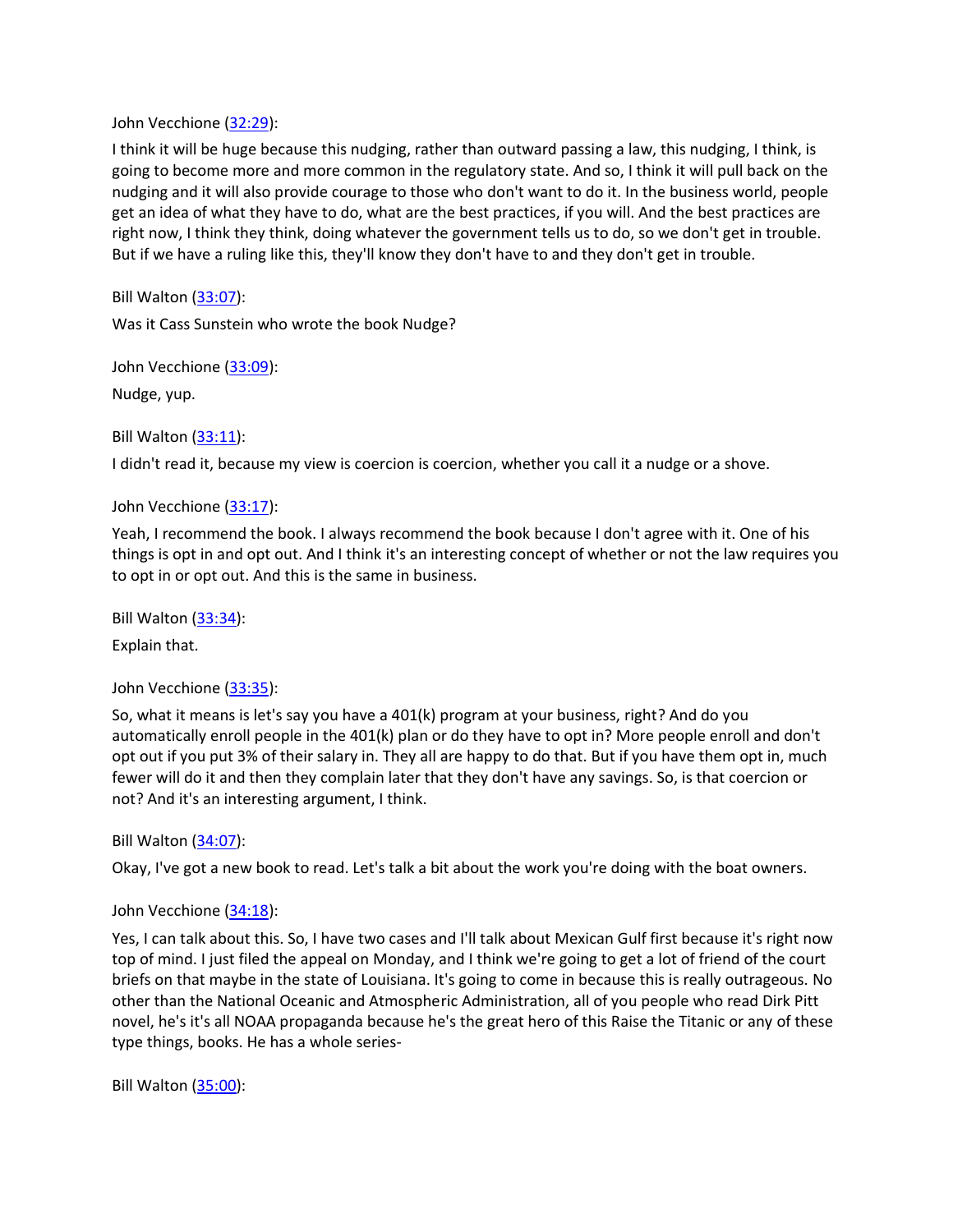You're adding more to my list, really.

John Vecchione [\(35:01\)](https://www.rev.com/transcript-editor/Edit?token=2ypVtbhY8Bd4sTvuLtTpGRCj6FRjioY_y4xfOfncVdTpGjK1UjZwuMwGSJyS5CFJb18bgoZDJGKw9TOqUIwFxHtTPec&loadFrom=DocumentDeeplink&ts=2101.5):

Exactly. But anyway, so NOAA is always the hero of this, but in my stories, they're not the hero.

Bill Walton [\(35:10\)](https://www.rev.com/transcript-editor/Edit?token=7QPDmyXO_2RijMmAQTUZ315qZpdXsPKjB5n7iA0ZQIwbyDySBET1caPSPSu2aAZ5JqJ4klcdXUfEGeCWR4qqtXji-eM&loadFrom=DocumentDeeplink&ts=2110.4):

National Oceanographic-

John Vecchione [\(35:12\)](https://www.rev.com/transcript-editor/Edit?token=w5G1m3kYJZEmF6dKM65JAC2px5T1oVXqM9RSCi2P2mT4KfQEAMGf4zS_oyPk0m5RURhMFUty8H5R3GyaUJDeRMpEqCQ&loadFrom=DocumentDeeplink&ts=2112.73):

And Atmospheric Administration. So, they collect a lot of data and their data collection is good. And they, also, they are the ones who decide how many fish you can take out of the oceans. And the way I explain it all the time is if you ever saw Errol Flynn and Olivia de Havilland in Robin Hood, and what's Robin Hood always getting in trouble for? He's always getting in trouble for taking the king's deer. He's always shooting the king's deer. And the idea is that whoever's the sovereign owns all the deer and all the wild animals and things like this. Well, the same with fisheries. The fisheries within the United States, the fish are in the control of the federal government. And so, they do get to make regulations about that. And there's the tragedy of the commons.

Bill Walton [\(35:53\)](https://www.rev.com/transcript-editor/Edit?token=f5-z2PPcGpzcf5mfr3_btIGve3BRC2EYktrYx1fsp4SMQRIszLCd7zDqbfcL1PZvWKaMoGZ9qJssrkWupLJdt0nNEP8&loadFrom=DocumentDeeplink&ts=2153.52):

Wait, wait, wait. Did I just hear the fishes that swim in the sea are controlled by the federal government?

John Vecchione [\(35:58\)](https://www.rev.com/transcript-editor/Edit?token=SKqtOSrWx1hktVJkxwQeIeedB1ZF-L7e5r28rNEgtS1aGEBap6bxPwaxJRmKSeYrYhmFfJPFlBcpIx7Fj8p0HwLQ2UM&loadFrom=DocumentDeeplink&ts=2158.3): In federal waters.

Bill Walton [\(35:59\)](https://www.rev.com/transcript-editor/Edit?token=Nx4UFsC5sI0XhA-zbmnf089PtNsvHuahYoUuBN4DJe9P-pGtkodhpYVDe_QlUoAXrCrpaO6FssEPddpC8-OZJUVb26c&loadFrom=DocumentDeeplink&ts=2159.49): Okay, in federal waters. Okay, all right.

John Vecchione [\(36:00\)](https://www.rev.com/transcript-editor/Edit?token=K4N99xIbDAhBc_riTkGnW_hzJyZXUlVxapcJ6UAIritnfK1lr7svNsHVeRV-CA3HaeI6gqT4NI44YdcZdKxHGR_OOHI&loadFrom=DocumentDeeplink&ts=2160.2):

In federal waters, yes. So, in any event, so they get to say what the rules are. And this has been a longstanding thing, and we don't have a problem with that. But here's what's going on. Our fisheries are divided into eight different grouping series. If you watch The Most Dangerous Catch, that's the Northern Pacific. And then there's the Gulf of Mexico, and it ends at the tip of Florida. And then you have another one. But in the Gulf of Mexico, charter boat who don't fish themselves have to get a reef fish permit and pelagic fish permit to move around. In any event, to get these permits, they then take people out-

Bill Walton [\(36:45\)](https://www.rev.com/transcript-editor/Edit?token=-f6BRaTF2o4_qmf11jqRc-ob74VkxGnZD6OGlPicvjdz1eI8ytTu0StpEBrzZceUW9yheeL6b5GFSHY88fVxuNYBTd8&loadFrom=DocumentDeeplink&ts=2205.89): I don't understand what you just said.

John Vecchione [\(36:46\)](https://www.rev.com/transcript-editor/Edit?token=nX47ZQxtEdpxHewPFa8aNGE51E5mWZlM0ApJ-8kDijxdc_0UWuS8X3t71L556p_A-1gTMB0FovmhCMG56pvMM_7Iq8s&loadFrom=DocumentDeeplink&ts=2206.39): In other words, they're fish that migrate.

Bill Walton [\(36:49\)](https://www.rev.com/transcript-editor/Edit?token=733x4mtF2rLsbVKo1ZLdD6b5ZpU1aSwAN8Y5StyG95ewGOXIcp_IBzkccFEmiu-OaK22cQmvEDun3oJz8A0wzYZaFdA&loadFrom=DocumentDeeplink&ts=2209.02): Okay, migrating fish.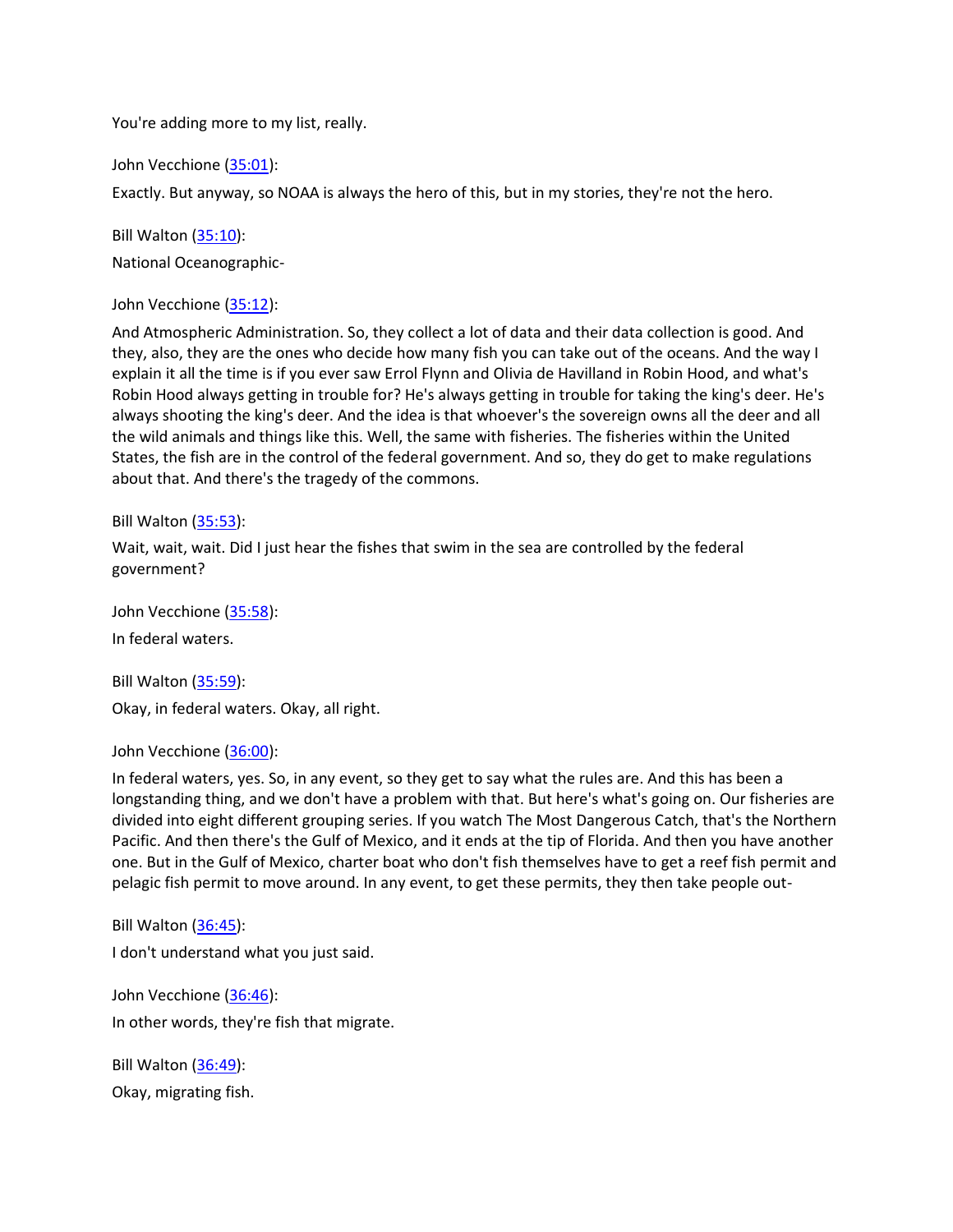### John Vecchione [\(36:50\)](https://www.rev.com/transcript-editor/Edit?token=zKvhdYR5h2Hm3LwM6cXzVmXACR_CDKblKZimndfWkNGSAxUqTWSP0jQyqj50xlzPkNGaQ2FOhaTPafBS7nyzMFyjcf8&loadFrom=DocumentDeeplink&ts=2210.23):

So anyway. But in any event, so these are the two types of permits they get and then they take you out. If you go down to Florida or down to Texas or Louisiana and you go and you don't have a boat yourself, they take you out. You go get snapper or swordfish, whatever you get. And they take you out fishing. And they've done this for a long time. And they have an app where they have to report when they leave port, generally where they're going, and then their passengers, how many fish did they take. So, we don't complain about them telling the government how many fish they took, but here's what NOAA decided to do. And then Department of Commerce runs them. They said, "You've given us all this information. We already know where you're going back to port. You have to put a GPS."

### John Vecchione [\(37:42\)](https://www.rev.com/transcript-editor/Edit?token=3C2icssgfzm2_NGaUMTSeO8EkgxBB5NdhbY1Bz2-E-mCdTj8zEcFoXYbAilXp1Vwapm-PVFfaUNDjzQfIvPKAjINKXU&loadFrom=DocumentDeeplink&ts=2262.07):

They call it a VMS, a vehicle monitoring system. It's a GPS for everyone out there who speaks nongovernment. So, the GPS device has to be on your boat at all times. It has to broadcast at least hourly, but we prefer continuously so that we know exactly where you are at all times. And you can't turn it off. And even when you're docked at port and you go across to fill up your gas on your boat, you have to call NOAA and tell them you're leaving port and tell them what you're doing. And we're also going to track you while you're doing it. And the kicker of all this, I don't think you can do this to a regulated industry, even while they're out fishing.

### John Vecchione [\(38:24\)](https://www.rev.com/transcript-editor/Edit?token=pdYk2AqUCEPX_K36caXZjM2zL6dsz01PxZAbnXtOTQCpCyonVIJPjU-MHNUxT5NPcJ3HhhtmmyUNQSjRSlzJQo3m3b0&loadFrom=DocumentDeeplink&ts=2304.84):

I don't think they can be followed around. They're not breaking any laws. They got a permit. That's what it means. But these are small boats. This is smaller than Gilligan and the Skipper's boats, right? They take them out. They take their wives out to dinner. Sometimes they run sightseeing tours down out of Florida and things like this. What in God's name does NOAA have any ability to follow them around all the time? And there's the Fifth Amendment argument as well, because they've got to put it on their boats. It's not compensated. So, the government is taking a part of their boat and taking their information.

Bill Walton [\(38:59\)](https://www.rev.com/transcript-editor/Edit?token=Q50jnVn9t77gh-_1BjlFTNbJObp_IKKl1KFx57VD8yERjDcxfz90Y5CJh0qTP_BHaHKQYcq6xm7hOF-2lovZ-q3rCyk&loadFrom=DocumentDeeplink&ts=2339.66):

So how does this work? You're NOAA. Where's NOAA's building?

John Vecchione [\(39:04\)](https://www.rev.com/transcript-editor/Edit?token=Z0vQLKLRfKpVm04jwWL5RlpZ-SZm586Zhcyk7MhQEB1BNcOe3-ixiJdHdYG-uF9vuQVsW-wFVe7qq0M8fRJrmA1maJs&loadFrom=DocumentDeeplink&ts=2344.51): Oh, it's in DC.

Bill Walton [\(39:06\)](https://www.rev.com/transcript-editor/Edit?token=jP2MUlPW6G0z_KzjfiEHKKQKnaBwnIiOJYI4F6vYFR4xclJr-tRvSq5ONQmVe80iX_4VJsAhy7UVCYl6jMYr3BCyy_Y&loadFrom=DocumentDeeplink&ts=2346.07): Is it Commerce Department?

John Vecchione [\(39:07\)](https://www.rev.com/transcript-editor/Edit?token=q7Ybp4b0vWt_8_CaWS8STJxCQgPwt2vN2ob1v_fVZFy0unkwo-6_CgvoMyVjEO853rnWVKExFWOzTr8FtMF9QYBLTvI&loadFrom=DocumentDeeplink&ts=2347.47):

No, it's just a little outside. I'd forgotten exactly where, but yes.

Bill Walton [\(39:10\)](https://www.rev.com/transcript-editor/Edit?token=WaWGbqre4K157UNMdm_5k_LlCpwP6SSvqjFMRsIUokch775zKCvDa-78ilXP2--8wnH6p4Cq0IVlaoosx6uRGXpmzsQ&loadFrom=DocumentDeeplink&ts=2350.4): So you're NOAA.

John Vecchione [\(39:10\)](https://www.rev.com/transcript-editor/Edit?token=HSTX_4PyvxrEGge-Z4bEb5pE0fhG5vmsUK-yFC_Ugb_8diJzfmul1DvxQEKpMT44iIO8axLxiWw9CGcU9MVdyq17bI0&loadFrom=DocumentDeeplink&ts=2350.72): But Commerce, you know where Commerce is.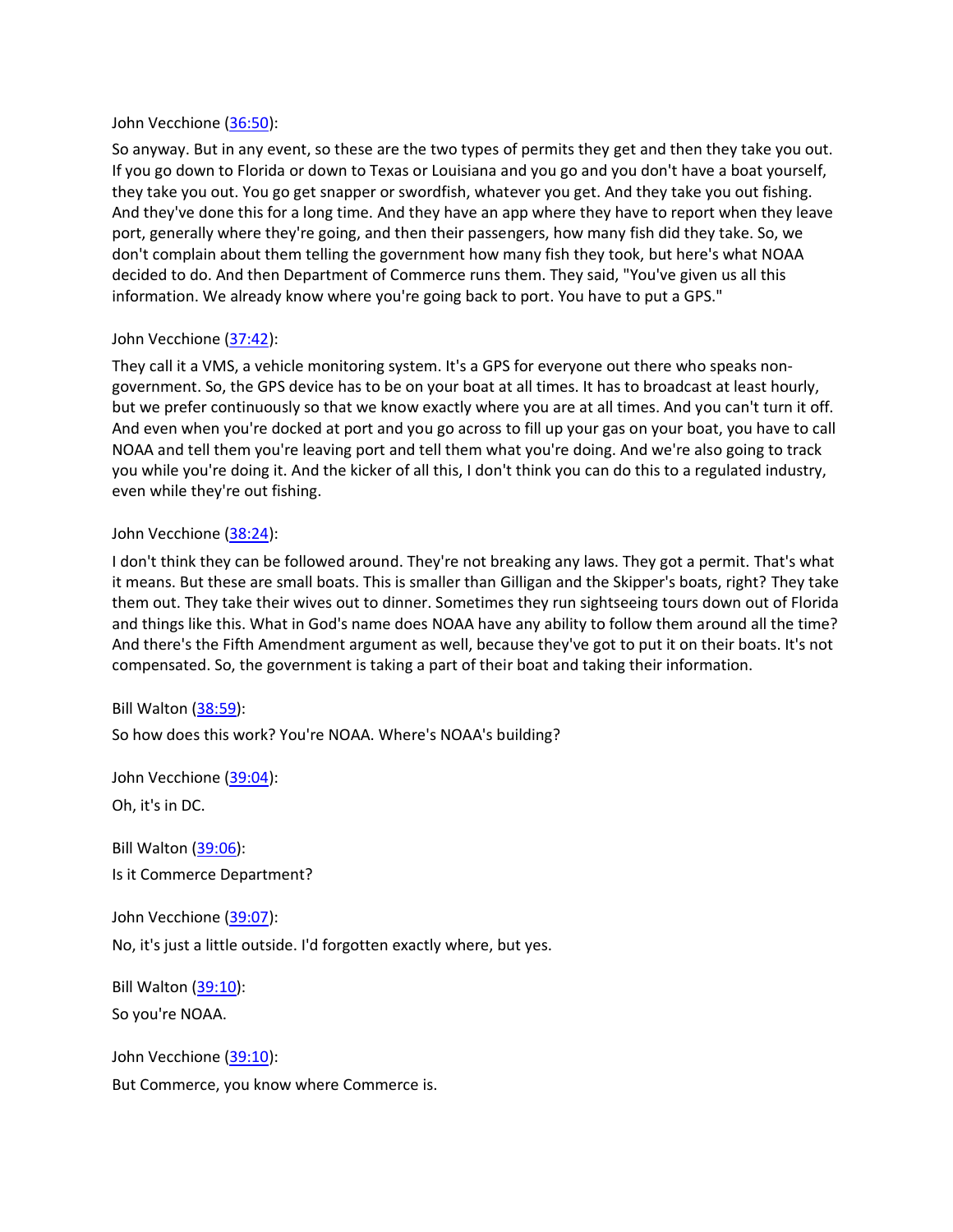### Bill Walton [\(39:12\)](https://www.rev.com/transcript-editor/Edit?token=n_MYwbCtzm9o2mQrtkAaozweCEw5Z9fr0XugkdnSFDUBxDmL-woLWJkfBGcrWhU9ICnvz455LWKZvIHWY5V2mtkh4A4&loadFrom=DocumentDeeplink&ts=2352.6):

Sure, yeah. It's the biggest building. You're a bureaucrat, you work in a NOAA building, you're responsible for the GPS program. You decide it'd be a good idea to know where everybody is all the time. Do you have to go through any procedure?

John Vecchione [\(39:29\)](https://www.rev.com/transcript-editor/Edit?token=Na6KyJ1VekT5g0lW55xPPHufm5Dnxk2quugzFqtYNL-dPOcyykw_dhhbsaZ9ONkSsXZ3JKPyofdCjAsxDohuQPXc7kw&loadFrom=DocumentDeeplink&ts=2369.42): Yes, you do.

Bill Walton [\(39:29\)](https://www.rev.com/transcript-editor/Edit?token=NqGqMR3lWuQVORIMJ8wrBhtVCJzZwa_9uJB8O_Q4_b-j4pZwVPAovD4yn2WBFrtpYk3IXGAT9rVd6HhKvOaKtTy61ik&loadFrom=DocumentDeeplink&ts=2369.63):

I mean, is this a faceless bureaucrat or is this?

### John Vecchione [\(39:32\)](https://www.rev.com/transcript-editor/Edit?token=xUNY-oSeORsg-kAoHXbli09Vdu_9zoPQvFFYHBEmEcbhFBDNjc3HRdQDdeJ3-zIkNlBzIuGLDeRenD2wmrWqGaEmLew&loadFrom=DocumentDeeplink&ts=2372.02):

No. Well, it's a little different, because there's one thing that they do have is the National Marine Fisheries Service as guys out in the real world. And they have conferences with fishermen and people who work on the water and they get their input, but they are NOAA's guys, they're National Marine Fishery guys, right? And so the commercial fishers, the folks who go out with huge nets and can take out 50,000 to 100,000 pounds of fish, tons of fish maybe and can clear the sea, they have been tracked for many years. They sued and then they settled something 20 years ago, but that is a whole different animal. But they're on the fishery councils too. And what do they care?

### Bill Walton [\(40:18\)](https://www.rev.com/transcript-editor/Edit?token=kuEqWpscpl2z0Gazh3jgmdNzQLgNgZmeEZqJrPv43tJfADFe1snHjGvZNlv1aKnwlIQ-ONDIdi6Jlgl510BU6F3HV0c&loadFrom=DocumentDeeplink&ts=2418.24):

So, we don't want them to be tracked when they're not on the job. Is that the case?

### John Vecchione [\(40:23\)](https://www.rev.com/transcript-editor/Edit?token=iG0FxiTh7MH8Ft4SOACs2KhjaGIKKXZsqlXSfdmTnzmMaBadoq-E9ZQdVNjSzcwwnu3PJI5VStoj7c1Xx1h0ExBq_SQ&loadFrom=DocumentDeeplink&ts=2423.53):

I don't want them tracked at all because it's not necessary to their regulatory purpose, right? They're getting their fish counts. They're getting where these guys caught the fish and they know where they're coming back to. If they want to be waiting on the dock and check everything, they can. If they want to send the Coast Guard out and check the boat, they can.

### Bill Walton [\(40:41\)](https://www.rev.com/transcript-editor/Edit?token=wIktwV2gDwtAUuzmi6lMLsYwrfiqrRg7mUZeB_rs6tVjtfuWFE-FuxWvp0-S9xUGxPCKRfIEwlm-8FyPwGxqA27YO8Q&loadFrom=DocumentDeeplink&ts=2441.52):

Now, is this an administrative law judge that you're seeing?

### John Vecchione [\(40:43\)](https://www.rev.com/transcript-editor/Edit?token=7_Ac1er4b-O4tscvenQrIbrmqSmLzhg5uL9Ke1iQXAzPuY7O1zAs2qG0IhMssFRYPIgyPrC0A94gHCDTDikHvBX50Dk&loadFrom=DocumentDeeplink&ts=2443.53):

No, we did bring this in district court in New Orleans, Eastern District of Louisiana, as we call New Orleans. The judge issued, we got the administrative record, we made arguments, cross motions for summary judgment, and what she said is, is that charter boat fishing is a closely regulated industry. That was her determination, and they have less expectation of privacy than everybody else. And so, because they have no expectation of privacy, you don't have to get a warrant and you can follow them around. And I respect the judge very much. She didn't make this up out of her head. And this is the real scandal. The Supreme Court has a theory that closely regulated, long regulated, and tightly regulated industries do have less expectations of privacy. And I'll give you an example, I always have this example, which is what's the most closely regulated industry you can think of where the government has the most right to regulate something. I would say-

Bill Walton [\(41:57\)](https://www.rev.com/transcript-editor/Edit?token=H49lRgrxg-QE1mrfQ962R_2jyRFc2eb0_WLpD5o11LYC1i60Vxw9SGK7MT9clh8pnJ-ICvbStUC3nuJCR9tNoKm4NNU&loadFrom=DocumentDeeplink&ts=2517.44):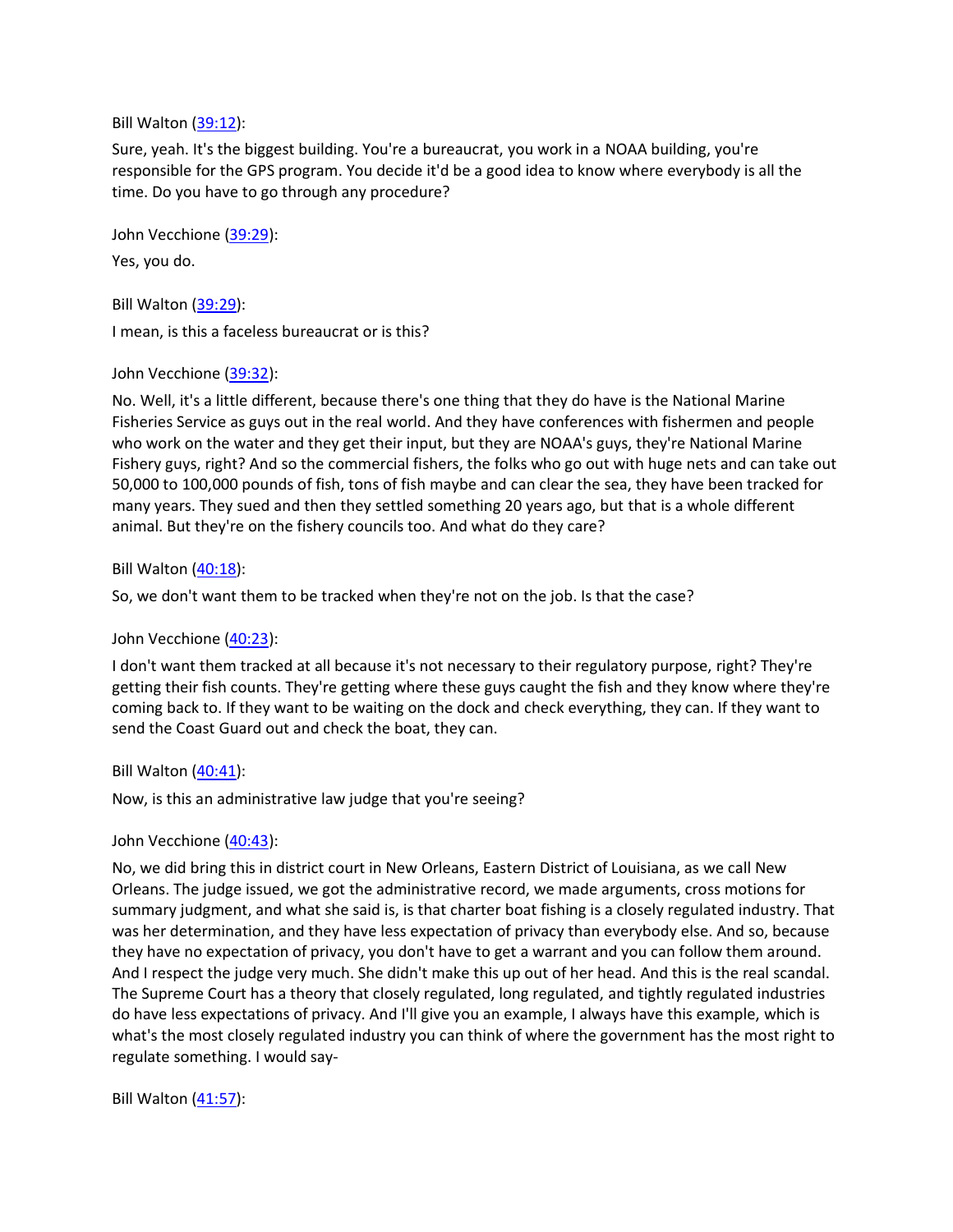### Federal prison.

#### John Vecchione [\(41:58\)](https://www.rev.com/transcript-editor/Edit?token=G-bSnGuCjKE4K3rsUHLPOrj_ZAFR45SBLco228WJLKEryMnDhMMr3GSvrSeD8TQ_XR7t9Q5E3nBIIXPUTrx8VFmMjv4&loadFrom=DocumentDeeplink&ts=2518):

But now, it's an industry. I'd say nuclear power. They invented nuclear power. All guys down at Alamogordo were all government workers. They have all the patents. It didn't cut it, so nuclear power. And it's dangerous. So, there you go. So, that's one thing. So, the government got this theory on stuff like that, stuff that has been regulated a long time since its inception, and which the government has a big... But now, this theory gets out there and the district courts are going around, "A California District Court said that babysitting is closely regulated industry."

### Bill Walton [\(42:30\)](https://www.rev.com/transcript-editor/Edit?token=XM7DyhdURCGeStVTOvgpK4FXJMJkKif7Ehx_arkaKxMCAbBe1D1QdCcPBYVbECqUwSzVVAkbhrBsjB8slhTUQxIV3ls&loadFrom=DocumentDeeplink&ts=2550.8):

Okay, that's where I wanted to go with this. I don't own a boat. I'd like to own a boat, but I don't own a boat. So, why do we care? Babysitters care. I mean, what else is-

### John Vecchione [\(42:42\)](https://www.rev.com/transcript-editor/Edit?token=2a1esV0Hu5FNqGA9U0GXaapxg31M68FMK90mKUajvbsAP89k_AwnkciJfMdmDiSMXDOlxJICjx6aUEIOpZ78NwwaT-c&loadFrom=DocumentDeeplink&ts=2562.39):

No, you have to care for this reason. And this is where it's going. Well, let's say you do have a boat. These guys, all they do is go fish in the same place everyone else goes fishing, but they take passengers and they have a reef fish permit, right? That's all they do. Now, you have some regulation from that, but not a violation of your Fourth and your Fifth Amendment rights, just because you're in a regulated industry. And here's the thing. Let's say you have a hunting license. Does this comply to the state's... You have a hunting license. I need to know that you're not out in the woods where you could shoot a bear, right? So can I track you at all times just because you have a hunting license? If you're just a fisherman and I want to go out on my boat, gas up the Evinrude and I go out. Can they track me at all times because I'm out on the ocean?

Bill Walton  $(43:34)$ : Well, and their ability to do that's only growing.

John Vecchione [\(43:35\)](https://www.rev.com/transcript-editor/Edit?token=7PjETiEauZhNaTYol4TAER26WfhuZYK578kfTDH76hVn-rht5flU5SAmVZgGGsPc1F_Ck45m6E12h_EjmoWeVGBEUvg&loadFrom=DocumentDeeplink&ts=2615.1):

It's only growing.

Bill Walton [\(43:36\)](https://www.rev.com/transcript-editor/Edit?token=Vds7IXg6a4rr7kfgip7mCg8iwPLcNeGVR2H5gZ3WqV5cAzyQ3SyC_e2rT4CaZpbHDUt_0zmC0G90dMDGZ4CqhrncWLI&loadFrom=DocumentDeeplink&ts=2616.6): Can they track you through an Apple Watch?

John Vecchione [\(43:38\)](https://www.rev.com/transcript-editor/Edit?token=9qSb5YPSacLH8QVoJikTLlX19zg6__Z7cQ2MrHh-Qwiy5Y4nA2SJby_eQzAO9iWn8PnbFCvYDkj0wL4Yu4hIC6uiJZg&loadFrom=DocumentDeeplink&ts=2618.77):

Yes, that's the thing. Well, they could probably threaten Apple to turn over all the information.

### Bill Walton [\(43:43\)](https://www.rev.com/transcript-editor/Edit?token=sULygKr6GgCu-ZIdRCxOxufc1RbpvO4Iljm1epVCI1t4sqdJI_W8yKKUEDkvB9ZO_-TSdlvXz8IcEuyPT7eeTn7KbZI&loadFrom=DocumentDeeplink&ts=2623):

Can they behind the camera though if what we're talking about is Apple Watch? Of course, it told them whether he was awake or not, but it didn't tell him what day it was.

#### Jenin Younes [\(43:50\)](https://www.rev.com/transcript-editor/Edit?token=locRcIwuwex7LDAQMU55h3Gt8Uf2KMx91rMiYFCoAoiKL63QhNPsxH4Kks7tnKzWcfog3KC3w73FsnCvRJXYN9dRJo4&loadFrom=DocumentDeeplink&ts=2630.8):

There was actually just an article I haven't had a chance to read closely about how the CDC was apparently tracking millions of American's phones to see if they were complying with lockdown orders.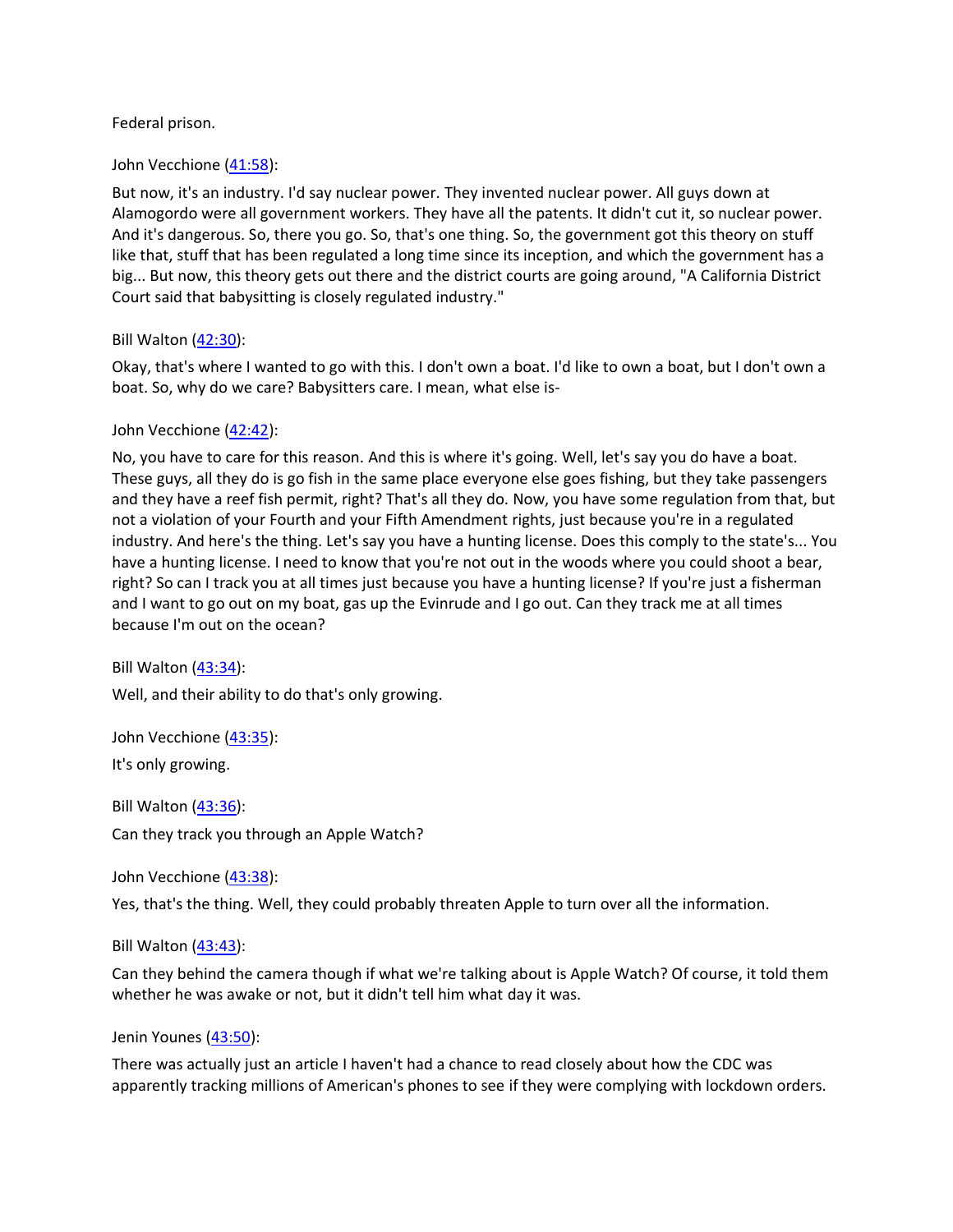Bill Walton [\(44:00\)](https://www.rev.com/transcript-editor/Edit?token=FIp_n-A-Y60cqkb_2zyMrEH3pLrYdNHDOYZvlzKVp7iN3YawqEpB6HYRk4SMG1Ed1jozdSRG4eDmhSzfm6Ae3Vw6Yf8&loadFrom=DocumentDeeplink&ts=2640.51): See, there we go.

Jenin Younes [\(44:01\)](https://www.rev.com/transcript-editor/Edit?token=a8II-Kp-PASOkyJ_JOj1uvzmEMG6m6cv6qqWTnhmg2etUD1ulXs7dirxNptpvYR52D599ljmrFoLoSxIosR78WsLWlU&loadFrom=DocumentDeeplink&ts=2641.28): Yeah.

John Vecchione [\(44:02\)](https://www.rev.com/transcript-editor/Edit?token=Oz8fOp9OtFvD1XuMarQCA15H8ObKqllyzIQPNC7TSYHlBkRy-QMs9iAaFllEix_Y9uU5VOitLXqw0ivEJEZdGU9SGGc&loadFrom=DocumentDeeplink&ts=2642.67): That tells me the CDC has an influence.

Bill Walton [\(44:04\)](https://www.rev.com/transcript-editor/Edit?token=ATuNpp9Pi2YE3h20S9uyhrVbUdYFACCDn8y1pdUaQOPKOGwvKzlh6OC9dxBUL441PISOjyiz3-4EXHmeyAVwwEbSmDE&loadFrom=DocumentDeeplink&ts=2644.74):

Because I've got a lot of friends and one of them was really worried about social credit systems and China being implied here. And it looks like this is just one of the little things they put in there and then we're doing it here. It's okay here. So, we do more here and then next thing you know, these babysitters are wearing ankle bracelets.

John Vecchione [\(44:25\)](https://www.rev.com/transcript-editor/Edit?token=uwo7BT3gGu7GDw72Z3JgcxnUzEbFLffZDAnogPxtMNxu0Iv84-Kg4SvEwD5DwAJpp490vg7XgMVWpCaZ9JW-NInV1jA&loadFrom=DocumentDeeplink&ts=2665.02): Here's how insidious it is.

Bill Walton  $(44:26)$ : I mean, are we tracking babies?

John Vecchione [\(44:28\)](https://www.rev.com/transcript-editor/Edit?token=ERSyj1DTQKh6V9cyoVvWNMXi6n1UahSKxV8cPs0bHyhw9SZBoLbmywD43ulqedNUpfcJsXcSRkNvs69Th2lr8UkEu3E&loadFrom=DocumentDeeplink&ts=2668.52):

Exactly. Think of this. So, we regulate an industry, then we say it's closely regulated, then we say you have no privacy rights there. And what you just said about technology is a big part of our brief and a big part of where-

Bill Walton [\(44:39\)](https://www.rev.com/transcript-editor/Edit?token=ICqL7Pw2N46hb60sOiEhGd6agA6mmKsjzMhmR68wGt-EJvLQMrzOoPGpFN5xZoCMxRuY0Ay2XZAnLCxcJ4vs6KsFDPA&loadFrom=DocumentDeeplink&ts=2679.45):

Let's dig into that because that's the one that applies to so many-

### John Vecchione [\(44:39\)](https://www.rev.com/transcript-editor/Edit?token=gu1RmjLVK00g_Wx-FOYHcCXIX4qf1dM9_SpvSblCyNFBI-Y063DDc72Lvnl-qOOqbAIzVENhOfm0bDB1QUvICiwiL74&loadFrom=DocumentDeeplink&ts=2679.45):

Where we're really going there is, is that certain theories of how the Constitution works were made when it took the government a lot of resources to go do something and the one is the Coast Guard gets to any boat coming into our waters. If the Coast Guard has just reasonable suspicion, very low standard, can go on the boat and take a look, make sure you're not bringing in cocaine or whatever it is or check if you have fish that you shouldn't have. But the Coast Guard has to send a boat, right? So it can't do this to everybody. It can't watch them at all times so that's why the courts have often said it, and they don't know where the boat's coming from.

John Vecchione [\(45:22\)](https://www.rev.com/transcript-editor/Edit?token=-827qoNHm8nPxpRsjAYr5pgTOTrR8LZ27g-27D5EtqkYfKYz-JXdk3kfbp6IILGp8XmhZdRH7Y_NY-nfP9OoLBfQrgE&loadFrom=DocumentDeeplink&ts=2722.38):

The cases say, wait a minute, the Coast Guard guards the coast. They don't know where these boats are coming from. All my charitable captains, they know where they're coming from, because they just called when they left to tell them what their port of call was and where they were going and when they were coming back. So, all these theories that allow a Coast Guard to do this shouldn't apply to these guys. But it's just been take a bit, go a little further, take a bit, go a little further.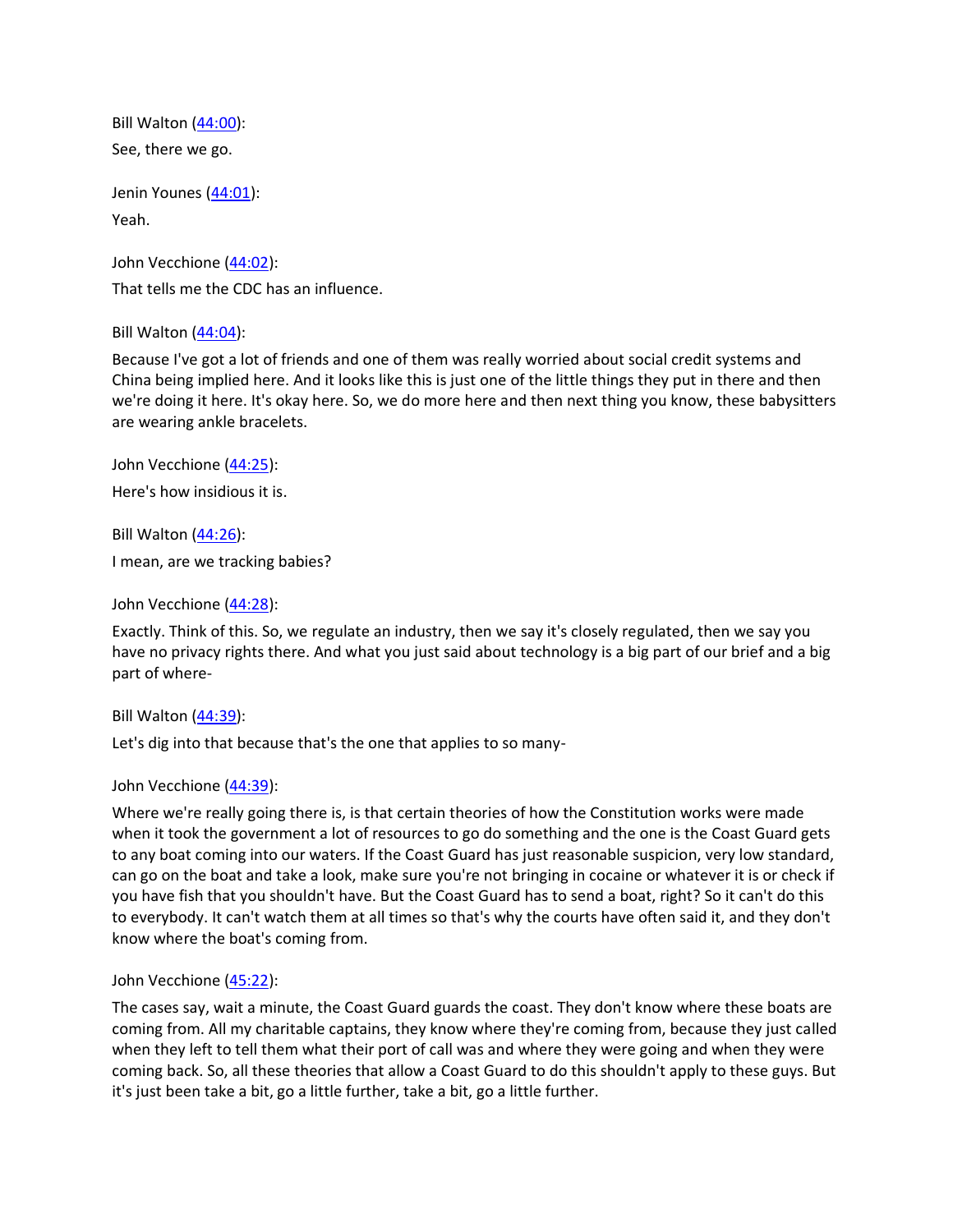Bill Walton [\(45:44\)](https://www.rev.com/transcript-editor/Edit?token=OI9Sa-wTg-wI1owM1TNJzdb-TMgdStf6_mWCAggmOPcphOfwEI8L5b3G5sCld39oWY-nstIYXban4hP6TA-HneL3vkI&loadFrom=DocumentDeeplink&ts=2744.44): Are you going to win your case?

John Vecchione [\(45:46\)](https://www.rev.com/transcript-editor/Edit?token=oFxWIwnRGnQjBKytGJhVLfx0GPvpUS7w5uyQWbRU3W9qa_tdDVrg181IDH4Sjxu8kAcJjK4QZpAVOl_tNxiamGJMi6E&loadFrom=DocumentDeeplink&ts=2746.24): God willing, and I hope we do.

Bill Walton [\(45:49\)](https://www.rev.com/transcript-editor/Edit?token=Hr8kW1rt2mFr9ss8SsVwP5KPITN_hLTdS3UB1GmLJBTOnHTS2POeMhw7gqCFYlefqqjTTfe4m68yjYDykqr7r_6h7tQ&loadFrom=DocumentDeeplink&ts=2749.21):

So what resources do you all have to do this? I joked earlier about the army of lawyers, thousands of them that each of these agencies has. I mean, how do you go up against this?

John Vecchione [\(45:59\)](https://www.rev.com/transcript-editor/Edit?token=iwL9LLtTjPKSQ7lyyi-vIMHtCQGHbhkA0_nIwyLDWKBTrmDwIfEDypWoIEHplVJagjRhVVi2NGwfosWz_syxEGPxW_M&loadFrom=DocumentDeeplink&ts=2759.47): I think one of the things-

Bill Walton [\(46:01\)](https://www.rev.com/transcript-editor/Edit?token=c5vRDPKzpAE_NSSpBNwZFDomXUdCv4e4ak8WEjFpaqRs60ET4aExOyX6VPmBZvm9fQrEjutikrIs6TGH2gbgn8CGX9I&loadFrom=DocumentDeeplink&ts=2761.91): Which I'm all in favor of. I want to try to get more.

John Vecchione [\(46:04\)](https://www.rev.com/transcript-editor/Edit?token=-ECqCf15bnBDVE7h6VI5OnHtbQITPaiJC4OskT-VvsrvvTaKIk01IYjdJqRjzGOrok0zO-HFO161Om0Vbn3BdeFFtnw&loadFrom=DocumentDeeplink&ts=2764.41):

I will tell you, well, obviously, we have donors at NCLA. But we have, what would you say, 12 lawyers now?

Jenin Younes [\(46:10\)](https://www.rev.com/transcript-editor/Edit?token=4aGj01G5qESc_caWmvvohXM8G6WYh1GZgUw5XBkcnjh84GOaCjDlep-Odv8ToMdlQfgGUw9T4Eb_i4Iv_AdJOJgLWGI&loadFrom=DocumentDeeplink&ts=2770.15):

Yeah, about 12.

John Vecchione [\(46:11\)](https://www.rev.com/transcript-editor/Edit?token=e_g_aYMaM97rQyMSk2QRUhmZ2nLAkZVIzIWH4b8E32LQ9ANGeZaTsUz3_n_yQQLnx9VbS17f5hV8Mj07wT4Wc0O9JJ4&loadFrom=DocumentDeeplink&ts=2771.16):

About 12 lawyers, and we pick our cases carefully. And you do have to consider what the government can do to you. I will tell you this. If you are in an FTC procedure, in federal court, you only get seven depositions. All right. So, that's seven depositions, that's a cost because you have to record it and you have to go do it and it's cost. But in the FTC, they can have unlimited depositions. So, if they have your company, they can depose everybody and your lawyers have to go to all those depositions, 100, 200. It's unreal.

Bill Walton [\(46:45\)](https://www.rev.com/transcript-editor/Edit?token=MQkKhHaZNGiSw9RG6hQdN_tOfwgc4ENpHvDne4BiBzgbOjK2mXxlVjCMv_b5hB-TIB7TK7P4-pKixEWOvn52Di5RHIE&loadFrom=DocumentDeeplink&ts=2805.3):

So paying for those lawyers bankrupts you.

John Vecchione [\(46:47\)](https://www.rev.com/transcript-editor/Edit?token=0-N72gH2PbsffjWZtw_lg2e8Bxle8hymMZwel0a_0MGPNSrVyMa5KrOIF82bSyntDaVNlki8LdEzqM9j0PIEWHCGOYU&loadFrom=DocumentDeeplink&ts=2807.46):

Exactly. Exactly. And then also, if a non-profit to do that takes up-

Bill Walton [\(46:52\)](https://www.rev.com/transcript-editor/Edit?token=QAp2CwaoZ3Y5ema4N0phuBtJKaEA7sDAT3Q_fFsbugSeyeYmdsBitGNpC11dE5b2G-tdQCVHTSpfsEiEiBwCZS7Ao0k&loadFrom=DocumentDeeplink&ts=2812.09):

Yeah, they can impose duties on you that you just can't afford to do it well.

John Vecchione [\(46:57\)](https://www.rev.com/transcript-editor/Edit?token=u7IFY7okr8W86hxFmc5R3qLqJQTxjzKtswsQ-WIs7OlhnokRoBKaGptR2BxDrFl76qmw2AjuWX4P7Fh5QKJ0iSGIibg&loadFrom=DocumentDeeplink&ts=2817):

It's certainly a non-profit [inaudible 00:46:57].

Bill Walton [\(46:57\)](https://www.rev.com/transcript-editor/Edit?token=tA0DPQorBvqcneGEWC_e-_gT6sGweguvwcMaplcTgFVwnwlNZduvbcYMfHDQXWiaxDzL8YpZRIaGupbnKXHj4L7garY&loadFrom=DocumentDeeplink&ts=2817):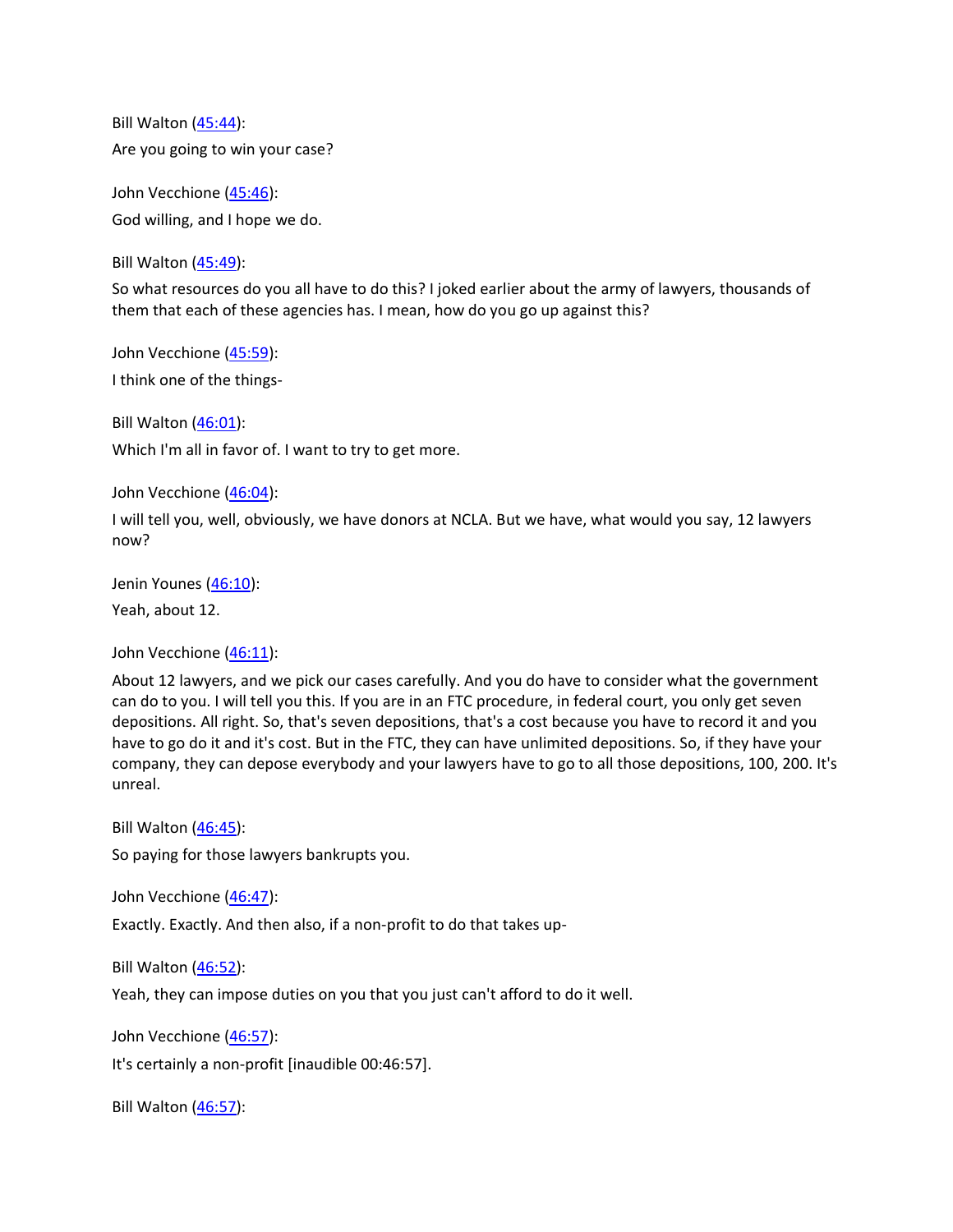So, that's the way they win.

John Vecchione [\(46:57\)](https://www.rev.com/transcript-editor/Edit?token=7oXcL9SJR3C-lqoL5v3pwT3N1e-PYks0bZLqZJc2mc0z3xeApX5mouI4DjyAXoHNpwxHKX3dp6iGrZWAx-R5PSfFQu8&loadFrom=DocumentDeeplink&ts=2817.43):

Yeah, no question.

Jenin Younes [\(46:58\)](https://www.rev.com/transcript-editor/Edit?token=ZiXaxZN3rMrTjf_ThjdPkXCJF08zJCb75ciEW2KuIY3o_ZppteCKGqbk0BcaHFpsYL8tfuhA6FuKNK5RbXP1utmtT8I&loadFrom=DocumentDeeplink&ts=2818.47):

So yeah, we think about that when we bring cases, how much [inaudible 00:47:02].

Bill Walton [\(47:01\)](https://www.rev.com/transcript-editor/Edit?token=dGaexiY3ZzXpWFFBntP9i0NUW02Wb4Q-Z9wyQDVVtzEMB94KoddbJDPbfCggsgqAF1ZAEiD5wfGg70UTjU3Ox66mSkA&loadFrom=DocumentDeeplink&ts=2821.5):

I want to circle back to one thing, we're about out of time, but there was one point I wanted to make or wanted you to make was when people talk about getting banned on Facebook or Twitter or any one of these social media platforms, it's not an absolute thing. What happens is they fade you out. And there was one of the charts in your presentation where he noted as his impressions and they grew and they grew and grew. And then all of a sudden, they came down and they were turning the knob on his ability to get his speech out. How does that work?

### Jenin Younes [\(47:37\)](https://www.rev.com/transcript-editor/Edit?token=TMyDkPrxV0_vTRzzYqaeFjUMeeAXfLjoEr4MR-MKBoVi6WPqkuCqFjf2nQmvYbokRpVs3dBdRUKiimNkcVWG8vk0X_k&loadFrom=DocumentDeeplink&ts=2857.38):

Yeah, so that has to do with the algorithm. Mark Changizi had noticed, he actually had followers alerted him that his tweets weren't coming up for them. When they type his name and you start to type a name, especially someone who has a large following and it pops up, Mark C-H, it should, but you have to type the whole thing out and it still doesn't come up.

John Vecchione [\(47:57\)](https://www.rev.com/transcript-editor/Edit?token=nnwNybJJiX6RhHeIKERnG7-PgsZYxaPQH491jJqMrljARjoC9spXAi8Dt_X-P16vmAXXYe_xKrTr7jk4uFPQnxnxAak&loadFrom=DocumentDeeplink&ts=2877.39):

You have to get all the way to the I in Changizi before it would come up.

Bill Walton [\(48:00\)](https://www.rev.com/transcript-editor/Edit?token=heHo5V47F2F1odPNIN5RqvfcyBvY5rqz9PuJ3gV1Aj2rUldSfmBppdHS1G6Lm0OXI88Wbo2qIZGD0KvVJ_9RpgoBEcw&loadFrom=DocumentDeeplink&ts=2880.59): Okay, before it autofills.

John Vecchione [\(48:02\)](https://www.rev.com/transcript-editor/Edit?token=Hr5wB4g9uMy1ra2UcVxc95MXJ78DDqdLFqpAxxNFcJsOmWkOXKAz77fVGP7HKCv7Qi2k0XqGe4w7r2I4rjZ0f2AEIgM&loadFrom=DocumentDeeplink&ts=2882.46): Yeah, Changizi is not a common name.

Bill Walton  $(48:04)$ : The autofill device is the thing that they...

#### Jenin Younes [\(48:07\)](https://www.rev.com/transcript-editor/Edit?token=-_zgCeIfjRG645iNp9Qs6vDifzidDKLQo3KzUxmECOrWHRE81q9CiEYLFh9814zxlUxvmtVVyJ598ZhUlnhMqYyHH7U&loadFrom=DocumentDeeplink&ts=2887.3):

Yeah. And then the other thing is when you actually look at his profile, it says, "Warning: Sensitive Content" so you have to click to see it, which you don't have to do for very many people. So, this is called a shadow ban effectively. So, it's really throttling his reach. I actually have a partial shadow ban myself. My replies go into Show More replies, which is because I have over 80,000 followers and I'm not an anonymous account. That's very strange. This is usually like anonymous accounts that don't have many followers go into the Show More replies.

John Vecchione [\(48:35\)](https://www.rev.com/transcript-editor/Edit?token=etrG9MHif3a1A14_h2tybsoxjQR_VbY0P4L59f2LOZ6WfgIQ20Hb399fxnbeo0QZMhiFx-4mYw6fY0hhDQu8cFWVWjY&loadFrom=DocumentDeeplink&ts=2915.54): It could be bots.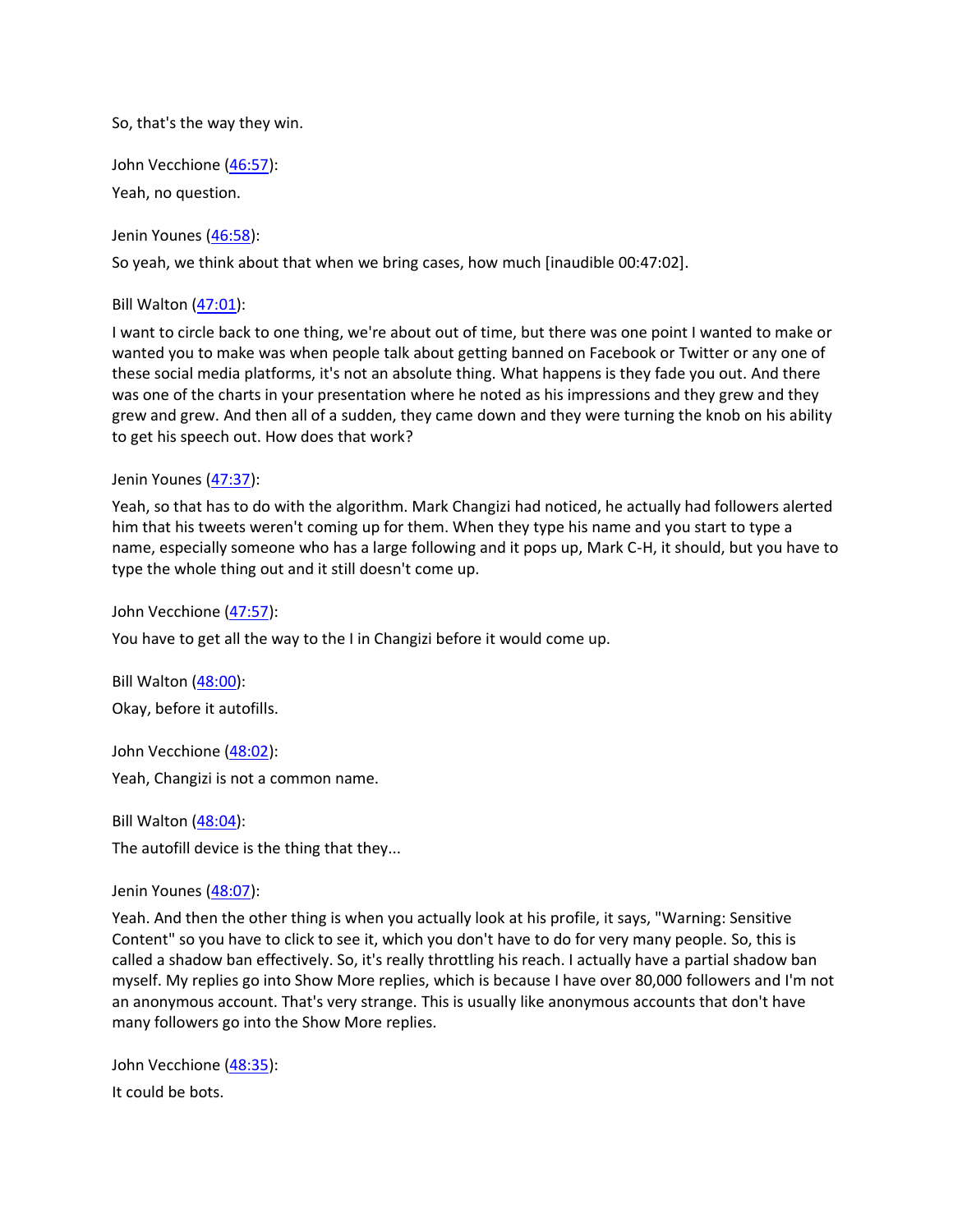Jenin Younes [\(48:36\)](https://www.rev.com/transcript-editor/Edit?token=j-tPYU6hXU8swYprweWmoF-biw6nX7s3rKmKne_inPYiqnKN25sZZizEGuXqwyPNi6Ji5r4xQVP6czhHhoKCMcpMOx0&loadFrom=DocumentDeeplink&ts=2916.46): Yeah, yeah.

Bill Walton [\(48:38\)](https://www.rev.com/transcript-editor/Edit?token=2SzemdiVEK-0LYcbB7SpryDs0Z1NruYfsQZdx8sQURKmX7aeDREwguBvtYXk80zeEsQ8P9bfWZ-d9roFXxdIyeYqGu8&loadFrom=DocumentDeeplink&ts=2918.95):

Well, we got a lot of work to do and to be continued. I'm really happy to meet you today and see you two are...

John Vecchione [\(48:44\)](https://www.rev.com/transcript-editor/Edit?token=BwhnpFMMNQ0D13dEFcPHmdrk6GYL7DZG2cDCfE-ybMp23eaZeTDJwzWGXisK4VpQug3gPhzAVp_dc7xfZxUIPR2_GOM&loadFrom=DocumentDeeplink&ts=2924.83):

It's a pleasure.

Bill Walton [\(48:45\)](https://www.rev.com/transcript-editor/Edit?token=euZVI4UnoJYQrsgvCt3af5yolO5R5jFlPq2i0-z6a3H-RKcPWmTheCQdG-X4Zc6b5aHxsBk02XgCFx6NqsmPlMuP4SQ&loadFrom=DocumentDeeplink&ts=2925.15):

... working together. Now, do you all collaborate on your cases and share ideas?

## John Vecchione [\(48:51\)](https://www.rev.com/transcript-editor/Edit?token=4l1KytSZm84VEy2Y1Xbj_1SGlf9LmgVYNTIYiu8Xsd9ZbAW20OTRvdrHWr3V1Zx__0zTyfcC8rv0djJS1xvgXSEQiU8&loadFrom=DocumentDeeplink&ts=2931.81):

I hate to say it because my boys are always watching Star Wars. There's always two people on most of our cases. And so, we work with different people. But on these CDC cases, we've worked a number of times because we've done a lot of CDC stuff because they've been doing illegal stuff for two years now.

## Bill Walton [\(49:09\)](https://www.rev.com/transcript-editor/Edit?token=_7bibmNaxG8MaVlcN2ggbcSJjNLmVr0Nl-3dojByj8Zynfexw34oujfM67INgHR8WtprHWndcAmM9BsHGOiOFGXYklY&loadFrom=DocumentDeeplink&ts=2949.97):

Well, what you're doing is really one of my... Passion is the wrong word, but we've got to do something about the predations of the state and you guys are working on the front lines.

### Bill Walton [\(49:21\)](https://www.rev.com/transcript-editor/Edit?token=nmL_D_L-raJnt9MfFS6lYbUXQ8PFEgAVkSLsRI0T-pWoS4q7uEauU_lFXZH1KENNCxY2mnUwZfF7bmjAfSCbTurjW_8&loadFrom=DocumentDeeplink&ts=2961.26):

This has been The Bill Walton Show, and I've been here with Jenin Younes and John Vecchione with the New Civil Liberties Alliance. And I hope we've helped you understand what's going on with Twitter and with fishing boats and babysitters. I think we'll cover that in our next show. Anyway, as you know, you can follow us on all the major platforms, YouTube, Rumble, Spotify. The list goes on. It's on our website.

John Vecchione [\(49:48\)](https://www.rev.com/transcript-editor/Edit?token=d7YtJPA389kARa8XcGzFWOudTukG_F5ptdGvuMZIp4gTywr5e_gYfor6z0XwRMF1hoavLxKddQg0zgO7_yXPuIEAUKU&loadFrom=DocumentDeeplink&ts=2988.16):

For now.

Bill Walton [\(49:48\)](https://www.rev.com/transcript-editor/Edit?token=5I2rACP3sQ8699iwGghPpEtQAfBqag7qL3AJlORGUMAyCuD-q18KCZVsTihsK-F5JGwQgQOrpGlbIkS9fIwEwMOITsI&loadFrom=DocumentDeeplink&ts=2988.69):

For now, for the moment. Anyway, thanks for joining and we'll be back with more of the same. As always, what's true, what's right, and what's next.

# Bill Walton [\(49:58\)](https://www.rev.com/transcript-editor/Edit?token=bmZi_0AnYSML7F67WYyWA1iUpaTtFNUBnWRLgurAwQcddZmlE-w7Fm5tgmS7N6vdwexYWcO2oyx73S2dN1bfXbN2Wzw&loadFrom=DocumentDeeplink&ts=2998.71):

I hope you enjoyed the conversation. Want more? Click the Subscribe button or head over to thebillwaltonshow.com to choose from over 100 episodes. You can also learn more about our guest on our Interesting People page and send us your comments. We read everyone and your thoughts help us guide the show. If it's easier for you to listen, check out our podcast page and subscribe there. In return, we'll keep you informed about what's true, what's right, and what's next. Thanks for joining.

John Vecchione [\(50:44\)](https://www.rev.com/transcript-editor/Edit?token=HFoV_-XCFBcap-SeSdWSz2Gog_b_tc5uXzMFqEZFkVjDCwDFJmM519fck4tMsE7wOXZOtd4q0IhFlblyupQhpapRJkc&loadFrom=DocumentDeeplink&ts=3044.86):